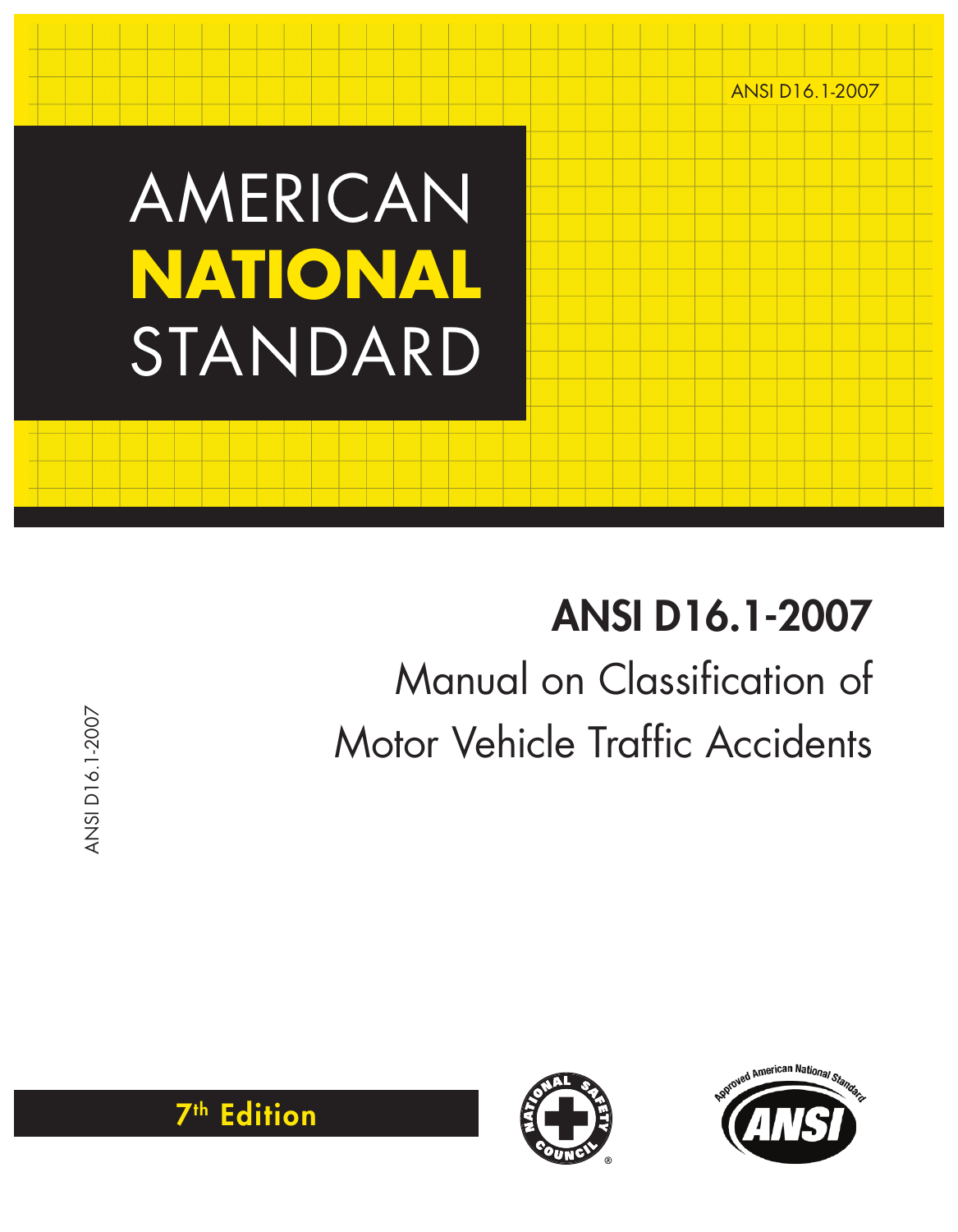**ANSI D16.1-2007**  Revision of ANSI D-16.1-1996

**American National Standard** 

## **Manual on Classification of Motor Vehicle Traffic Accidents Seventh Edition**

**Secretariat National Safety Council** 

Prepared by the D16 Committee on Classification of Motor Vehicle Traffic Accidents under the direction of the Association of Transportation Safety Information Professionals of the National Safety Council Highway Traffic Safety Section

Approved August 2, 2007 **American National Standards Institute, Inc., Board of Standards Review**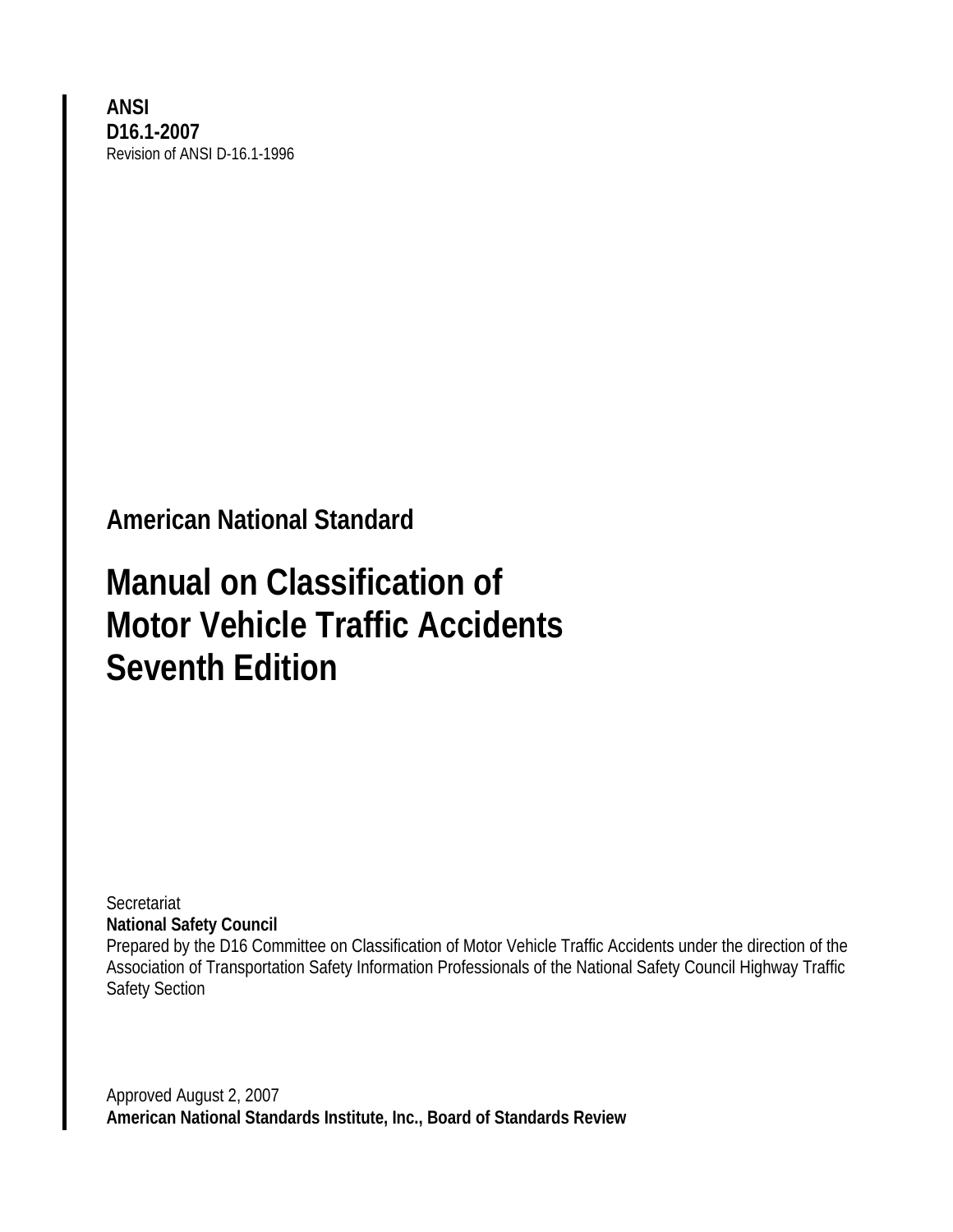### **AMERICAN NATIONAL STANDARD**

Approval of an American National Standard requires verification by ANSI that the requirements for due process, consensus, and other criteria for approval have been met by the standards developer.

Consensus is established when, in the judgment of the ANSI Board of Standards Review, substantial agreement has been reached by directly and materially affected interests. Substantial agreement means much more than a simple majority, but not necessarily unanimity. Consensus requires that all views and objections be considered, and that a concerted effort be made toward their resolution.

The use of American National Standards is completely voluntary: their existence does not in any respect preclude anyone, whether he has approved the standards or not, from manufacturing, marketing, purchasing or using products, processes, or procedures not conforming to the standards.

The American National Standards Institute does not develop standards and will in no circumstance give an interpretation of any American National Standard. Moreover, no person shall have the right or authority to issue an interpretation of an American National Standard in the name of the American National Standards Institute. Requests for interpretations should be addressed to the secretariat or sponsor whose name appears on the title page of this document.

**Published by**  National Safety Council 1121 Spring Lake Drive, Itasca, Illinois 60143-3201 (630) 285-1121 Secretariat: David J. Bozak, Transportation Safety Group

© 2007 by the National Safety Council All rights reserved

No part of this publication may be reproduced in any form, In an electronic retrieval system or otherwise, without prior written permission of the publisher.

Printed in the United States of America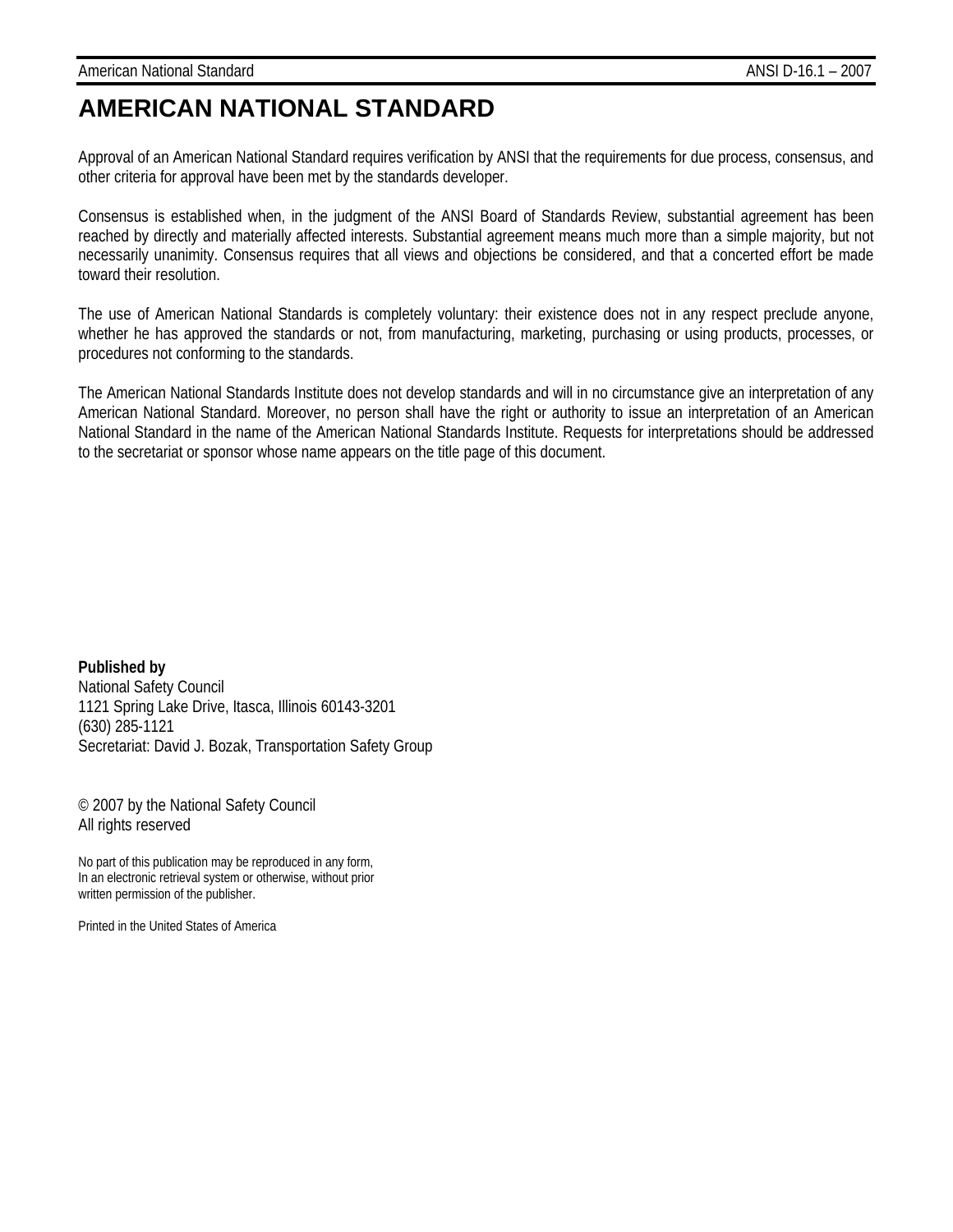### **Contents**

|                | Page |
|----------------|------|
|                |      |
|                |      |
|                |      |
| 1              |      |
| $\mathbf{2}$   |      |
|                |      |
|                |      |
|                |      |
|                |      |
|                |      |
|                |      |
|                |      |
|                |      |
|                |      |
|                |      |
|                |      |
|                |      |
|                |      |
|                |      |
|                |      |
|                |      |
|                |      |
|                |      |
|                |      |
|                |      |
|                |      |
|                |      |
|                |      |
|                |      |
|                |      |
|                |      |
|                |      |
|                |      |
|                |      |
| <b>Figures</b> |      |
|                |      |
|                |      |
|                |      |
|                |      |
|                |      |
|                |      |
|                |      |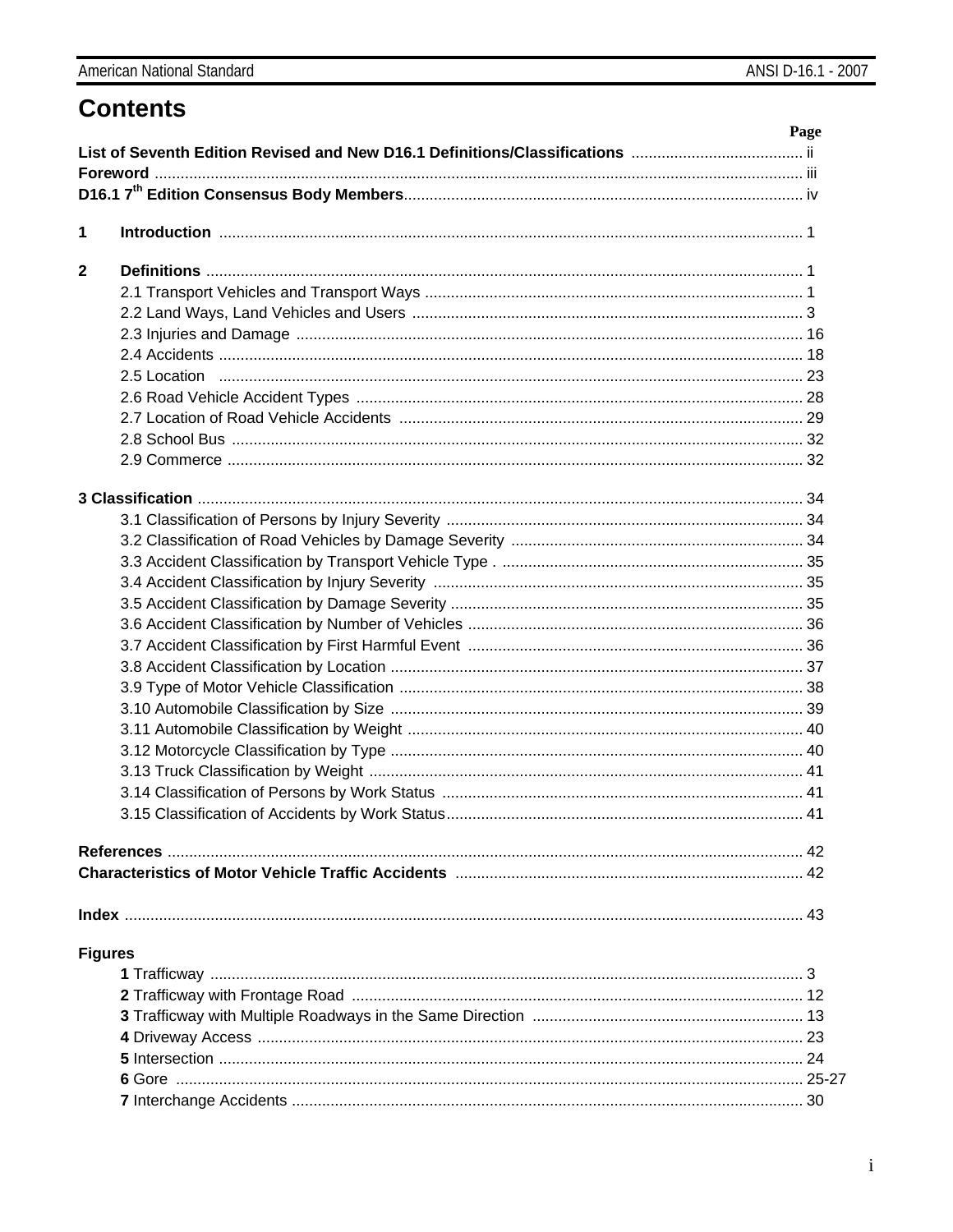### **Seventh Edition Revised and New D16.1 Definitions**

|                    | <b>Revised from 6th Edition</b>                           | <b>New for Seventh Edition</b> |          |                                                          |  |  |  |  |  |
|--------------------|-----------------------------------------------------------|--------------------------------|----------|----------------------------------------------------------|--|--|--|--|--|
| Ref#               | <b>Description</b>                                        |                                | Ref#     | <b>Description</b>                                       |  |  |  |  |  |
| 2.1.3              | Transport device                                          |                                | 2.2.6.1  | Personal conveyance                                      |  |  |  |  |  |
| 2.1.4              | <b>Transport vehicle</b>                                  |                                | 2.2.7.1  | Low speed vehicle                                        |  |  |  |  |  |
| 2.2.1              | Trafficway                                                |                                | 2.2.7.2  | Working motor vehicle                                    |  |  |  |  |  |
| 2.2.7              | Motor vehicle                                             |                                | 2.2.7.3  | Commercial motor vehicle                                 |  |  |  |  |  |
| 2.2.9.1            | Motor-driven cycle                                        |                                | 2.2.10.1 | Small bus                                                |  |  |  |  |  |
| 2.2.10             | <b>Bus</b>                                                |                                | 2.2.10.2 | Large bus                                                |  |  |  |  |  |
| 2.2.11             | Utility vehicle                                           |                                | 2.2.10.3 | <b>Transit bus</b>                                       |  |  |  |  |  |
| 2.2.12             | Automobile                                                |                                | 2.2.10.4 | Intercity bus                                            |  |  |  |  |  |
| 2.2.14.1           | Passenger van                                             |                                | 2.2.10.5 | Charter bus                                              |  |  |  |  |  |
| 2.2.17             | Semitrailer                                               |                                | 2.2.10.6 | Other bus                                                |  |  |  |  |  |
| 2.2.18             | Full trailer                                              |                                | 2.2.14.4 | Van-based bus                                            |  |  |  |  |  |
| 2.2.19             | Single-unit truck                                         |                                | 2.2.23.1 | Gross combination weight<br>rating                       |  |  |  |  |  |
| 2.2.22             | Gross vehicle weight                                      |                                | 2.2.34.1 | Not in-transport                                         |  |  |  |  |  |
| 2.2.23             | Gross vehicle weight rating                               |                                | 2.2.34.2 | Parked motor vehicle                                     |  |  |  |  |  |
| 2.2.24             | Light truck                                               |                                | 2.4.3.1  | Police pursuit                                           |  |  |  |  |  |
| 2.2.25             | Medium truck                                              |                                | 2.5.9.1  | Driveway                                                 |  |  |  |  |  |
| 2.2.29             | Median                                                    |                                | 2.5.23   | Turn lane                                                |  |  |  |  |  |
| 2.2.34             | In-transport                                              |                                | 2.5.24   | Work zone                                                |  |  |  |  |  |
| 2.2.36             | Pedestrian                                                |                                | 2.7.4.1  | Driveway access related<br>accident                      |  |  |  |  |  |
| 2.2.42             | Traffic unit                                              |                                | 2.7.8    | Work zone accident                                       |  |  |  |  |  |
| 2.4.5              | Cataclysm                                                 |                                | 2.9.1    | Commerce                                                 |  |  |  |  |  |
| $\overline{2.4.9}$ | Transport accident                                        |                                | 2.9.2    | Interstate commerce                                      |  |  |  |  |  |
| 2.4.18             | Traffic accident                                          |                                | 2.9.3    | Intrastate commerce                                      |  |  |  |  |  |
| 2.4.19             | Nontraffic accident                                       |                                | 2.9.4    | Motor carrier                                            |  |  |  |  |  |
| 2.5.9              | Driveway access                                           |                                | 2.9.5    | Hazardous materials                                      |  |  |  |  |  |
| 2.7.4              | Driveway access accident                                  |                                | 2.9.5.1  | Hazardous materials placard                              |  |  |  |  |  |
| 3.9.2              | Categories (classification of<br>motor vehicles by type)  |                                | 2.9.6    | At work                                                  |  |  |  |  |  |
| 3.9.3              | Categories (classification of<br>trucks by configuration) |                                | 3.9.4    | Categories (classification of<br>buses by configuration) |  |  |  |  |  |
|                    |                                                           |                                | 3.9.4.1  | Categories (classification of<br>buses by use)           |  |  |  |  |  |
|                    |                                                           |                                | 3.14     | Classification of Persons by<br><b>Work Status</b>       |  |  |  |  |  |
|                    |                                                           |                                | 3.15     | Classification of Accidents by<br><b>Work Status</b>     |  |  |  |  |  |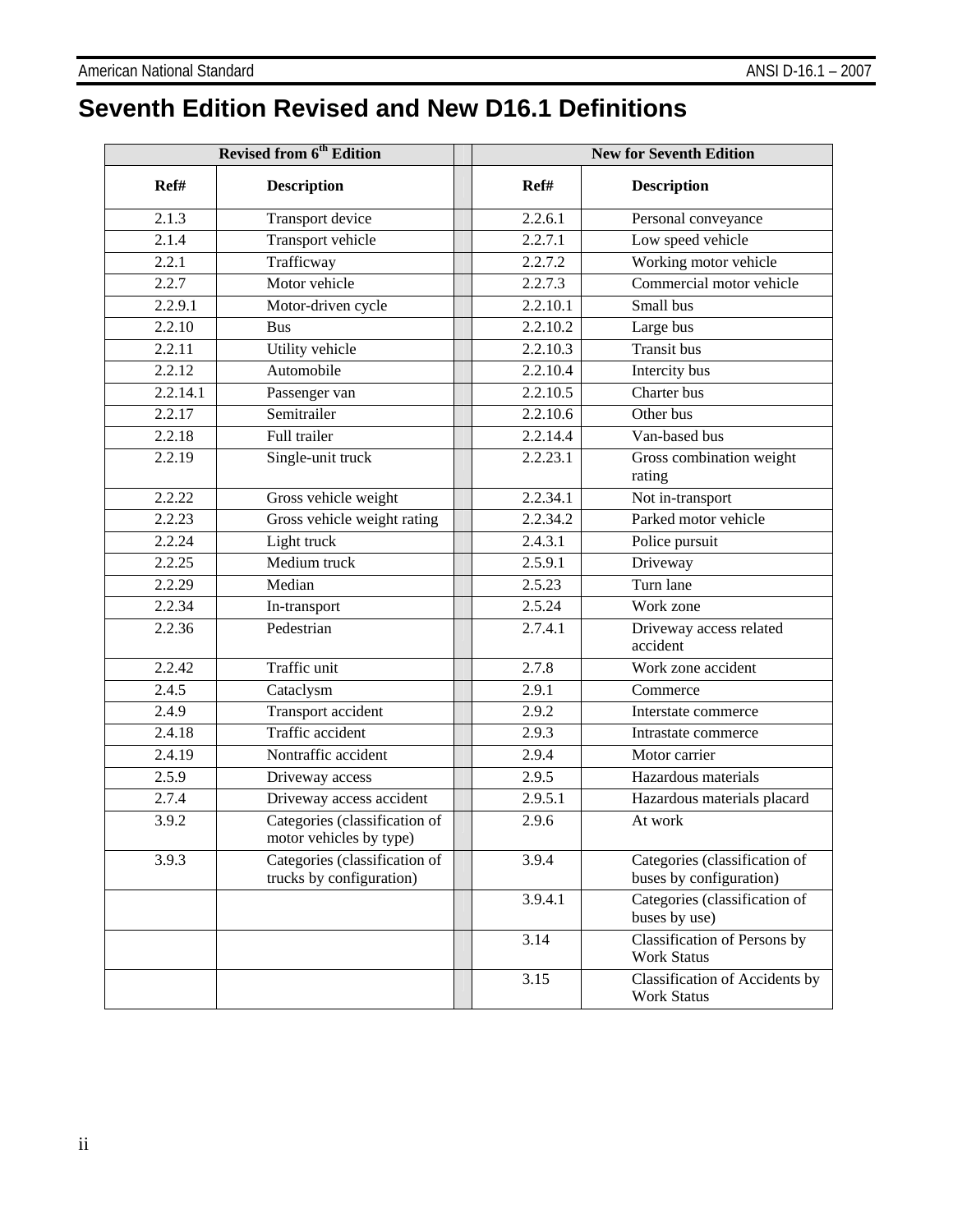### **Foreword**

(This foreword is not part of American National Standard, Manual on Classification of Motor Vehicle Traffic Accidents, Seventh Edition)

The purpose of this American National Standard is to provide a common language for reporters, classifiers, analysts and users of traffic accident data. The Manual on Classification of Motor Vehicle Traffic Accidents and its predecessor, Uniform Definitions of Motor Vehicle Accidents, have provided classification assistance for more than half a century.

The Manual is designed to facilitate the development of data on accidents involving motor vehicles and other road vehicles in and out of traffic. It is a standard for statistical classifications of motor vehicle traffic accidents for nationwide use.

The principal changes in this Seventh Edition are the incorporation of new definitions/classifications and a number of modifications to existing definitions/classifications (see "Seventh Edition Revised and New D16.1 Definitions" chart on page ii.)

Evidence of consensus on this standard is obtained through the ANSI committee method. The D16.1 Committee on Classification of Motor Vehicle Traffic Accidents, also called a Consensus Body, includes diverse representation from data producers and processors, government and non-government data users, and general interest. Although membership in the Association of Transportation Safety Information Professionals (ATSIP) is not required to be on the Consensus Body, many members are active in this group that represents many facets of the profession. Consensus Body members are listed on the next page. Recommendations for additional qualified members are welcome.

Many users of the Manual have had questions about its interpretation or its application in unusual situations. The ANSI Committee is particularly interested in questions which help to identify problems in the Manual or subjects that need more detailed coverage. In addition, suggestions for improvement of the Manual are actively solicited and may be submitted at any time. Please submit questions or comments to the Committee Chairman, Kenneth Hackman, National Institute for Safety Research, Inc., 326 Hill Top Road, Oakland, MD, 21550, or to the National Safety Council, 1121 Spring Lake Drive, Itasca, IL, 60143-3201. When submitting questions or comments, please include a telephone number where you may be contacted should additional information or clarification be required.

Kenneth D. Hackman, Chairman Secretariat: D16 Committee Secretariat: D16 Committee David J. Bozak, Secretary National Safety Council and Safety Council and Safety Council and Safety Council and Safety Council and Safety Council and Safety Council and Safety Council and Safety Council and Safety Council a

 1121 Spring Lake Drive Itasca, IL 60143-3201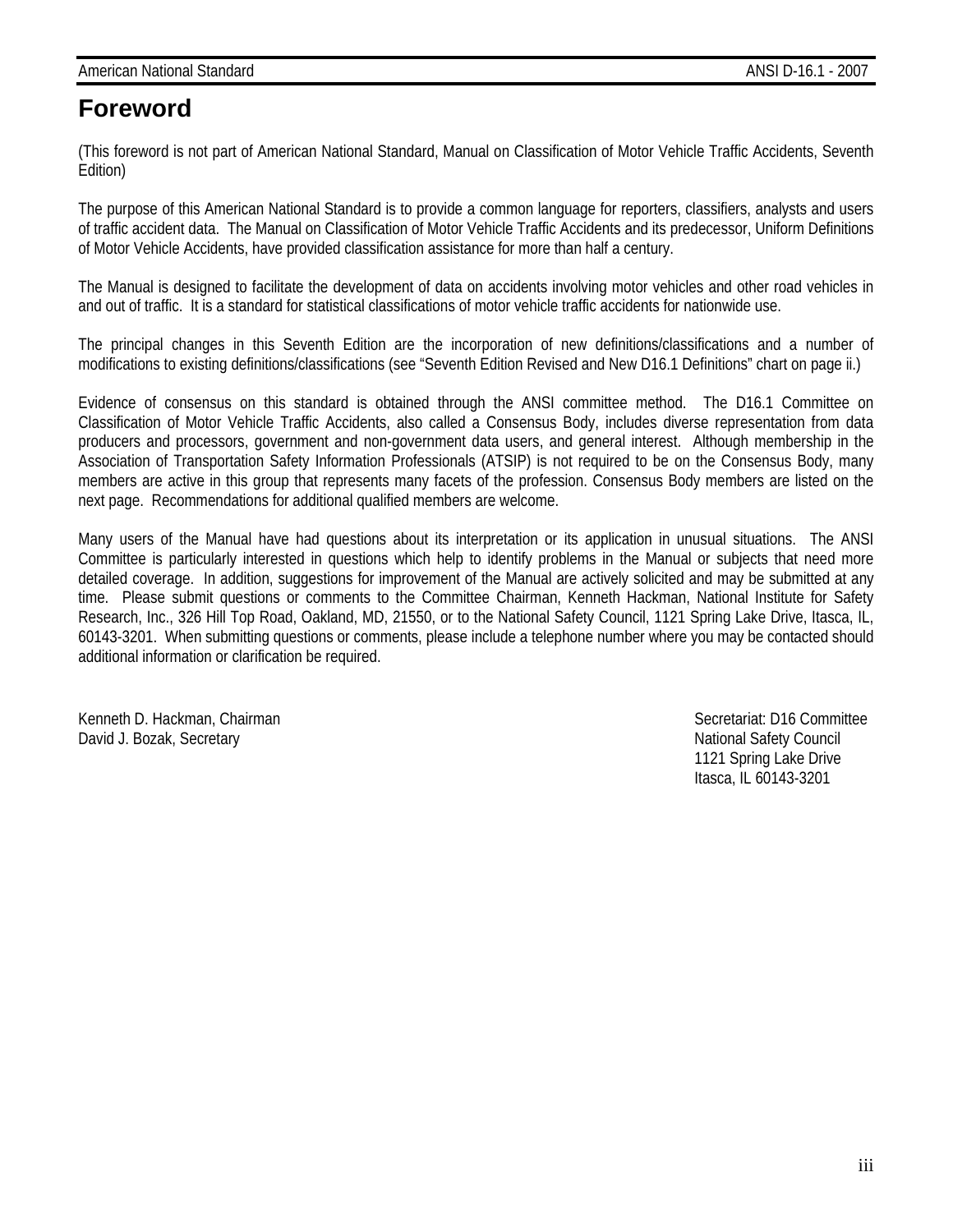## **D16.1 7th Edition Consensus Body Members**

The following members of the D16.1 Consensus Body participated in the review and voting of the Seventh Edition's new and revised definitions and classifications: Kenneth D. Hackman, National Institute for Safety Research, Inc. – Chairman, D16.1 Committee Betsy Benkowski, Federal Motor Carrier Safety Administration, Data Analysis and Information Systems Dan Blower, University of Michigan Transportation Research Institute, Transportation Safety Analysis Dave Bozak, InfoGroup Inc. Linda Butler, Tennessee Department of Safety, Crash Analysis & Reporting Section John Carrico, Kentucky State Police Richard Conard, Massachusetts Highway Department Rocco Domenico, Colorado State Patrol Russell Dunwiddie, Missouri State Highway Patrol, General Headquarters Scott R. Falb, Iowa Department of Transportation, Office of Driver Services Dennis Flemons, National Highway Traffic Safety Administration, National Center for Statistics and Analysis Carl Gonder, State of Alaska Department of Transportation Robert Hagge, California Department of Motor Vehicles, Research and Development Branch Jackie Haus, Utah Traffic Records Coordinating Committee/CODES Larry Holestine, Data Nexus Inc. Tom Hollingsworth, Ohio Department of Public Safety Tim Kerns, University of Maryland – Baltimore, National Study Center – Trauma & EMS Robert Lung, Honolulu Police Department, Traffic Division Dan Magri, Louisiana Department of Transportation and Development, Planning Division Chuck Miller, Louisiana Highway Safety Commission Robert Scopatz, Data Nexus Inc. William H. Shanks, Alabama Department of Public Safety, Public Information/Education Unit, FARS Section Brian Tefft, AAA Foundation for Traffic Safety, Research Joan L. Vecchi, Colorado Motor Vehicle Department Carol Wright, American Trauma Society Although not members of the voting Consensus Body, the following individuals provided their considerable expertise in the development of the 7<sup>th</sup> Edition's new and revised definitions and the balloting procedure. John McDonough, National Institute for Safety Research, Inc. Deborah Trombley, National Safety Council Sandra Hackman, National Institute for Safety Research, Inc.

Creighton Miller, Retired – South Dakota Department of Transportation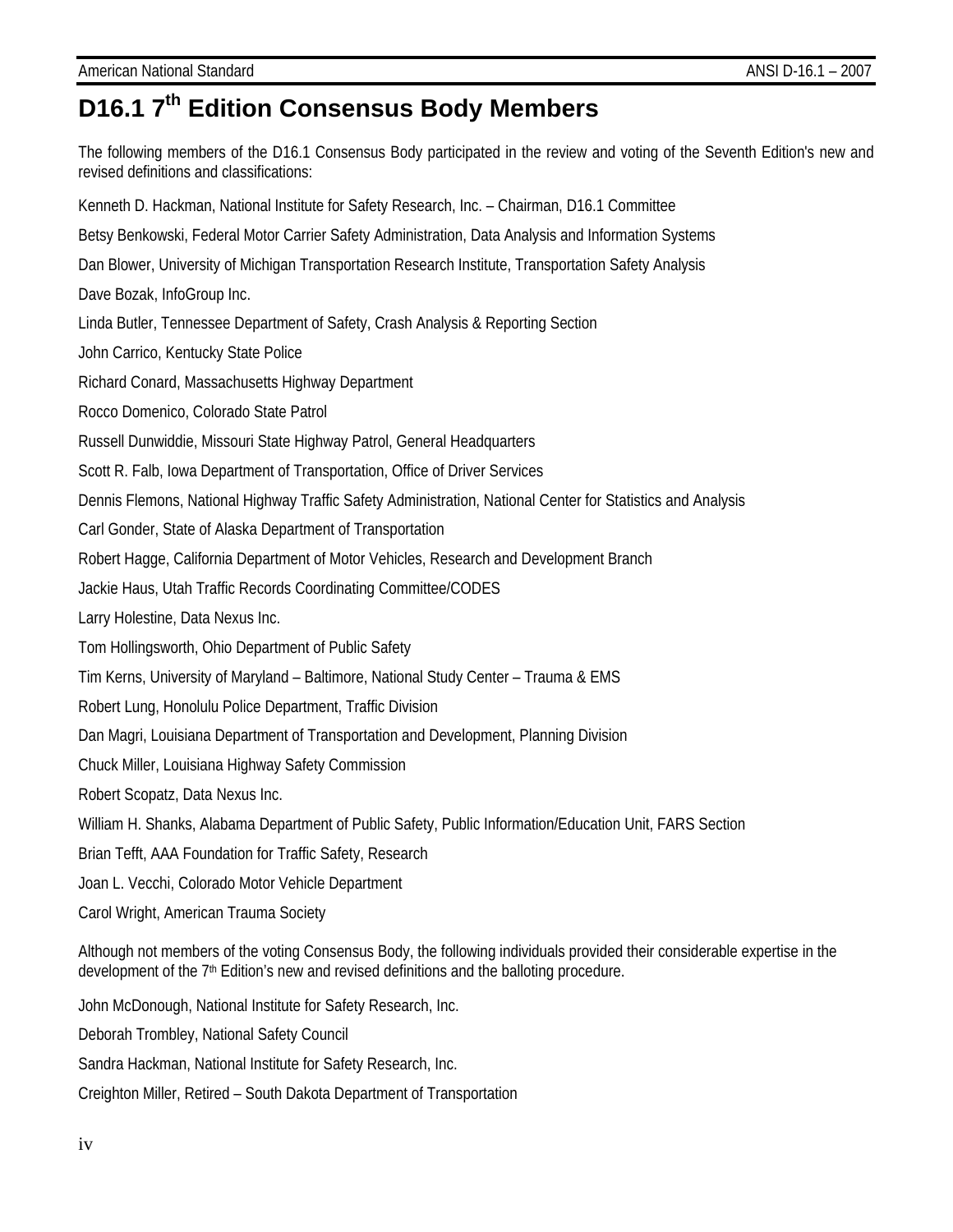### **Manual on Classification of Motor Vehicle Traffic Accidents**

### **1 Introduction**

The primary purpose of the Manual on Classification of Motor Vehicle Traffic Accidents is to promote uniformity and comparability of motor vehicle traffic accident statistics now being developed in Federal, state and local jurisdictions.

The definitions in this Manual are related, but not necessarily identical, to the definitions found in the Uniform Vehicle Code; Manual of the International Statistical Classification of Diseases, Injuries and Causes of Death (ICD); United States Code, Title 23, Highways; and the Manual on Uniform Traffic Control Devices, ANSI D6.1e-1989. These documents were developed for a variety of purposes. This variety is reflected in the definition of terms; similar terms do not necessarily have similar definitions.

The body of the Manual is divided into two sections, one containing definitions and one containing classification instructions. The definitions are presented in an order which avoids dependence upon special terms not previously defined. In addition, an attempt has been made to make every definition complete; modifications of definitions are not introduced intentionally in subsequent sections or subsections.

The use of this standard does not require the use of all classifications described in the Manual or prohibit the use of additional classifications. Accident report forms and summaries should, however, be compatible with the Manual to permit compilation and comparison of information collected in different jurisdictions.

Nothing in this Manual is to be construed as a requirement for accident reporting or investigation. Reporting requirements which govern drivers or police are generally established by state law or city ordinance, while requirements for investigation are ordinarily specified in investigative agencies.

The assignment of accidents to a geographical location, such as a city, county or state, does not imply that the jurisdiction is responsible for such accidents or that it could have prevented them. Such arbitrary assignments indicate only that the accidents occurred within the geographical limits of the jurisdiction.

### **2 Definitions**

### *2.1 Transport Vehicles and Transport Ways*

**2.1.1 person:** A person is any living human. Within the context of this manual, a fetus is considered to be part of a pregnant woman rather than a separate individual. After death, a human body is not considered to be a person.

**2.1.2 property:** Property is any physical object other than a person.

Inclusions:

- Real property, personal property
- Animal wild or domestic
- Sign, guardrail, impact attenuator

**2.1.3 transport device:** A transport device is any device designed primarily for moving persons or property along with the device itself from one place to another, except (1) a weapon, (2) a device used primarily within the confines of a building and its premises, or (3) a personal conveyance.

Inclusions:

- Airplane
- Helicopter
- Hovercraft
- Ship
- Submarine
- Train
- Boxcar
- Caboose
- Snowmobile
- Farm Tractor
- Automobile (See 2.2.12)
- Van (See 2.2.14)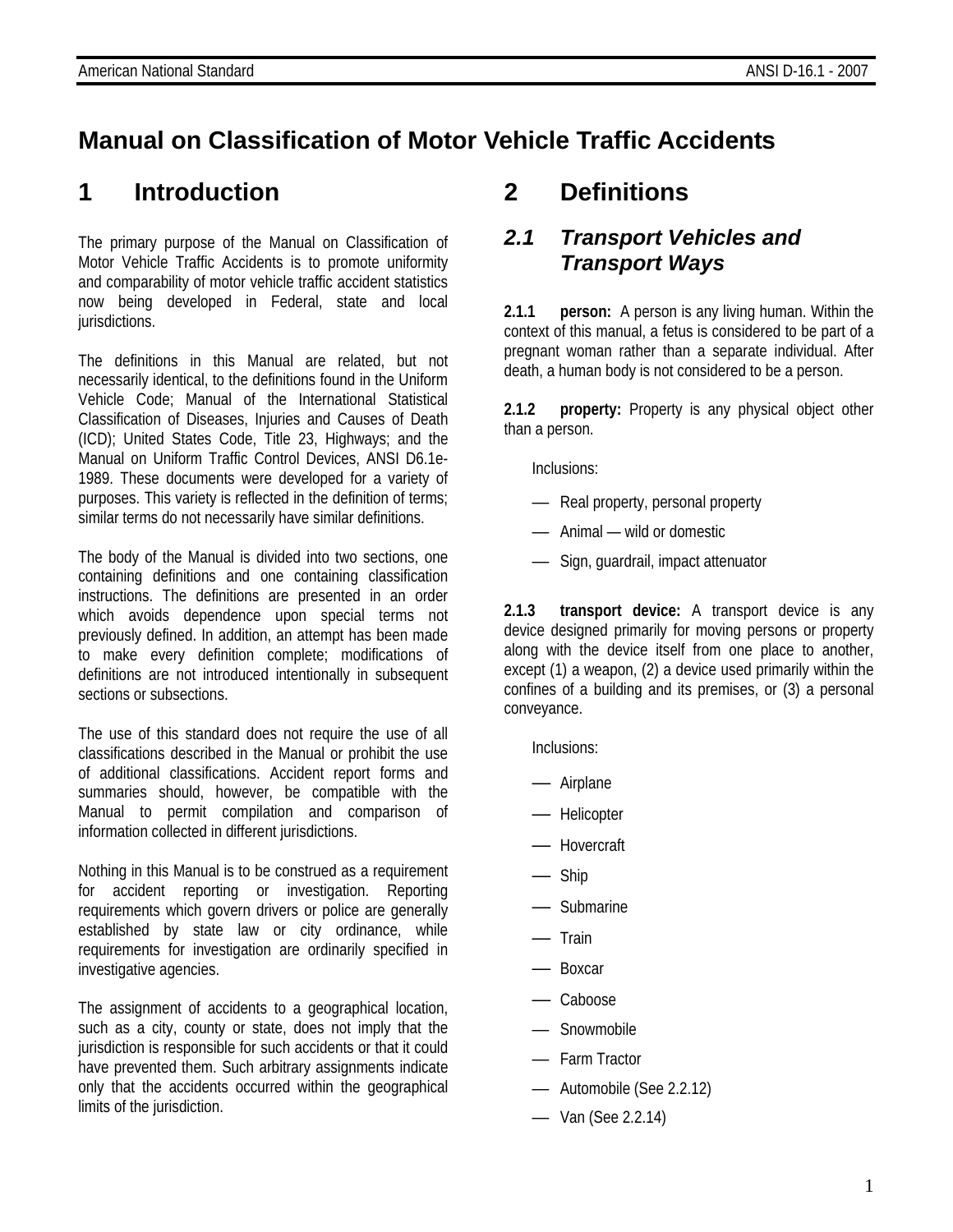- Utility Vehicle (See 2.2.11)
- Bus (See 2.2.10)
- Truck (See 2.2.13-2.2.26)
- Trailer (See 2.2.15)
- Semitrailer (See 2.2.17)
- Motorcycle (See 2.2.9)
- Bicycle
- Moped (See 2.2.9.4)

### Exclusions:

- Devices not designed primarily for moving persons or property for transportation purposes, such as construction machinery, farm or industrial machinery, army tanks, etc.
- Devices which do not move from one place to another, such as pipelines, elevators, escalators, ski lifts, conveyor belt systems, etc.
- Weapons, such as guns, torpedoes, etc.
- Devices used primarily within buildings and their premises, such as fork lifts in factories or lumber yards, motorized baggage trucks in railroad stations, etc.
- Human-powered, non-motorized devices not propelled by pedaling, such as skis, scooters, roller skates, baby carriages, etc.
- Personal conveyances

**2.1.4 transport vehicle:** A transport vehicle consists of one or more devices or animals and their load. Such devices or animals shall include at least one of the following:

- 1.) A transport device, or a unit, made up of connected transport devices, while idle or in use, for moving persons or property from one place to another,
- 2.) An animal or team of animals while in use for moving person or property other than the animal or team itself from one place to another, or
- 3.) A movable device such as construction, farm or industrial machinery outside the confines of a building and its premises while in use for moving

persons, the device itself, or other property from one place to another.

If such a device or animal has a load, the load is part of that transport vehicle. Loads include:

- Persons or property upon, or set in motion by, the device or animal
- Persons boarding or alighting from the device or animal
- Persons or property attached to and in position to move with the device or animal

If the load upon a transport device includes another transport device, the entire unit including the load is considered to be a single transport vehicle.

Inclusions:

- 1.) Transport Devices
- Airplane towing a sailplane
- Tugboat pushing a barge
- Boxcar coupled to a caboose
- Truck tractor towing a semitrailer and a trailer (See 2.2.21)
- Automobile or ATV towing a person on skates, skateboard, sled or bicycle
- Snowmobile towing a skier
- Automobile towing another automobile
- 2.) Animals
- Horse and rider
- Dog team drawing a sled
- Team of horses drawing a sled
- Burro carrying a load of firewood
- Mule towing a boat on a canal
- 3.) Other Movable Devices
- Road grader while traveling under its own power from a maintenance depot to a working place
- Any mower while being ridden down a street under its own power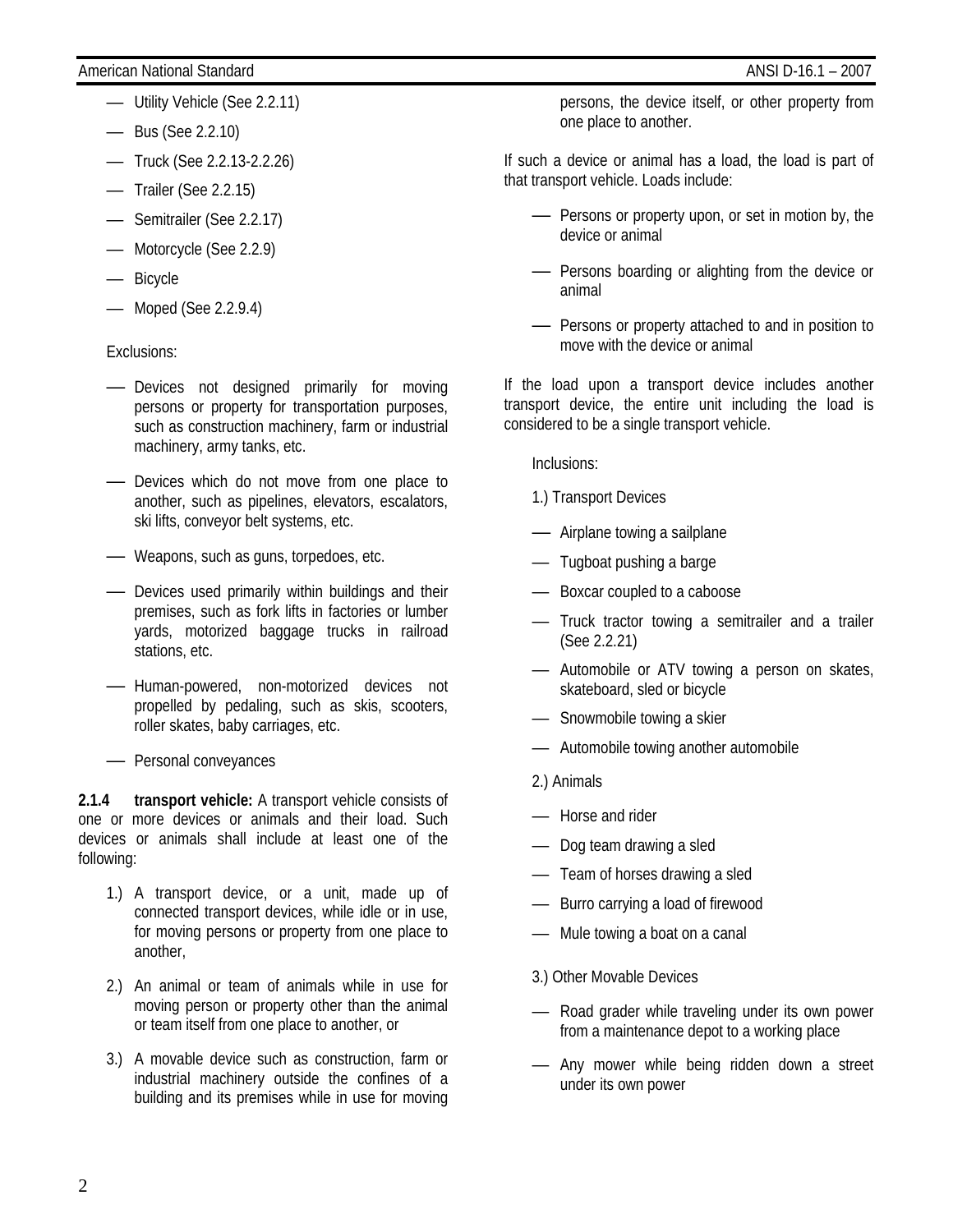- Farm tractor while pulling a wagon loaded with corn from a field to a storage place
- Army tank while moving under its own power from a firing range to a motor pool

**2.1.5 aircraft:** An aircraft is a transport vehicle designed primarily for, or in use for, moving persons or property through the air from one place to another.

Inclusions:

- Airplane
- Balloon
- **Dirigible**
- Glider
- **Parachute**
- **Spacecraft**

**2.1.6 watercraft:** A watercraft is a transport vehicle designed primarily for, or in use for, moving persons or property on or through, and supported by, water from one place to another.

**2.1.7 land vehicle:** A land vehicle is a transport vehicle which is neither an aircraft nor a watercraft.

**2.1.8 transport way:** A transport way is any way or place reserved or commonly used for the operation of transport vehicles.

Exclusions:

— Hiking trail, sidewalk, footpath

**2.1.9 airway:** An airway is a transport way reserved primarily for use by aircraft taking off, in flight, or landing.

**2.1.10 waterway:** A waterway is a transport way reserved primarily for use by watercraft.

**2.1.11 land way:** A land way is the space within property lines or other boundary lines of any transport way that is neither an airway nor a waterway.

### *2.2 Land Ways, Land Vehicles and Users*

**2.2.1 trafficway:** A trafficway is any land way open to the public as a matter of right or custom for moving persons or property from one place to another (See Figure 1).



**Figure 1 – Trafficway (See 2.2.1, 2.2.28-2.2.33)**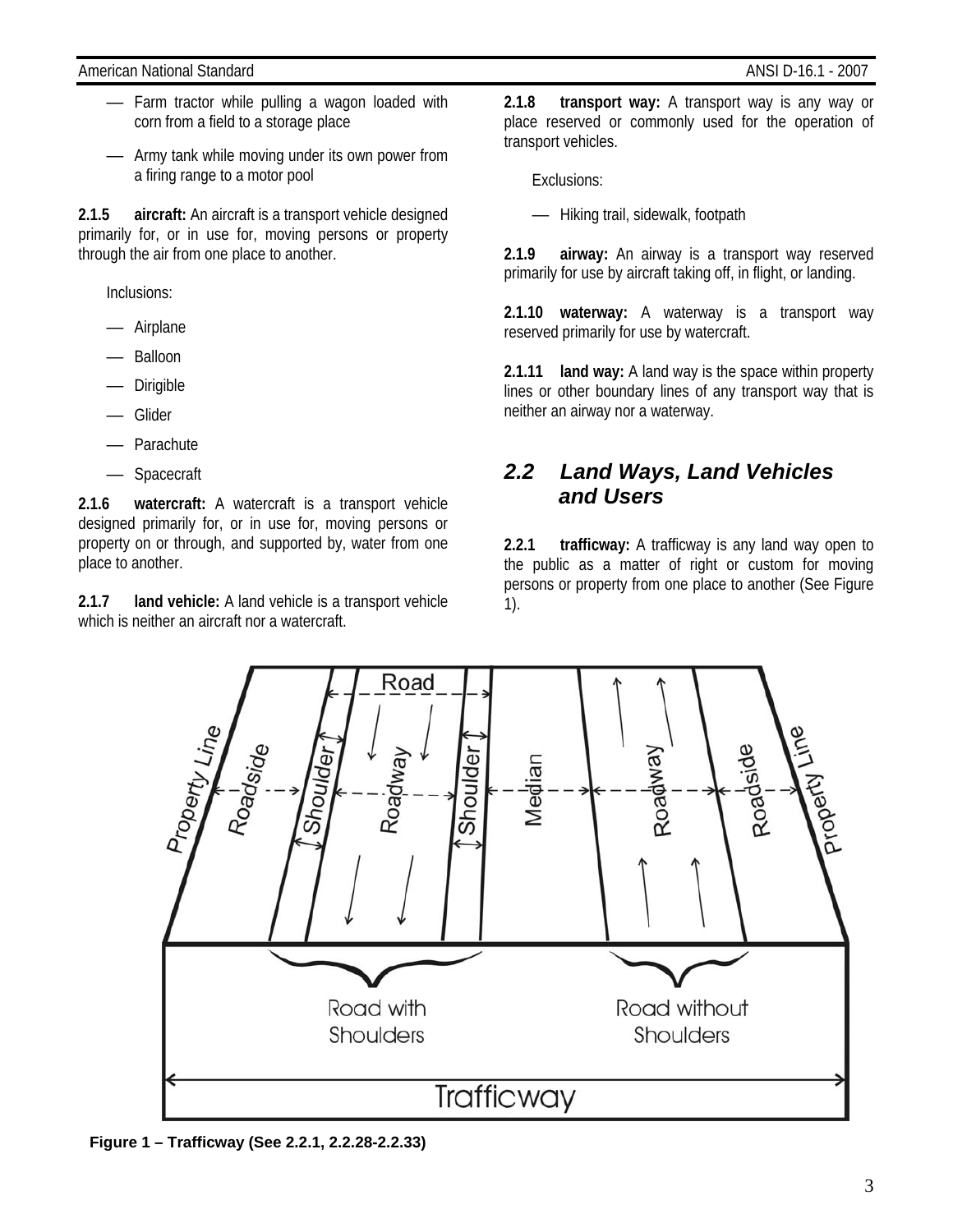### American National Standard ANSI D-16.1 – 2007

Inclusions:

- Within areas with guarded entrances, such as military posts or private residential developments, land ways are trafficways if the guards customarily admit public traffic
- Privately constructed and/or maintained road open to the public for moving persons or property for transportation purposes
- Local road in a residential development, which is open to the public
- Land way providing vehicular access and/or circulation from a trafficway to a business open to the public (See 2.5.22)

Examples:

1.) Land way within a gated community when the gates are open to the public

2.) Circulating system of roadways in the land way of a shopping center or shopping mall which provides public access to the parking lots

3.) A road providing access to the public from the trafficway to the parking lot of a major chain store

4.) A road with unrestricted access in a private retirement community

Exclusions:

- A land way under construction is not a trafficway if traffic is prohibited from entering by signing or barriers which are in conformance with applicable standards. However, if any part of the land way is open to traffic while the remainder is closed, that part which is open for traffic is a trafficway. Likewise, any temporary bypass of a construction site is a trafficway.
- A land way temporarily closed to travel and marked by signing or barriers which are in conformance with applicable standards is not a trafficway even though used by authorized vehicles, such as maintenance vehicles, or when intentionally or inadvertently used by unauthorized vehicles. A land way open only to local traffic is not considered closed.
- Road in a gated community that is only open to residents and their guests

— Land way not open to the public

— Parking space and parking aisle (See 2.5.22)

Examples:

1.) Driveway to a residence or business

2.) Military base or gated community with restricted access

3.) Parking aisle providing entry to parking spaces or stalls

**2.2.2 private way:** A private way is any land way other than a trafficway. The space within a crossing of a private way and a trafficway shall be considered to be a trafficway.

**2.2.3 railway:** A railway is any private way reserved primarily for land vehicles moving persons or property from one place to another on rails.

**2.2.4 railway vehicle:** A railway vehicle is any land vehicle that is (1) designed primarily for, or in use for, moving persons or property from one place to another on rails and (2) not in use on a land way other than a railway.

Inclusions:

— Street car on private way

Exclusions:

— Street car operating on trafficway (See 2.2.8)

**2.2.5 railway train:** A railway train is any motorized railway vehicle.

**2.2.6 road vehicle:** A road vehicle is any land vehicle other than a railway vehicle. (See 2.2.7 and 2.2.8)

**2.2.6.1 personal conveyance:** A personal conveyance is a device, other than a transport device, used by a pedestrian (See 2.2.36) for personal mobility assistance or recreation. These devices can be motorized or human powered, but not propelled by pedaling.

Inclusions:

- 1.) Rideable toys
- Roller skates, in-line skates
- Skateboard
- Skates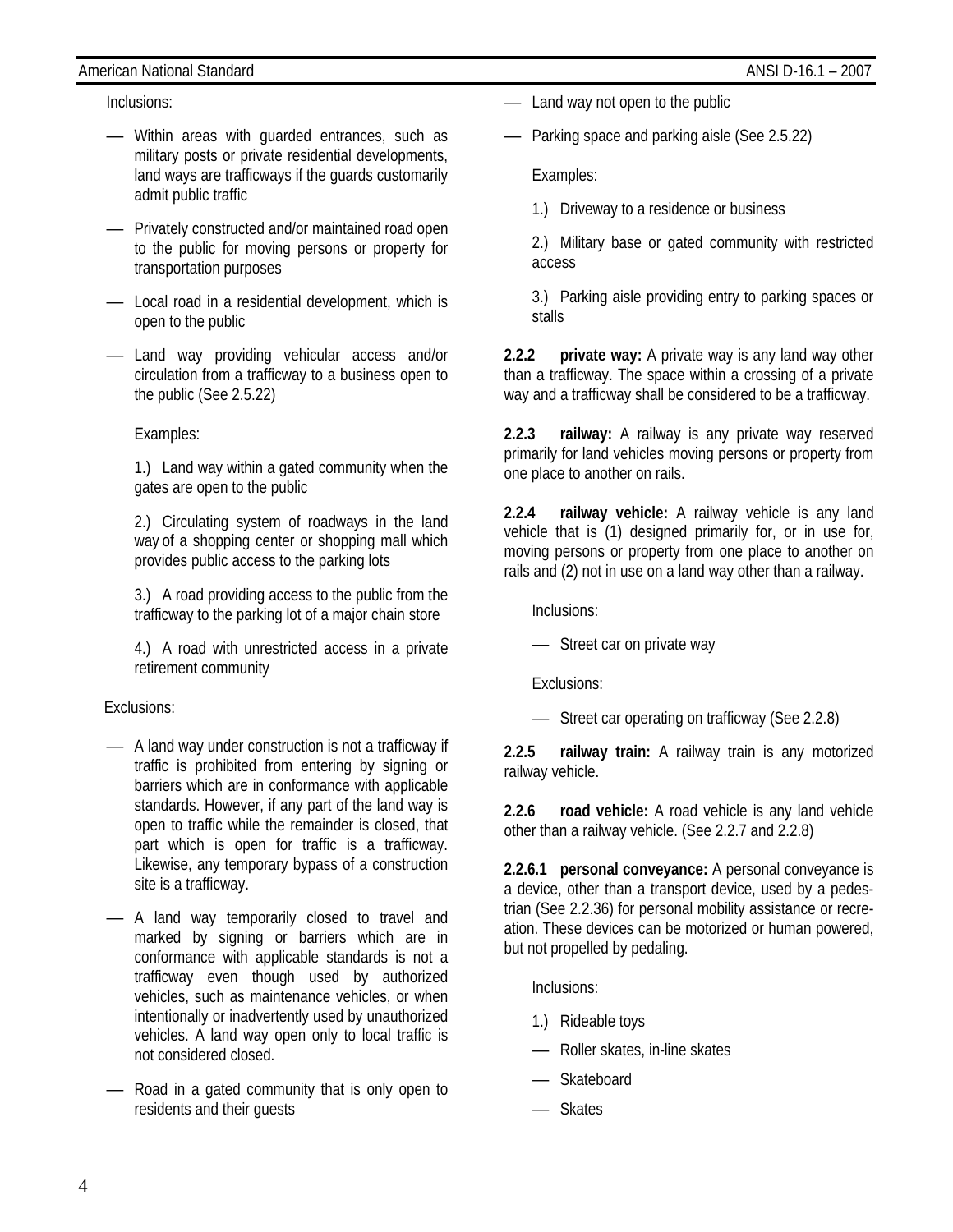### American National Standard ANSI D-16.1 - 2007

- Baby Carriage
- Scooter
- Toy Wagon
- 2.) Motorized rideable toys
- Motorized skateboard
- Motorized toy car
- 3.) Devices for personal mobility assistance
- Segway-style device
- Motorized and non-motorized wheelchair
- Handicapped scooter

Exclusions:

- Golf cart
- Low Speed Vehicle (LSVs) (See 2.2.7.1)
- Go-carts
- Minibike
- "Pocket" motorcycle
- Motor scooter
- Moped (See 2.2.9.4)

**2.2.7 motor vehicle:** A motor vehicle is any motorized (mechanically or electrically powered) road vehicle not operated on rails (See 2.2.7.1, 2.2.7.2, 2.2.9 - 2.2.26).

Inclusions:

- Electrically powered bus attached to cables
- Trolley on highway tires
- Low speed vehicle (LSVs) (See 2.2.7.1)
- Motor-driven cycle (See 2.2.9.1)
- All working motor vehicles (See 2.2.7.2)

Examples:

1.) A tow truck using its winch to pull a vehicle out of a ditch

2.) Electric or telephone company truck with cherry picker repairing cables on a utility pole

3.) Road paint striping truck in the process of painting lines on the roadway

4.) Garbage truck being loaded with trash

Exclusions:

— Motorized personal conveyance (See 2.2.6.1)

Examples:

- 1.) Motorized skate board
- 2.) Motorized toy car
- 3.) Motorized wheelchair or handicapped scooter
- 4.) Segway-style device

**2.2.7.1 low speed vehicle:** A low speed vehicle (LSV) is a motor vehicle with four or more wheels whose top speed is greater than 20 miles per hour, but not greater than 25 miles per hour.

LSVs are required to be equipped with basic items of safety equipment: headlamps, stop lamps, turn signal lamps, tail lamps, reflex reflectors, parking brake, windshields of either type AS-1 or AS-5 glazing, rearview mirrors, seat belts and vehicle identification numbers (VINs).

Inclusions:

- A conventional golf cart that was modified, after its original manufacture, so as to increase its top speed into the 20-25 mph range
- An originally manufactured custom golf cart (that is not a modified conventional golf cart) that has a top speed above 20 mph but not greater than 25 miles per hour<sup>1</sup>

Examples:

1.) Neighborhood Electric Vehicle (NEV)

2.) Fleet golf carts sold to golf courses that have been speed-modified to increase their top speed into the 20-25 mph range

3.) Personal golf carts sold to individual persons that have been speed-modified or originally manufactured to achieve a top speed above 20 mph but not greater than 25 miles per hour

 $\overline{a}$ 1 LSVs will be subject to Federal Motor Vehicle Safety Standard (FMVSS), No. 500, Low Speed Vehicles.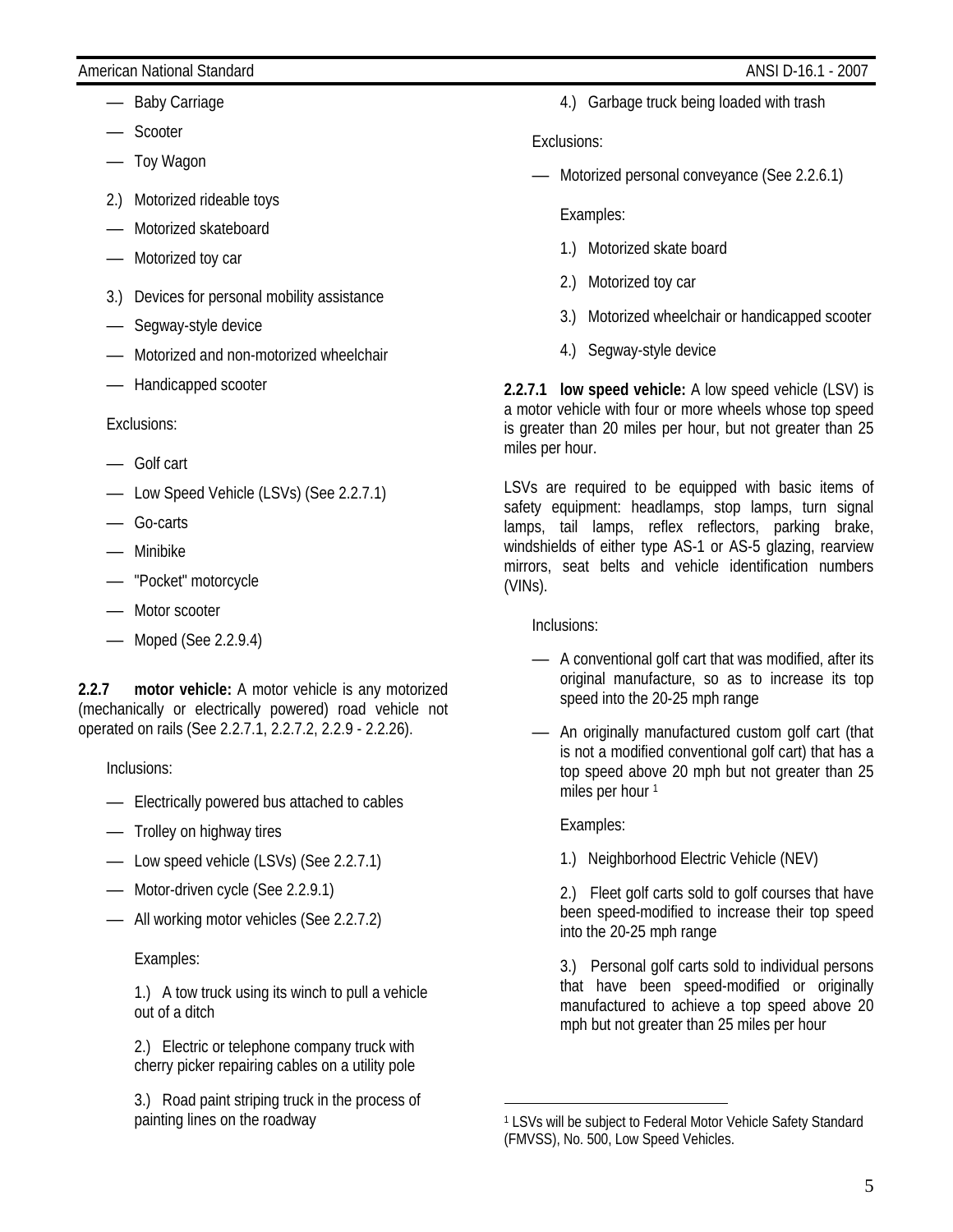4.) Other low speed motor vehicle designed for transport on local streets

Exclusions:

- Conventional golf cart not modified or originally custom manufactured to achieve top speeds above 20 mph
- Automobile
- Any personal conveyance (See 2.2.6.1)
- Any size slow moving farm tractor/equipment

### Examples:

1.) A golf cart used solely to carry one or more people and golf equipment to play golf, sold to golf courses

2.) A golf cart used to carry one or more people and may carry golf equipment to play golf, sold to individual persons who may use them to travel on trafficways to and from golf courses and to play golf, to travel on trafficways for purposes unrelated to golf, or for all of these purposes

3.) A golf cart that has been speed-modified after its manufacture or originally custom manufactured to achieve top speeds greater than 25 mph

- 4.) Motorized wheelchair
- 5.) Motorized skateboard
- 6.) Motorized handicapped scooter

7.) Personal transport devices such as the Segway

**2.2.7.2 working motor vehicle:** A working motor vehicle is a motor vehicle in the act of performing construction, maintenance or utility work related to the trafficway. This "work" may be located within open or closed portions of the trafficway and motor vehicles performing these activities can be within or outside of the trafficway boundaries.

Inclusions:

- Vehicle at work in a marked work zone
- Vehicle at work on the median, shoulder or roadside.
- Mobile maintenance convoy

— A law enforcement vehicle which is participating strictly in a stationary construction or mobile maintenance activity as a traffic slowing, control, signaling or calming influence

### Examples:

1.) Asphalt roller working in a highway construction zone

2.) State highway maintenance crew mowing grass on roadside

3.) Utility truck performing maintenance on the power lines along the roadway

4.) A private excavating company contracted by the state digging the foundation for a new overpass

Exclusions:

- Vehicle performing a private construction/ maintenance activity
- Law enforcement vehicle performing other work activities, such as traffic stops, accident investigation, patrolling and traffic control, which is not related to construction, maintenance or utility work on the trafficway
- Vehicle performing a work activity other than highway construction, maintenance or utility work
- Construction, maintenance, utility vehicle while moving from one job site to another

Examples:

1.) An excavation company digging a foundation for a new building

2.) Garbage truck, delivery truck, taxi, emergency vehicle, tow truck, etc.

**2.2.7.3 commercial motor vehicle:** A commercial motor vehicle is any motor vehicle used for the transportation of goods, property or people in interstate (See 2.9.2) or intrastate (2.9.3) commerce.

Inclusions:

— Motor vehicle providing transportation of goods, property, or people for compensation (for-hire)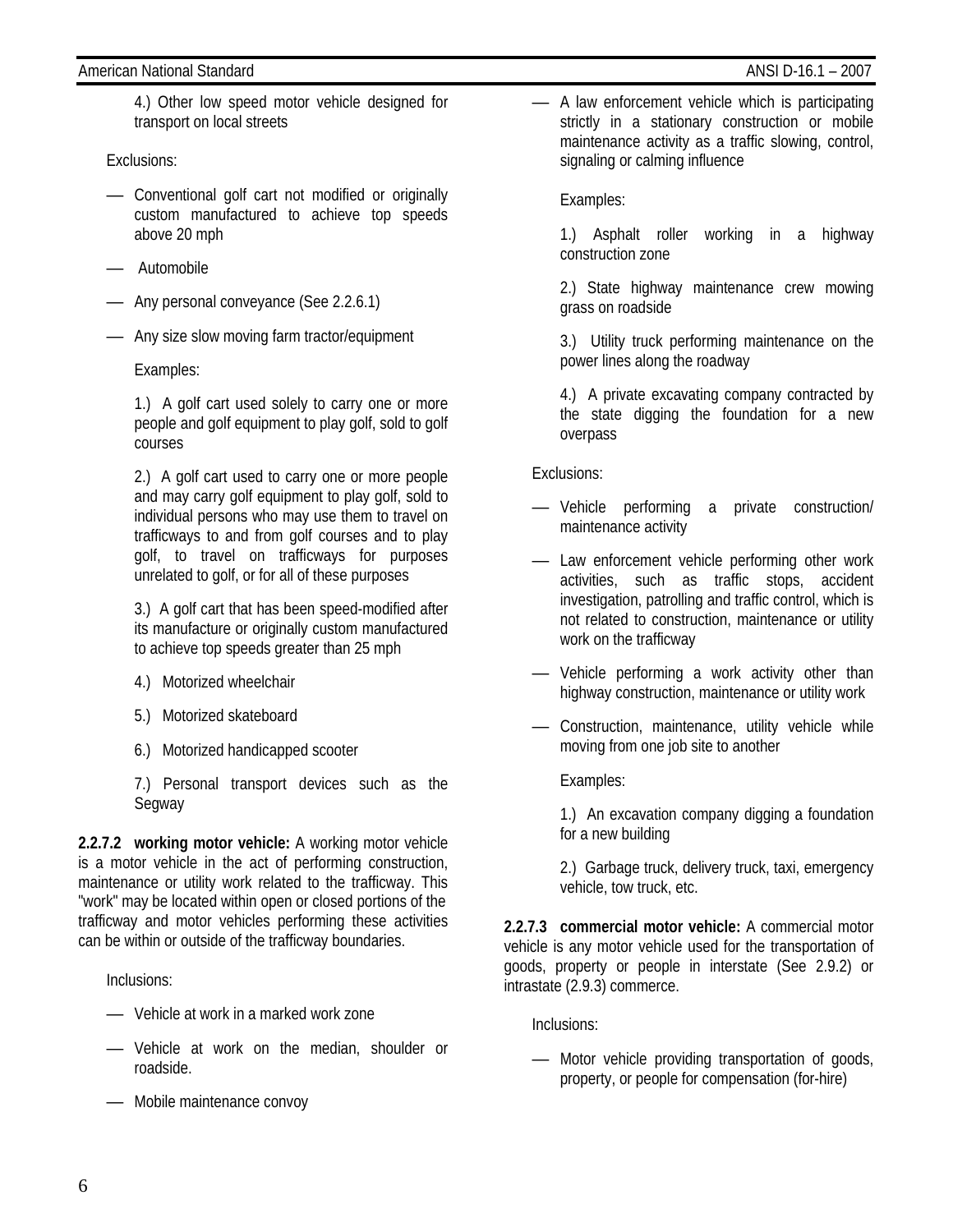- Privately-owned motor vehicle providing transportation of privately-owned goods or property in furtherance of a business enterprise
- Privately-owned motor vehicle providing passenger transportation in furtherance of a business enterprise

### Examples:

1.) A trucking company hauling a manufacturing company's goods for a fee

2.) A motor coach transporting passengers within and between cities and towns

3.) A truck or truck tractor owned by an individual truck driver used to carry goods or property under contract

4.) An airport shuttle bus service paid to transport persons to hotels and other businesses

5.) A manufacturing company hauling its own products to retail stores

6.) A retail store delivering products to its buyers

7.) A business engaged in the transportation of students to and from school and school-related activities

8.) An agricultural farm hauling its produce to market

9.) A taxi or limousine service transporting passengers for a fee

Exclusions:

— Privately owned motor vehicle providing private transportation of personal property or people

Examples:

1.) A non-commercial horse rancher transporting hay bales from his pasture on one side of the road to his stables on the other side in a medium truck

2.) Homeowner carrying recyclables to a drop-off point in a personally owned pickup truck greater than 10,000 lbs.

3.) Large family of 10 persons taking a trip in the family's 12-person van

**2.2.8 other road vehicle:** An other road vehicle is any road vehicle other than a motor vehicle.

Inclusions:

- Animal-drawn vehicle (any type)
- Animal harnessed to a conveyance
- Animal carrying a person
- Street car (See 2.2.4)
- Pedalcycle (See 2.2.27)

**2.2.9 motorcycle:** A motorcycle is any motor vehicle having a seat or saddle for the use of its operator and designed to travel on not more than three wheels in contact with the ground.

Inclusions:

- Large motorcycle (See 2.2.9.2)
- Motor-driven cycle (See 2.2.9.1)
- Speed-limited motor-driven cycle (See 2.2.9.3)
- Moped (See 2.2.9.4)
- Motor scooter
- Motorized or motor-assisted bicycle

Exclusions:

— Construction, farm or industrial machinery

**2.2.9.1 motor-driven cycle:** A motor-driven cycle is any motorcycle having an engine with less than 150 cubic centimeters displacement or with five brake horsepower or less.

Inclusions:

- Moped (See 2.2.9.4)
- Miniature motorcycle (e.g.," Pocket Bike")

**2.2.9.2 large motorcycle:** A large motorcycle is any motorcycle other than a motor-driven cycle.

**2.2.9.3 speed-limited motor-driven cycle:** A speedlimited motor-driven cycle is any motor-driven cycle which:

1.) will not attain a speed of more than 30 miles per hour (48 kilometers per hour) in one mile (1.609 kilometers) from a standing start,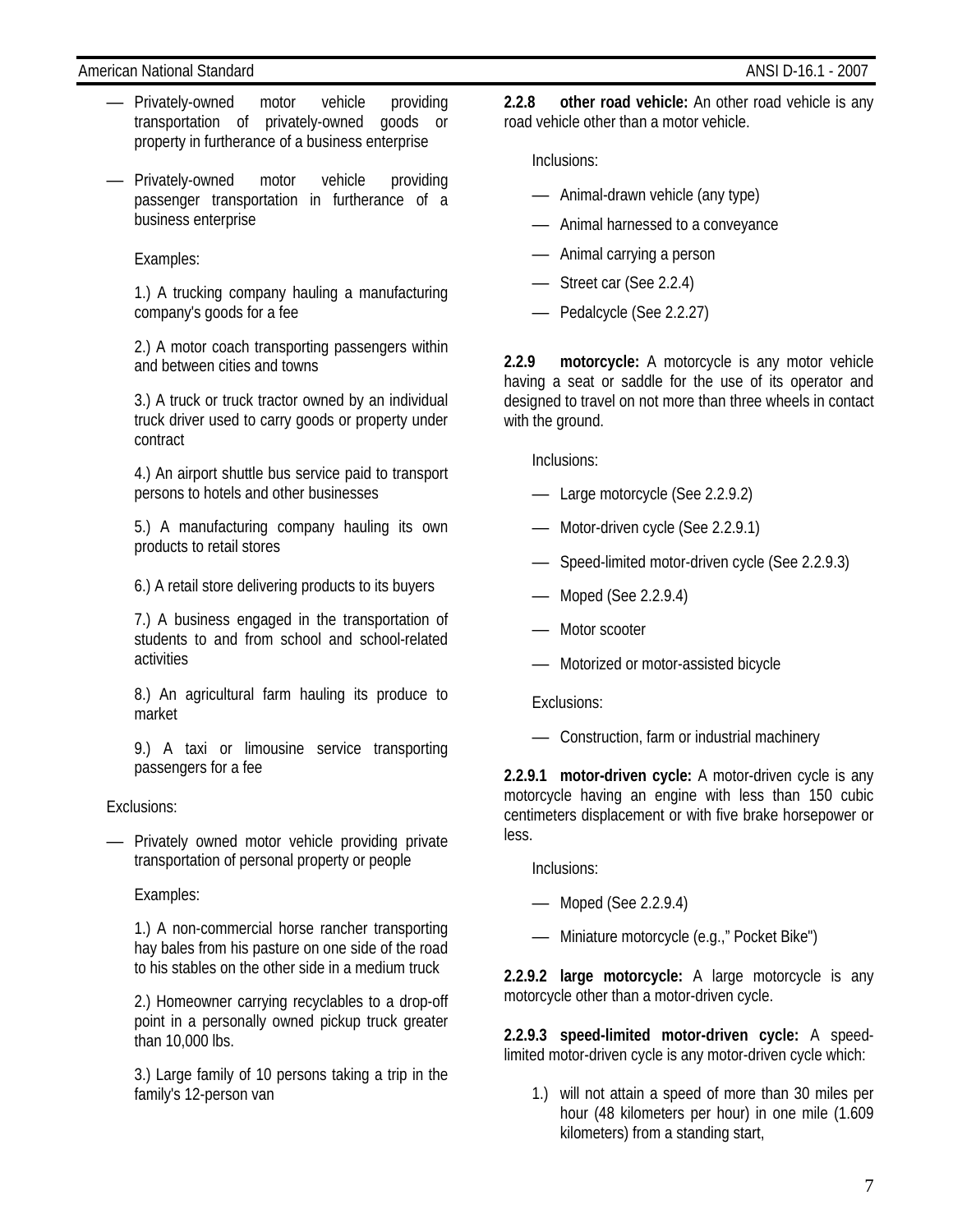- 2.) has an engine with not more than 50 cubic centimeters displacement or with two brake horsepower or less, and
- 3.) has a power drive system which does not require its operator to shift gears.

**2.2.9.4 moped:** A moped is a speed-limited motor-driven cycle which may be propelled by pedaling.

Exclusions:

- Motor scooter
- Motorized or motor-assisted bicycles

**2.2.10 bus:** A bus is a motor vehicle with seating for transporting nine or more persons, including the driver.

Inclusions:

- Van-based bus (See 2.2.14.4)
- Small bus (See 2.2.10.1)
- Large bus (See 2.2.10.2)
- School bus designed to carry nine or more persons, including the driver (See 2.8.1)
- Transit bus (See 2.2.10.3)
- Intercity bus (See 2.2.10.4)
- Charter bus (See 2.2.10.5)
- Other bus (See 2.2.10.6)
- Limousine designed for carrying nine or more persons, including the driver

Exclusions:

- Any school bus that is not designed for carrying nine or more persons
- Any school bus that is an automobile or truck (See 2.8.1)
- Any school bus that is a van or utility vehicle that is not designed for carrying nine or more persons, including the driver
- Recreation vehicle, motorhome and van-based motorhome
- Limousine not designed for carrying nine or more persons

**2.2.10.1 small bus:** A small bus is a bus with seating for nine to fifteen persons, including the driver.

Inclusions:

- Van-based bus (See 2.2.14.4)
- Limousine with seating for nine to fifteen persons, including the driver
- Utility vehicle with nine or more seats

**2.2.10.2 large bus:** A large bus is a bus with seating for sixteen or more persons, including the driver.

**2.2.10.3 transit bus:** A transit bus is a bus used for passenger transportation over fixed, scheduled routes within primarily urban geographical areas.

Inclusions:

— Bus that includes service within a city and between cities that share borders

Examples:

- 1.) City metro or ride-on bus
- 2.) Trolley (on highway tires)

**2.2.10.4 intercity bus:** An intercity bus is a bus used for long-distance passenger transportation between cities over fixed routes with regular schedules.

Inclusions:

- Cross-country bus
- Bus service between cities some distance apart, not cities that share borders.

Examples:

1.) Greyhound or Trailways bus

**2.2.10.5 charter bus:** A charter bus is a bus providing contract service for a group tour or outing, usually on a round-trip basis.

Inclusions:

— Limousine designed for carrying nine or more persons, including the driver.

**2.2.10.6 other bus:** An other bus is any bus used for transportation purposes other than school bus, transit bus, intercity bus or charter bus.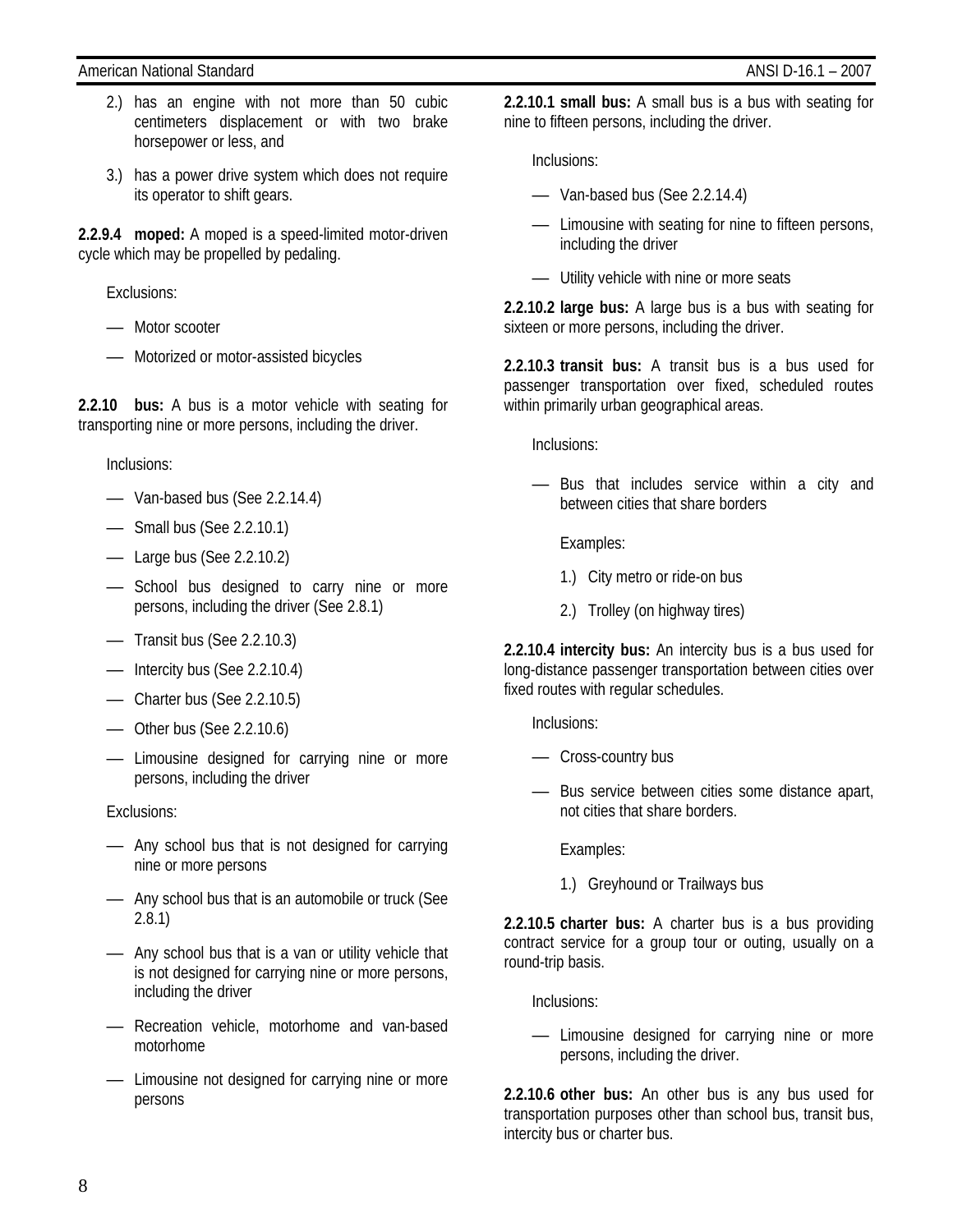#### American National Standard ANSI D-16.1 - 2007

Inclusions:

- Private company providing transportation services for its own employees and others (hotel shuttles, etc.)
- Non-governmental organization (such as churches and non-profit groups)
- Non-educational unit of government (such as departments of corrections)

**2.2.11 utility vehicle:** A utility vehicle is a motor vehicle other than a motorcycle or large bus consisting primarily of a transport device designed for carrying persons, and generally considered a multi-purpose vehicle that is designed to have off-road capabilities. These vehicles are generally four-wheel-drive (4 x 4) and have increased ground clearance. A utility vehicle typically has a gross vehicle weight rating (GVWR) of 10,000 pounds or less. Utility vehicles with wheelbases greater than 88 inches are classified by overall width. The wheelbase and overall width should be rounded to the nearest inch.

Primary size categories are:

Mini — the wheelbase is less than or equal to 88 inches. These are typically a microcar with a high clearance, off-road capability.

Small — the wheelbase is greater than 88 inches. Overall width is less than or equal to 66 inches. These are typically a short wheelbase and narrow tracked multi-purpose vehicle.

Midsize — the wheelbase is greater than 88 inches. Overall width is greater than 66 inches, but less than 75 inches. These are typically a multi-purpose vehicle designed around a shortened pickup truck chassis.

Full-size — the wheelbase is greater than 88 inches. Overall width is from 75 inches to less than or equal to 80 inches. These are typically a multi-purpose vehicle designed around an enlarged pickup truck chassis.

Large — the wheelbase is greater than 88 inches. Overall width is more than 80 inches. These are typically a multi-purpose vehicle designed around an enlarged pickup truck chassis.

Inclusions:

— Small bus

Examples:

Small utility vehicle — S-10, Blazer, Wrangler, Ranger, Jimmy, Tracker

Midsize utility vehicle — Cherokee, Comanche, Yukon, Typhoon, Explorer, Escape, Envoy, Sorrento, Element, Axiom, Rodeo, Mountaineer, Xterra

Full-size utility vehicle — Blazer, Suburban, Bronco, F-Series, Sierra, Land Cruiser, Pathfinder Armada, Ascender, Pilot, Escalade, Expedition, Excursion, Yukon

Large utility vehicle — Hummer, Navigator

Small bus — Utility vehicles with more than nine seats; i.e., Chevy Suburban, Ford Excursion, Ford Expedition, GMC Yukon XL, Chevy Tahoe

Exclusions:

**2.2.12 automobile:** An automobile is a motor vehicle other than a motorcycle, utility vehicle or low speed vehicle consisting of a transport device typically designed for carrying eight or fewer persons. Automobiles may be classified by size or weight, or both. Size classification is based on wheelbase. Weight classification is based on curb weight, the weight of an automobile with standard equipment and a full complement of fuel and other fluids, but with no load of persons or property. Before classification, wheelbase should be rounded to the nearest inch and curb weight should be rounded to the nearest 100 pounds.

Primary size categories are:

Small — wheelbase 99 inches (2.51 meters) or less

Midsize — wheelbase 100 to 109 inches (2.54 to 2.77 meters)

Large — wheelbase 110 inches (2.79 meters) or more

Primary weight categories are:

Light — curb weight 2400 pounds (1089 kilograms) or less

Midweight — curb weight 2500 to 3400 pounds (1134 to 1542 kilograms)

<sup>—</sup> Four-wheel-drive automobiles (See 2.2.12) are not considered utility vehicles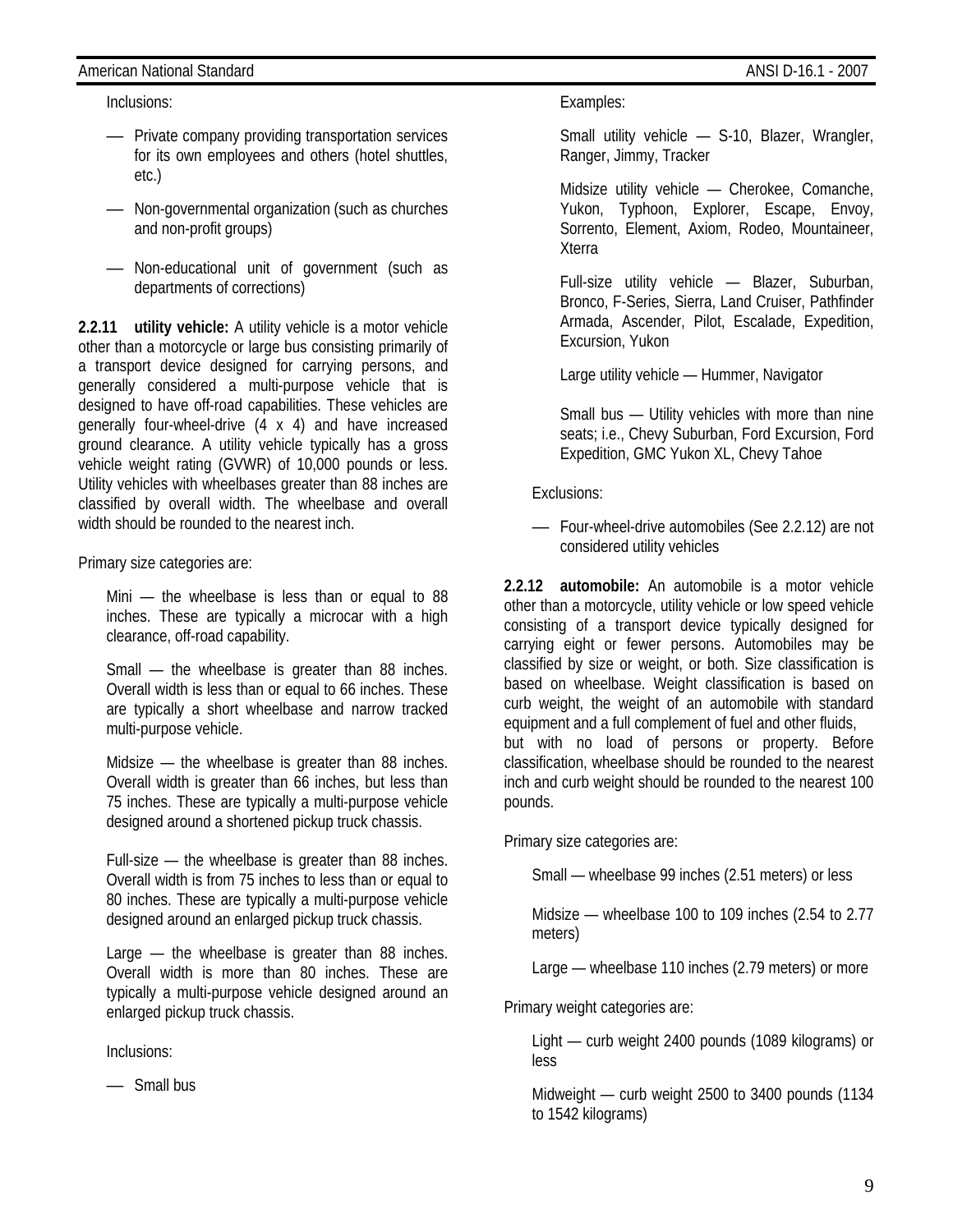#### American National Standard ANSI D-16.1 – 2007

Heavy — curb weight 3500 pounds (1588 kilograms) or more

Secondary size and weight categories may be developed by subdivision of the primary categories. (See 3.10 and 3.11.)

**2.2.13 truck:** A truck is a motor vehicle designed primarily for carrying property.

Inclusions:

- Single-unit truck (See 2.2.19)
- Truck combination (See 2.2.21)

Exclusions:

— Truck tractor (See 2.2.18)

**2.2.14 van:** A van is a motor vehicle consisting primarily of a transport device which has a gross vehicle weight rating (GVWR) of 10,000 pounds or less and is basically a "box on wheels" that is identifiable by its enclosed passenger and/or cargo area, step-up floor, and relatively short (or non-existent) hood. Vans are classified by size based on frame type and overall vehicle body width. Before classification, vehicle width should be rounded to the nearest inch.

Primary size categories are:

Minivan — Unibody van: The body and frame are one integral unit.

Small — Frame-based small vans: The overall body width is from 72 inches to less than or equal to 78 inches. These are frame-based standard cargo vans or passenger vans.

Midsize — Frame-based midsize vans: The overall body width is from more than 78 to less than or equal to 80 inches. These are frame-based midsize cargo vans or passenger vans.

Large — Frame-based large vans: The overall body width is more than 80 inches. These are frame-based large cargo vans or passenger vans.

Inclusions:

- Passenger van (See 2.2.14.1)
- Cargo van or delivery van (See 2.2.14.2)
- Van-based motorhome (See 2.2.14.3)

Exclusions:

- Utility Vehicle Examples:
	- 1.) Minivan Caravan, Voyager, Transport, Lumina
	- 2.) Small Astro Van, Safari
	- 3.) Midsize Vandura, Econoline
	- 4.) Large Step van

**2.2.14.1 passenger van:** A passenger van is any van where the area behind the driver or cab is designed for carrying passengers.

Inclusions:

- Some automobiles (See 2.2.12)
- Minivan
- Van-based bus (See 2.2.14.4)

Exclusions:

— Cargo van (See 2.2.14.2)

**2.2.14.2 cargo van:** A cargo van is any van where the area behind the driver or cab is designed for transporting cargo or operated for general commercial use.

Inclusions:

— Some single-unit trucks (See 2.2.19.)

**2.2.14.3 van-based motorhome:** A van-based motorhome is any van where a frame-mounted recreational unit is added behind the driver or cab area.

**2.2.14.4 van-based bus:** A van-based bus is any passenger van designed for carrying nine or more persons, including the driver.

Examples:

1.) Full-sized passenger van with nine seats or more, including the driver

2.) Van cutaway or cab-chassis with nine or more seats, including the driver

Exclusions:

— Any limousine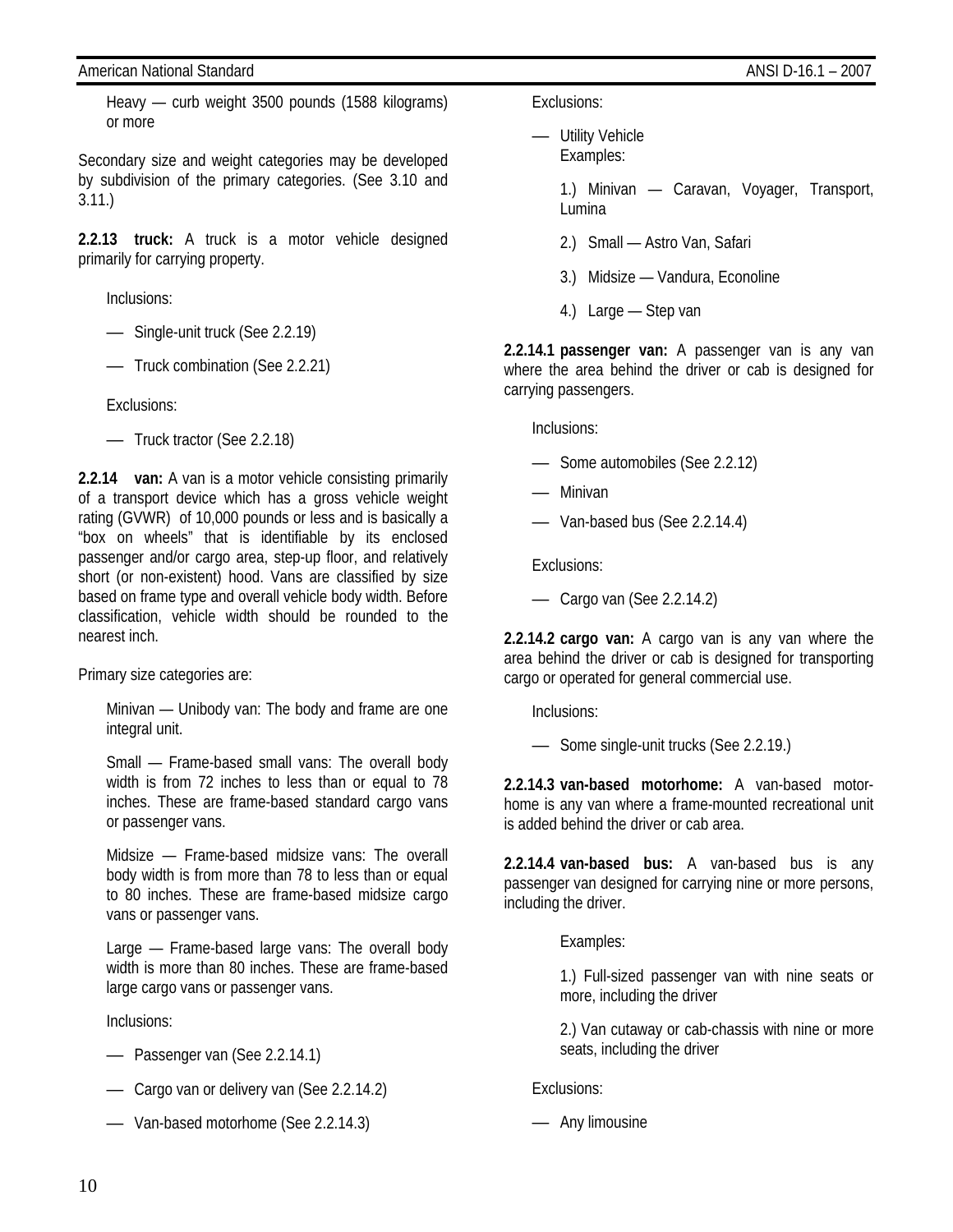**2.2.15 trailer:** A trailer is a road vehicle designed to be drawn by another road vehicle.

Inclusions:

- Pole trailer (See 2.2.16)
- Semitrailer (See 2.2.17)
- Full trailer (See 2.2.18)

**2.2.16 pole trailer:** A pole trailer is a trailer designed to be attached to the towing road vehicle by means of a reach or pole, or by being boomed or otherwise secured to the towing road vehicle, and ordinarily used for carrying property of a long or irregular shape such as poles, pipes or structural members that are generally capable of sustaining themselves as beams between the supporting connections.

**2.2.17 semitrailer:** A semitrailer is a trailer, other than a pole trailer, designed for carrying property and so constructed that part of its weight rests upon or is carried by the towing road vehicle.

**2.2.18 full trailer:** A full trailer is a trailer, other than a pole trailer, designed for carrying property and so constructed that no part of its weight rests upon or is carried by the towing road vehicle. An auxiliary undercarriage assembly, commonly known as a converter dolly and consisting of a chassis, fifth wheel and one or more tow bars, is sometimes used to convert a semitrailer to a full trailer. A semitrailer equipped with a converter dolly is considered to be a full trailer.

**2.2.19 single-unit truck:** A single-unit truck is a truck consisting primarily of a single motorized transport device designed for carrying property. When connected to a trailer, such a device may be part of a truck combination. (See 2.2.21)

Examples:

- 1.) Two-axle, four-tire truck
- 2.) Two-axle, six-tire truck
- 3.) Three or more axle truck

Exclusions:

- Truck tractor
- Truck combination

**2.2.20 truck tractor:** A truck tractor is a motor vehicle consisting of a single motorized transport device designed primarily for drawing trailers.

**2.2.21 truck combination:** A truck combination is a truck consisting primarily of a transport device which is a singleunit truck or truck tractor together with one or more attached trailers.

Inclusions:

- Truck tractor with semitrailer
- Truck tractor with semitrailer and one or more full trailers
- Single-unit truck with one or more full trailers

**2.2.22 gross vehicle weight (GVW):** Gross vehicle weight is the actual weight of a road vehicle including the weight of the road vehicle, its load of persons and property, and all added equipment.

**2.2.23 gross vehicle weight rating (GVWR):** A gross vehicle weight rating is the value specified by the manufacturer as the recommended maximum loaded weight of a single motor vehicle. This rating includes the maximum rated capacity of a vehicle, including the base vehicle, mounted equipment and any cargo and passengers. Most of the time, GVWR is the sum of the maximum rated capacity of the axles of the vehicle.

Inclusions:

— Initial or second-stage manufacturing GVWR ratings

**2.2.23.1 gross combination weight rating (GCWR):** Gross combination weight rating is the value specified by the manufacturer(s) as the recommended maximum loaded weight of a combination (articulated) motor vehicle. This is for truck tractors and single-unit trucks pulling a trailer(s). GCWR is the sum of the gross vehicle weight ratings (GVWR) of all units; power unit and its trailer(s).

**2.2.24 light truck:** A light truck is a truck which has a gross vehicle weight rating (GVWR) of 10,000 pounds (4,536 kilograms) or less.

**2.2.25 medium truck:** A medium truck is a truck which has a gross vehicle weight rating (GVWR) of more than 10,000 pounds and less than or equal to 26,000 pounds (4,536 to 11,793 kilograms).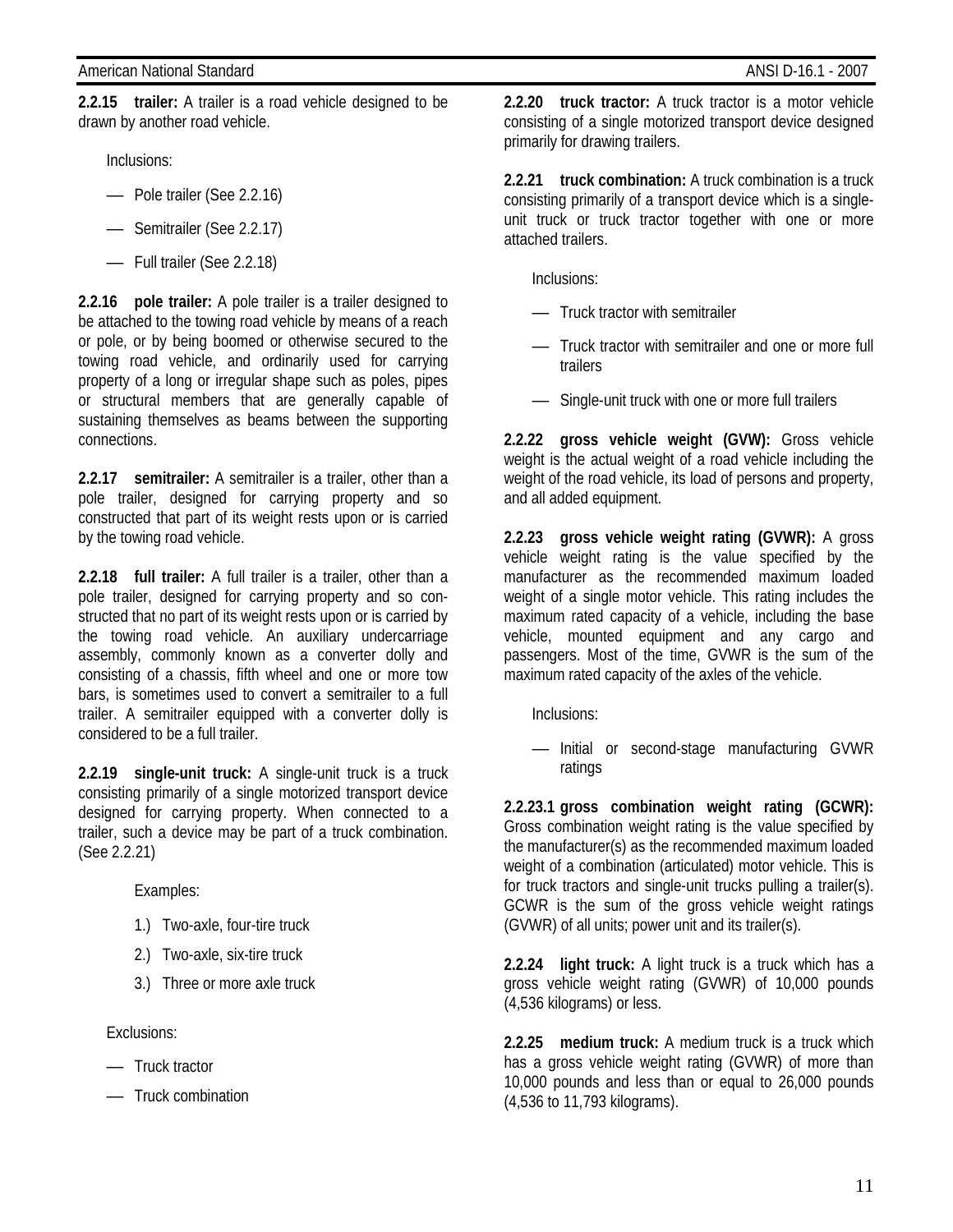**Figure 2 – Trafficway with Frontage Road (See 2.2.1, 2.2.28-2.2.33)** 

### American National Standard ANSI D-16.1 – 2007

**2.2.26 heavy truck:** A heavy truck is a truck which has a gross vehicle weight rating (GVWR) of more than 26,000 pounds (11,793 kilograms).

**2.2.27 pedalcycle:** A pedalcycle is a non-motorized other road vehicle propelled by pedaling.

Inclusions:

— Bicycle, tricycle, unicycle, pedalcar

**2.2.28 roadway:** A roadway is that part of a trafficway designed, improved and ordinarily used for motor vehicle travel or, where various classes of motor vehicles are segregated, that part of a trafficway used by a particular class. Separate roadways may be provided for northbound and southbound traffic or for trucks and automobiles (See Figure 1).

Exclusions:

— Bridle path, bicycle path

NOTE — the above definition of "roadway" is consistent with definitions in general use by police and by traffic engineers. See the Uniform Vehicle Code and the Manual on Uniform Traffic Control Devices (ANSI D6.1e-1989, page 1A-8). Other highway engineers commonly use the term "roadway" as the term "road" is defined in 2.2.33 below. See AASHO Highway Definitions, American Association of State Highway Officials (now AASHTO, American Association of State Highway and transportation Officials), January 1968. For a more recent reference, see the definition of "shoulder" in A Policy on Geometric Design of Highways and Streets, AASHTO, 1984, page 362.

**2.2.29 median:** A median is an area of a trafficway between parallel roads separating travel in opposite directions (See Figure 1). A flush or painted median should be four or more feet wide between inside roadway edge lines. Medians fewer than four feet wide shall have a barrier to be considered a median. Continuous left-turn lanes are not considered painted medians.

Inclusions:

- Physical barrier separating roads with travel in opposite directions
- Depressed, raised or flush area between roads with travel in opposite directions
- Painted median of four or more feet wide between roads with travel in opposite directions

Examples:

1.) A depressed grassy median separating directions of travel of a divided highway

2.) A median with a concrete traffic barrier, guardrail or other physical barrier, separating roads of a multi-lane divided highway

3.) A flush painted median of four or more feet of a divided highway

Exclusions:

- Shoulder, separator (See 2.2.30)
- Turn lane (See 2.5.23)
- Continuous left-turn lane

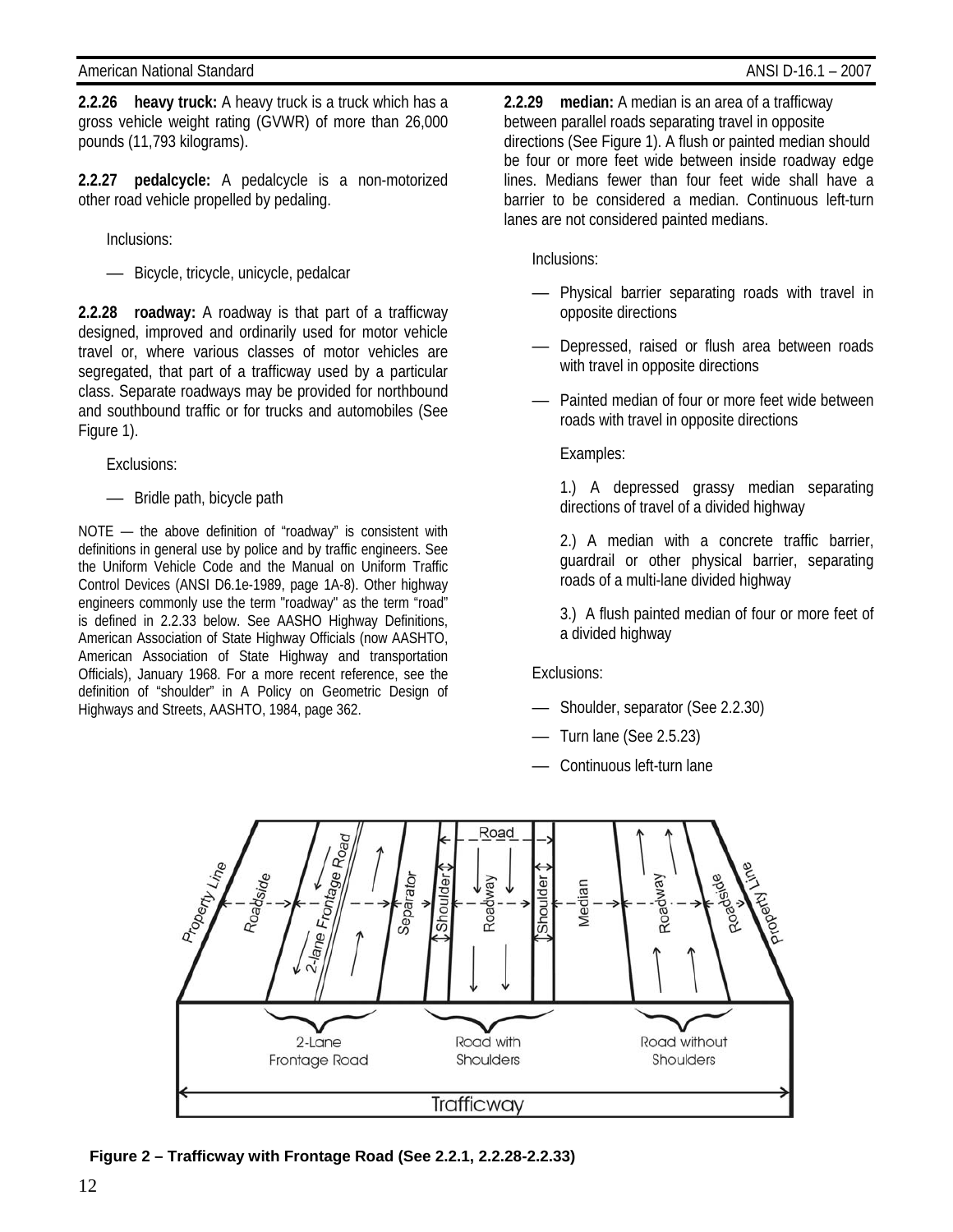

### **Figure 3 – Trafficway with Multiple Roadways in the Same Direction (See 2.2.1, 2.2.28-2.2.33)**

**2.2.30 separator:** A separator is the area of a trafficway between parallel roads separating travel in the same direction or separating a frontage road (See 2.5.18) from other roads (See Figures 2 and 3).

Inclusions:

- Physical barrier separating roads with travel in the same direction
- Physical barrier separating a frontage road from other roads of a trafficway
- Depressed, raised or flush area between roads with travel in the same direction
- Depressed, raised or flush area between a frontage road and other roads of a trafficway

Exclusions:

Shoulder, median

Examples:

1.) A depressed grassy separator of a freeway between the main travel lanes and a frontage road

2.) A concrete separator between the express travel lanes and local travel lanes of a freeway

**2.2.31 roadside:** Roadside is the outermost part of the trafficway from the property line or other boundary in to the edge of the first road (See Figure 1).

Inclusions:

- Area between edge of trafficway and edge of roadway with no shoulder
- Area between edge of trafficway and edge of shoulder

Exclusions:

— Roadways, shoulders, separators and medians

**2.2.32 shoulder:** A shoulder is that part of a trafficway contiguous with the roadway for emergency use, for accommodation of stopped road vehicles, and for lateral support of the roadway structure (See Figure 1).

**2.2.33 road:** Road is that part of a trafficway which includes both the roadway and any shoulder alongside the roadway (See Figure 1).

Inclusions:

— Designated parking areas on a roadway or between the roadway and the curb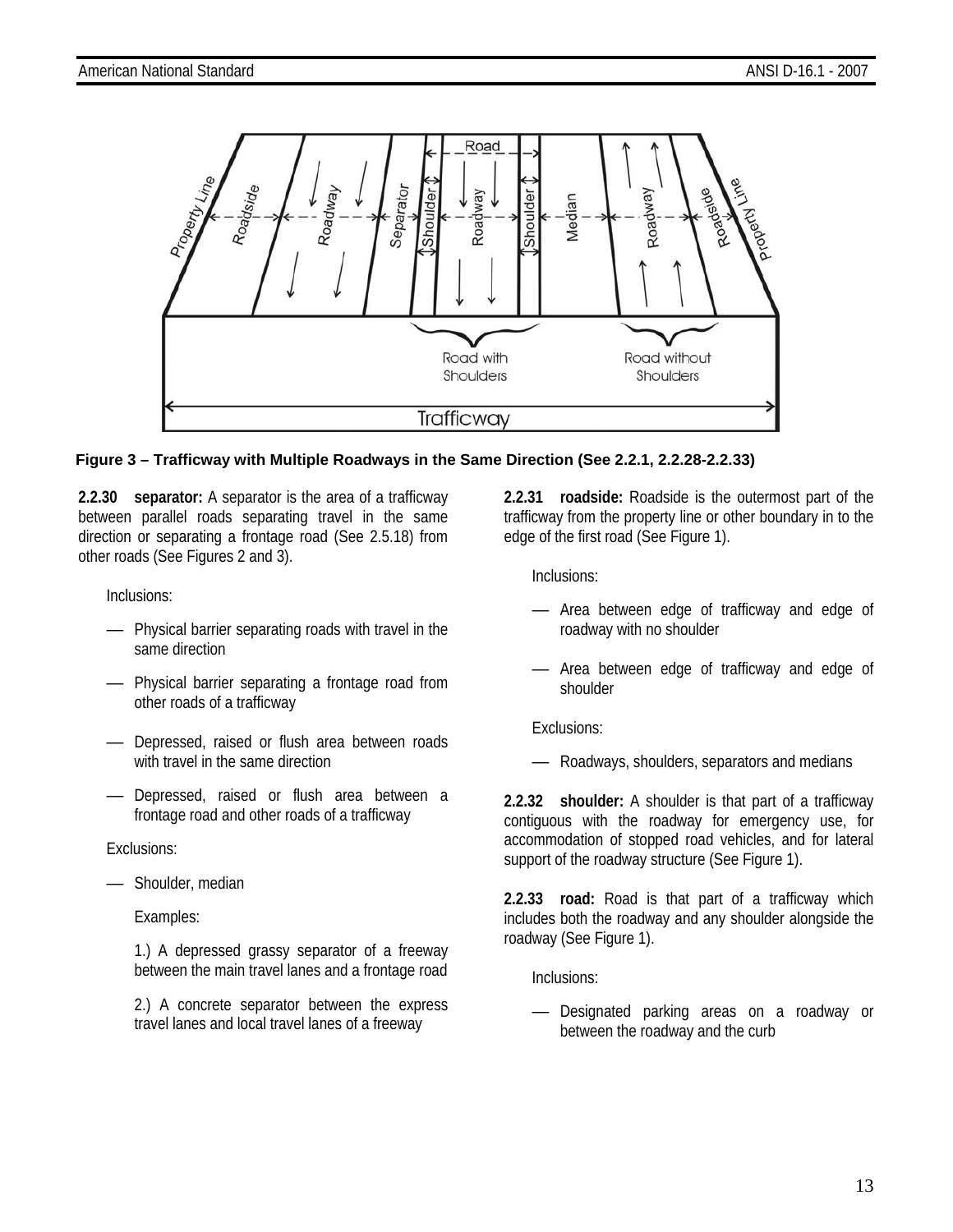#### American National Standard ANSI D-16.1 – 2007

**2.2.34 in-transport:** The term "in-transport" denotes the state or condition of a transport vehicle which is in motion or within the portion of a transport way ordinarily used by similar transport vehicles. When applied to motor vehicles, "in-transport" means on a roadway or in motion within or outside the trafficway.

A transport vehicle which is also a working motor vehicle at the time of the unstabilized situation is not "in-transport."

In roadway lanes used for travel during some periods and for parking during other periods, a parked motor vehicle should be considered to be in-transport during periods when parking is forbidden.

Inclusions:

- Motor vehicle in traffic on a roadway
- Driverless motor vehicle in motion on the shoulder, roadside or median
- Motionless or disabled motor vehicle abandoned on a roadway
- Motor vehicle in motion outside the trafficway
- A stopped motor vehicle with any portion of its primary outline as defined by the four sides of the vehicle (e.g., tires, bumpers, fenders) and load, if any, within the roadway

### Examples:

1.) A driverless vehicle previously parked on the shoulder begins to roll forward because the parking brake was not set

2.) A stopped vehicle partially on the shoulder with two tires on the roadway

3.) A tractor trailer with its load hanging over the roadway edge line

4.) A person deliberately driving an all-terrainvehicle (ATV) down a median or the roadside

5.) A police vehicle patrolling or responding to an emergency

6.) A police or emergency vehicle stopped on the roadway at the scene of an accident or traffic stop or other police action, regardless of whether or not the emergency lights have been activated

7.) Construction, maintenance or utility work vehicle traveling on a trafficway from one work site to another location

8.) Taxi, limousine or other passenger vehicle, with or without passengers while on the roadway or in motion on a trafficway

9.) A school bus stopped in a travel lane with signs and/or lights activated

10.) A private citizen using his pickup truck or lawn tractor with a blade removing snow from the roadways in his neighborhood (Not a highway maintenance activity)

11.) A farm tractor or combine moving from a storage facility to a field under its own power on the trafficway

12.) A moving motor vehicle on a private driveway

13.) A car pulling away from a gas pump in a gas station

14.) An ATV driving on a recreational off-road trail inside or outside the trafficway

15.) A vehicle operating in the closed portion of the trafficway

16.) A van left unattended in a lane during rush hour when parking is prohibited because it is in an open travel lane at the time

Exclusions:

- Transport vehicle stopped off the roadway within the trafficway
- Transport vehicle stopped in parking lanes during periods when parking is allowed
- Transport vehicle performing construction, maintenance or utility work related to the work zone of a trafficway
- A stopped motor vehicle with any portion of its primary outline as defined by the four sides of the vehicle (e.g., tires, bumpers, fenders) and load, if any, not within the roadway

Examples:

1.) A disabled utility vehicle stopped on the shoulder, median or roadside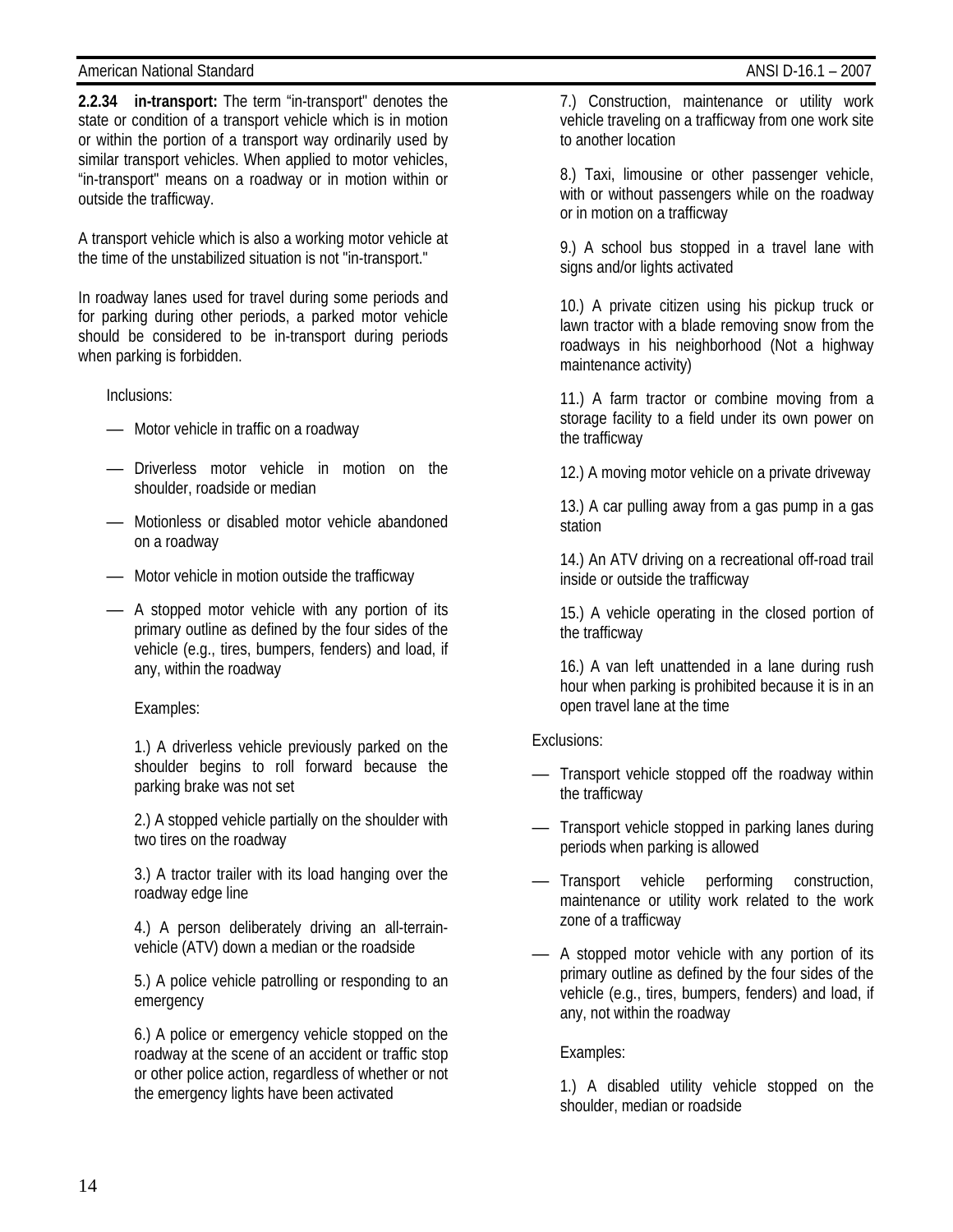#### American National Standard ANSI D-16.1 - 2007

2.) An automobile parked in an area designated for parking against the curb of a residential street or in a parking space/lane

3.) A truck stopped on the shoulder where only the extended side-view mirror overhangs the roadway edge line

4.) A power company truck working on the power lines in an elevated basket in a maintenance work zone

5.) A paint striping highway truck in the act of painting the lines in a mobile maintenance zone

6.) A concrete mixer discharging its load of concrete in a construction work zone

7.) An asphalt spreader or roller repaving the roadway

8.) A highway road grader overturns grading a soft, sloped roadside

9.) Highway snow removal truck removing or plowing snow as part of a highway maintenance activity

**2.2.34.1 not in-transport:** Not in-transport means any transport vehicle which is not "in-transport."

Inclusions:

- Legally parked transport vehicles off the roadway
- Motionless vehicles off the roadway
- Working motor vehicles (See 2.2.7.2)

Examples:

1.) A stopped vehicle on the shoulder to change a tire

2.) An asphalt spreader or roller repaving the roadway

3.) A car stopped at the exit of a gas station waiting to enter the roadway

4.) A pickup stopped on a private driveway

5.) A car legally parked against the curb on a residential street

6.) A parked truck completely on the shoulder of a road

Exclusions:

— Transport vehicles in-transport

**2.2.34.2 parked motor vehicle:** A parked motor vehicle is a motor vehicle not in-transport, other than a working motor vehicle, that is not in motion and not located on the roadway.

In roadway lanes used for travel during some periods and for parking during other periods, a parked motor vehicle should be considered to be in-transport during periods when parking is forbidden.

Inclusions:

— Any stopped motor vehicle where the entirety of the vehicle's primary outline as defined by the four sides of the vehicle (e.g., tires, bumpers, fenders) and load, if any, is not within the roadway

Examples:

1.) A driver of vehicle stopped curbside on a city street opens his door into the travel lane

2.) A truck stopped on the shoulder where only the extended side-view mirror overhangs the roadway edge line

3.) A motionless vehicle on the shoulder, median or roadside

4.) A truck stopped at a gas station pump

5.) A car stopped in a private driveway

6.) A van parked in a metered parking lane, even when the meter time has expired

### Exclusions:

- A motor vehicle in motion anywhere within the trafficway boundaries or any vehicle that has any portion of its primary outline or load, if any, overlapping or falling completely within the roadway
- A motor vehicle left unattended on a roadway, where parking is always prohibited

Examples:

1.) A vehicle driving down the road shoulder, median or roadside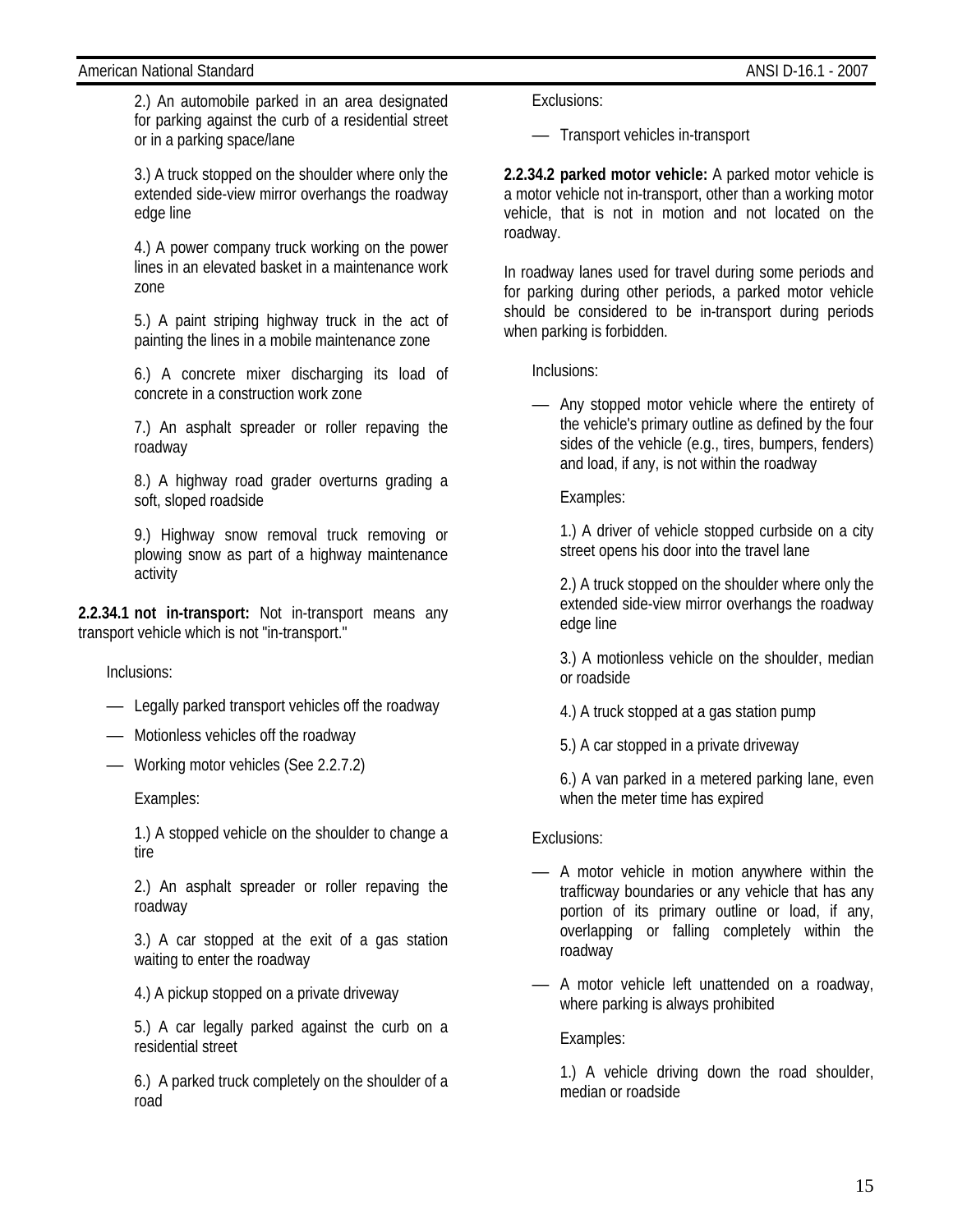#### American National Standard ANSI D-16.1 – 2007

2.) A driverless motor vehicle without engine power starts in motion from a stopped position on the shoulder

3.) A stopped vehicle partially on the shoulder with two tires on the roadway

4.) A tractor trailer with part of its load extending over the roadway edge line

5.) A van left unattended in a lane during rush hour when parking is prohibited because it is in an open travel lane at that time

6.) A delivery service leaves his truck stopped at the curb of a street marked with "no parking at any time" signs while making his delivery

**2.2.35 occupant:** An occupant is any person who is part of a transport vehicle.

**2.2.36 pedestrian:** A pedestrian is any person who is not an occupant.

Inclusions:

- Person on foot.
- Person walking, running, jogging, hiking, sitting or lying within the trafficway or on private property, etc.
- Persons in buildings
- Person on personal conveyance (See 2.2.6.1)
- A person ejected from a transport vehicle who has come to rest in the trafficway during a prior unstabilized situation and struck in a second or subsequent unstabilized situation is considered a pedestrian

Exclusions:

— A person ejected from a transport vehicle during one unstabilized situation is still considered an occupant and not a pedestrian for the purposes of that unstabilized situation.

**2.2.37 driver:** A driver is an occupant who is in actual physical control of a transport vehicle or, for an out-ofcontrol vehicle, an occupant who was in control until control was lost.

**2.2.38 passenger:** A passenger is any occupant of a road vehicle other than its driver.

**2.2.39 pedalcyclist:** A pedalcyclist is any occupant of a pedalcycle in-transport.

**2.2.40 motorist:** A motorist is any occupant of a motor vehicle in-transport.

**2.2.41 non-motorist:** A non-motorist is any person other than a motorist.

Inclusions:

- Pedestrians
- Occupants of motor vehicles not in-transport
- Occupants of transport vehicles other than motor vehicles

**2.2.42 traffic unit:** A traffic unit is a land vehicle or a pedestrian.

Inclusions:

- Motor vehicles in-transport (See 2.2.34), motor vehicles not in-transport (See 2.2.34.1), railway trains
- Pedestrians and pedalcyclists
- Other non-motorists

**2.2.43 bikeway:** A bikeway is that part of a trafficway specifically designated as being open for pedalcycle travel or, where various classes of pedalcycle are segregated, that part of a trafficway open for a particular class. (See 2.2.28)

**2.2.44 bicycle trail:** A bicycle trail is a bikeway reserved exclusively for pedalcycles and separated from roadways by open space or barriers.

**2.2.45 bicycle lane:** A bicycle lane is a bikeway which (1) is contiguous with a parallel roadway and (2) has been designated for preferential or exclusive use by pedalcycles.

**2.2.46 shared road:** A shared road is any bikeway which is part of a roadway, but not a bicycle lane.

### *2.3 Injuries and Damage*

**2.3.1 injury:** An injury is bodily harm to a person.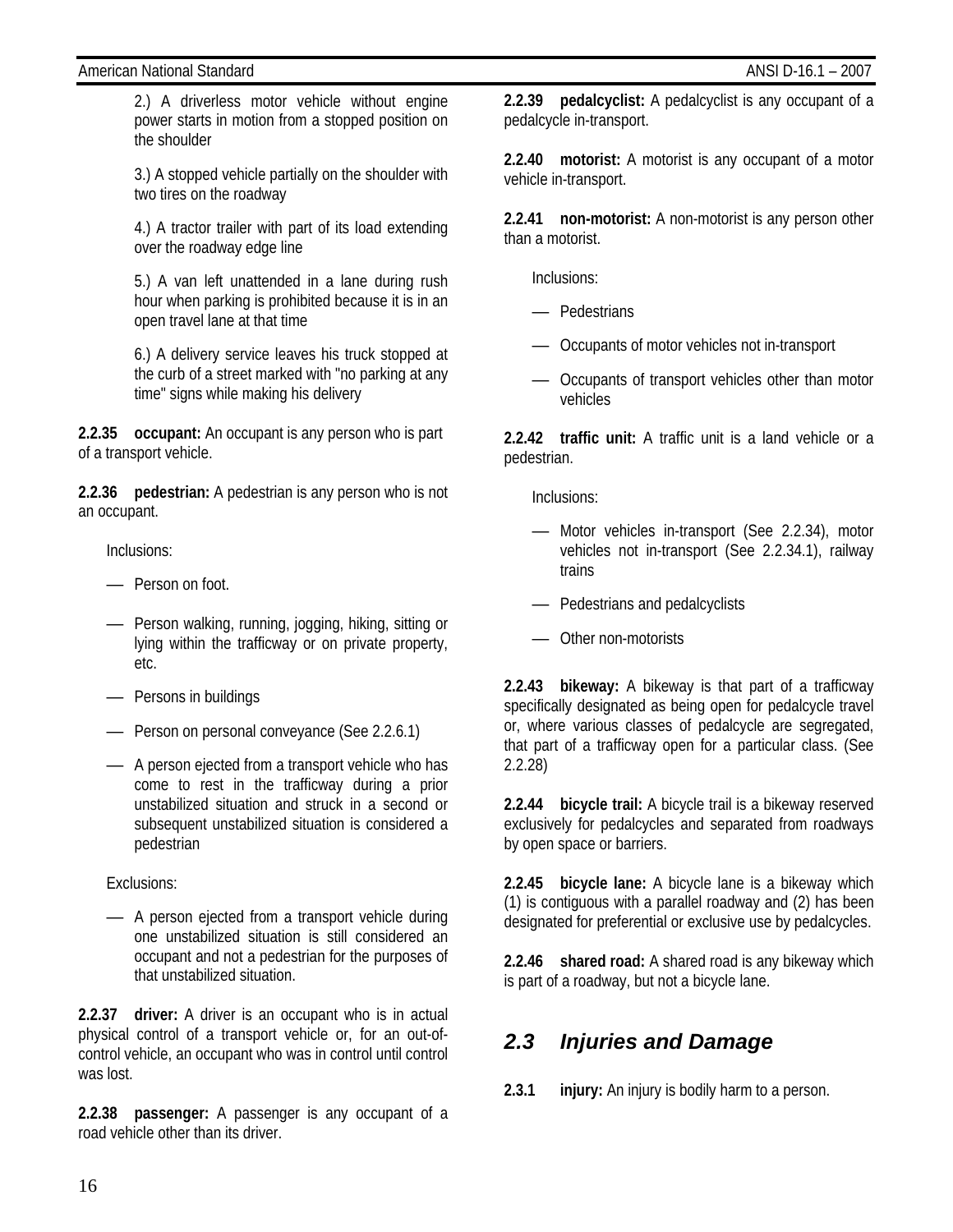### American National Standard ANSI D-16.1 - 2007

Exclusions:

— Effects of diseases such as stroke, heart attack, diabetic coma, epileptic seizure

**2.3.2 fatal injury:** A fatal injury is any injury that results in death. (See 3.1.3)

**2.3.3 fatality:** A fatality is any death resulting from a fatal injury. (See 3.1.3)

**2.3.4 incapacitating injury:** An incapacitating injury is any injury, other than a fatal injury, which prevents the injured person from walking, driving or normally continuing the activities the person was capable of performing before the injury occurred.

Inclusions:

- Severe laceration
- Broken or distorted limb
- Skull or chest injury
- Abdominal injury
- Unconsciousness at or when taken from the accident scene
- Unable to leave the accident scene without assistance

Exclusions:

— Momentary unconsciousness

**2.3.5 nonincapacitating evident injury:** A nonincapacitating evident injury is any injury, other than a fatal injury or an incapacitating injury, which is evident to observers at the scene of the accident in which the injury occurred.

Inclusions:

— Lump on head, abrasions, bruises, minor **lacerations** 

Exclusions:

— Limping (the injury cannot be seen)

**2.3.6 possible injury:** A possible injury is any injury reported or claimed which is not a fatal injury, incapacitating injury or nonincapacitating evident injury.

Inclusions:

- Momentary unconsciousness
- Claim of injuries not evident
- Limping, complaint of pain, nausea, hysteria

**2.3.7 damage:** Damage is harm to property that reduces the monetary value of that property.

Inclusions:

— Harm to wild animals, or birds, which have monetary value

Exclusions:

- Harm to wild animals, or birds, which have no monetary value
- Harm to a snow bank unless, for example, additional snow removal costs are incurred because of the harm
- Mechanical failure during normal operation, such as tire blowout, broken fan belt or broken axle

**2.3.8 road vehicle damage:** Road vehicle damage is damage to a road vehicle.

Inclusions:

— Damage to any part of a road vehicle

Exclusions:

— Injury to any person, whether or not the person is part of the road vehicle

**2.3.9 motor vehicle damage:** Motor vehicle damage is road vehicle damage to a motor vehicle.

**2.3.10 other-road-vehicle damage:** Other-road-vehicle damage is road vehicle damage to an other road vehicle.

**2.3.11 disabling damage:** Disabling damage is road vehicle damage which precludes departure of the vehicle from the scene of the accident in its usual operating manner by daylight after simple repairs.

Inclusions:

— Vehicle which could be driven but would be further damaged thereby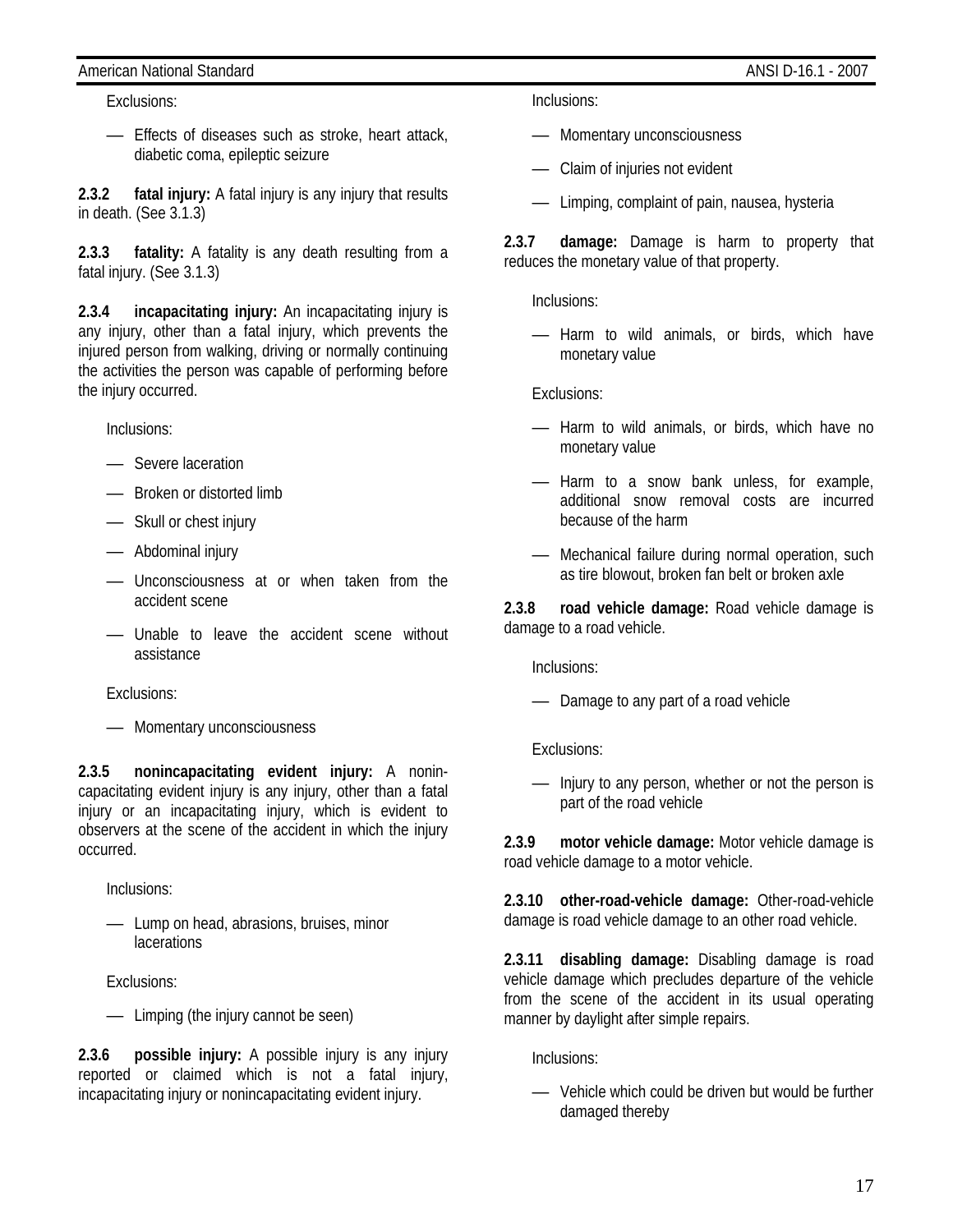### American National Standard ANSI D-16.1 – 2007

### Exclusions:

- Damage which can be remedied temporarily at the scene without special tools or parts other than tires
- Tire disablement without other damage even if no spare tire is available
- Headlamp or taillight damage, which would make night driving hazardous but would not affect daytime driving
- Damage to turn signals, horn or windshield wipers which makes them inoperative

**2.3.12 functional damage:** Functional damage is any road vehicle damage, other than disabling damage, which affects operation of the road vehicle or its parts.

Inclusions:

- Door, window, hood or trunk lid which will not operate properly
- Broken glass which obscures vision
- Any damage which would prevent the motor vehicle from passing an official motor vehicle inspection
- Tire damage even though the tire may be changed at the scene
- Bumper which is loose

Exclusions:

— Dented or bent fender, bumper, grill, body panel; destroyed hubcap

### *2.4 Accidents*

**2.4.1 harmful event:** A harmful event is an occurrence of injury or damage.

Inclusions:

— Injury or damage resulting when a driver dies or loses consciousness because of a disease condition such as a stroke, heart attack, diabetic coma or epileptic seizure. In such a case the immediate effect of the disease, such as the

driver's death or loss of consciousness, is not itself considered to be a harmful event.

**2.4.2 deliberate intent:** Deliberate intent is the classification given to the cause of an event which occurs when a person acts deliberately to cause the event or deliberately refrains from prudent acts which would prevent occurrence of the event.

Inclusions:

- Suicide
- Self-inflicted injury
- Homicide
- Injury or damage purposely inflicted

Exclusions:

— Injury or damage beyond that which was intended

Examples:

1.) When a driver intentionally kills or injures himself with a motor vehicle, by driving it against a fixed object or into a body of water, for example, the driver's death or injury is a result of deliberate intent.

2.) When a driver intentionally kills or injures another person with a motor vehicle, by running into a pedestrian, for example, the death or injury is a result of deliberate intent.

3.) When a driver intentionally causes damage with a motor vehicle, by ramming another vehicle, for example, the damage is a result of deliberate intent.

**2.4.3 legal intervention:** Legal intervention is a category of deliberate intent in which the person who acts or refrains from acting is a law-enforcing agent or other official.

### Examples:

1.) If a lawbreaker crashes either intentionally or unintentionally into a road block set up by police to stop him, the crash is considered a result of legal intervention. If a driver other than the lawbreaker crashes into the road block, the crash is not considered to be a result of legal intervention.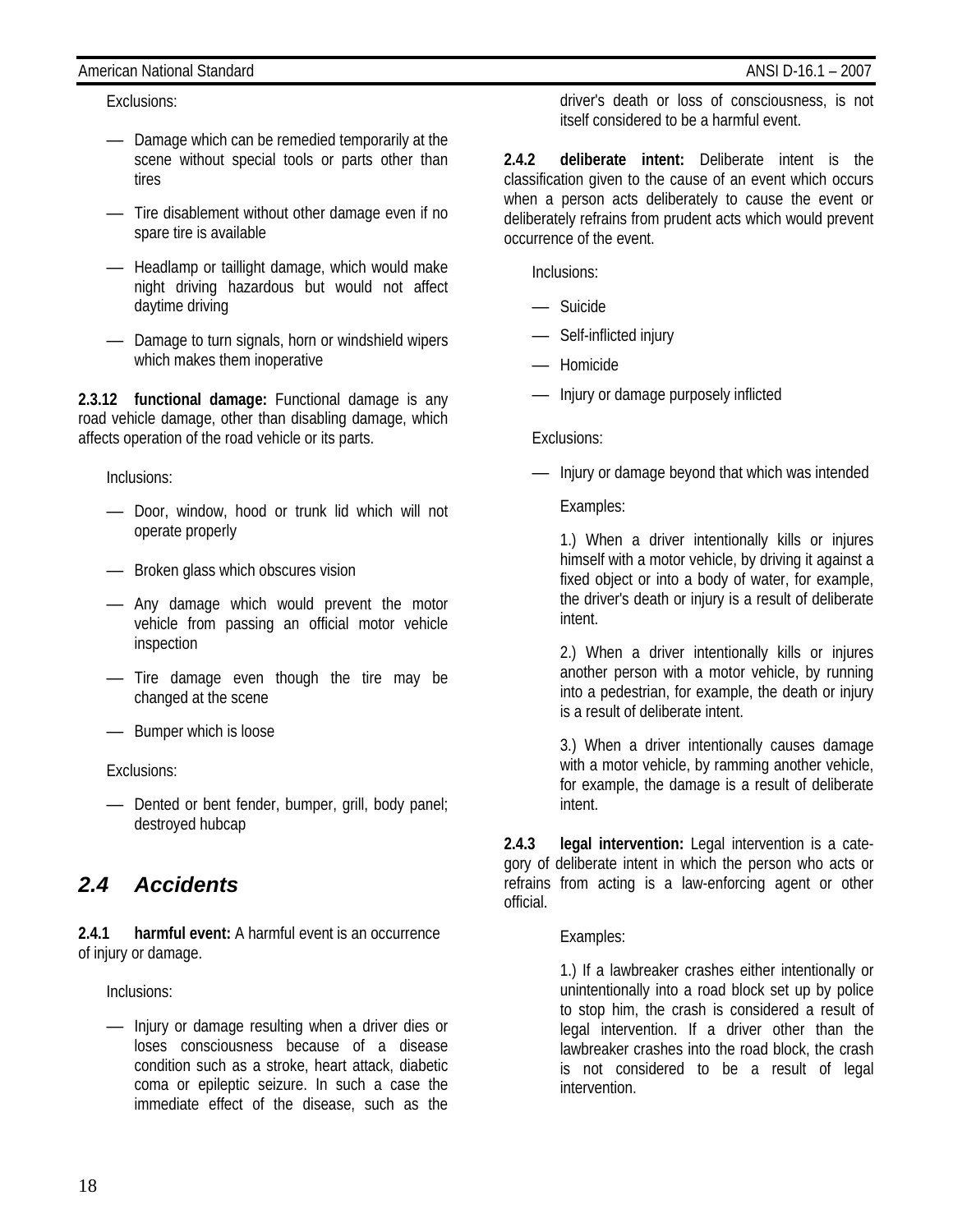2.) If a police car is intentionally driven into another vehicle, the crash is considered to result from legal intervention. If a lawbreaker being pursued by the police loses control of his vehicle and crashes, the crash is not considered to result from legal intervention unless the police intended that the lawbreaker crash.

3.) If during the course of the pursuit, the police vehicle strikes a road vehicle other than the subject of the pursuit, a non-motorist or property, then that harmful event is not legal intervention.

**2.4.3.1 police pursuit:** A police pursuit is an event that is initiated when a law enforcement officer, operating an authorized emergency vehicle, gives notice to stop to a motorist the officer is attempting to contact, and that motorist fails to comply with the signal by either maintaining his/her speed, increasing speed, or taking other evasive action to elude the officer's continued attempts to stop the motorist. This notice needs to be either through the use of visual or audible emergency signals, including alternating flashing headlights, or a combination of emergency devices. A pursuit is terminated when the motorist stops, or when the attempt to apprehend is discontinued.

**2.4.4 unstabilized situation:** An unstabilized situation is a set of events not under human control. It originates when control is lost and terminates when control is regained or, in the absence of persons who are able to regain control, when all persons and property are at rest.

Exclusions:

— Sets of events which are the result of deliberate intent or legal intervention

### Examples:

1.) If intentional acts cause injury or damage beyond that reasonably to be expected from the acts, the unexpected injury or damage is not the result of deliberate intent. There is, therefore, an unstabilized situation unless the contrary can be clearly established.

2.) In a motor vehicle crash live electric wires fall on a motor vehicle, but there is no injury from the electric current while the occupants remain in the motor vehicle. The unstabilized situation ends with the occupants in a temporary position of safety. Any subsequent injury resulting from attempts by the occupants to leave the motor vehicle, or attempts by others to rescue the occupants, is a part of a new unstabilized situation.

3.) In a motor vehicle crash the occupants of the motor vehicle are carried or thrown into water, but there is no injury from the submersion and the occupants reach a temporary position of safety. At this point the unstabilized situation has ended. Any subsequent injury from attempts by the occupants to reach shore, or from attempts by others to rescue the occupants is part of a new unstabilized situation.

4.) In a motor vehicle crash objects are loosened but remain in place until all persons are removed from danger from objects that might fall or roll. No property damage would result if the objects fell or rolled. This ends the unstabilized situation. Any subsequent injury attributable to the fall or roll of the loosened objects is not part of the original unstabilized situation.

5.) In a motor vehicle crash the motor vehicle catches on fire and is burning, but all occupants have been rescued and the fire is under control. No additional property damage is expected. This is the end of the unstabilized situation. If the heat of the fire ignites nearby combustible materials, any subsequent injury or damage from the induced ignition is not a part of the original unstabilized situation.

6.) In a motor vehicle crash an involved motor vehicle carrying explosive materials is stopped and occupants and bystanders are removed from the scene. At this point the unstabilized situation is ended. If the explosive materials detonate during later attempts to remove or salvage them, any injury or damage resulting from the explosion is not a part of the original unstabilized situation.

7.) A pedestrian is struck by a motor vehicle intransport which leaves the scene. The pedestrian comes to rest in the roadway. Any subsequent injury resulting from contact with another motor vehicle in-transport is part of a new unstabilized situation.

8.) A pedestrian is struck by a motor vehicle and thrown into the path of another motor vehicle and the pedestrian is struck a second time before coming to rest. There is only one unstabilized situation.

9.) A motor vehicle in-transport brakes, attempting to avoid a pedestrian crossing the roadway. The motor vehicle in-transport strikes the pedestrian. At the same time (i.e., when the first vehicle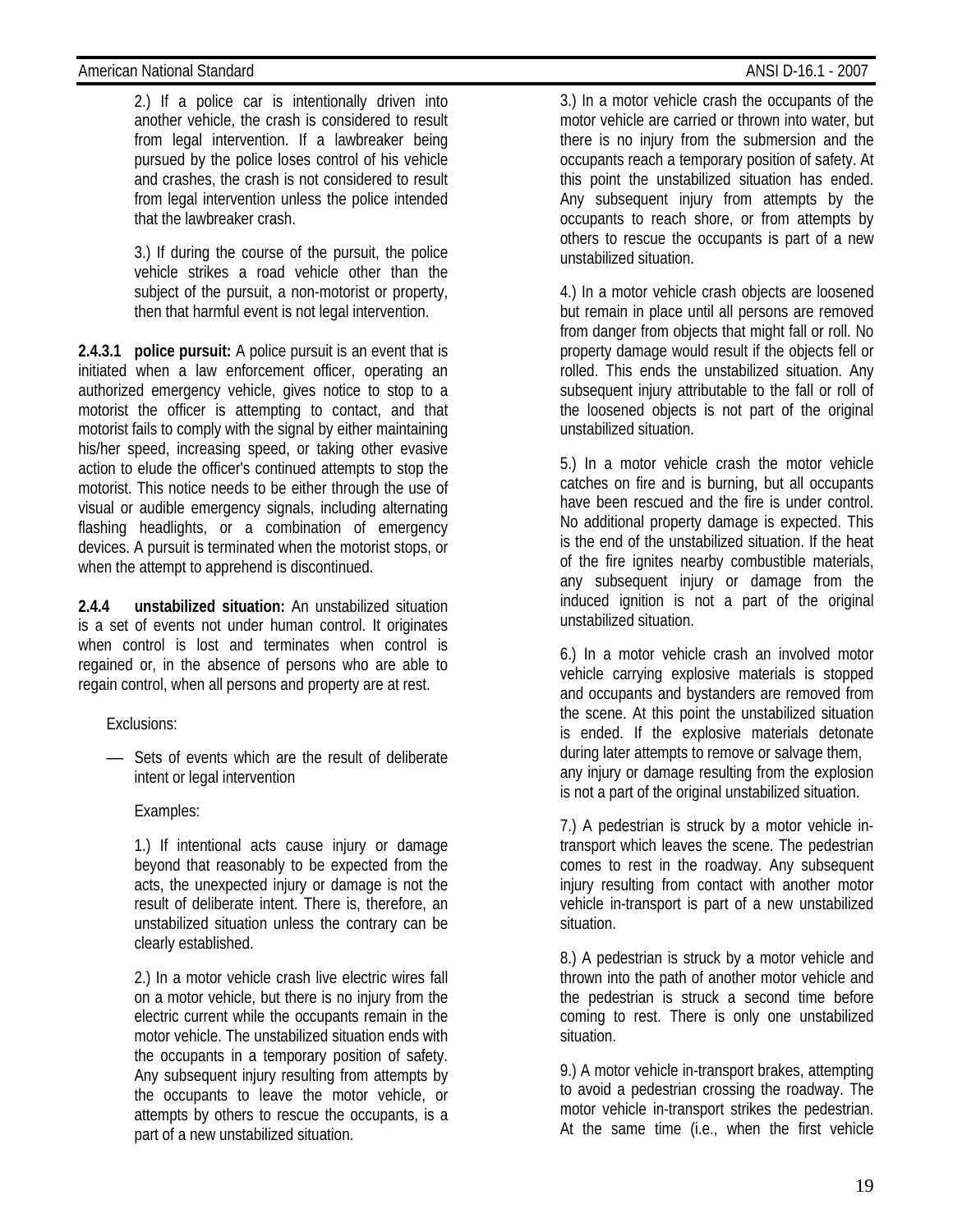started to brake and before it came to rest), a second motor vehicle in-transport swerves to avoid a collision with the braking vehicle, striking a utility pole. The two motor vehicles in-transport do not strike each other, but these events are all within one unstabilized situation.

NOTE — if thorough investigation fails to establish whether an accident scene is the result of one or more unstabilized situations, then it should be treated as a single unstabilized situation.

**2.4.5 cataclysm:** A cataclysm is an avalanche, landslide/mudslide, hurricane, cyclone, downburst, flood, torrential rain, cloudburst, lightning, tornado, tidal wave, earthquake or volcanic eruption (See 2.4.9 transport accident).

The following are typical definitions of cataclysms:

- Avalanche: A mass of snow, rock and/or ice falling down a mountain or incline. (Source: National Weather Service)
- Landslide/Mudslide: Fast moving soil, rocks and water that flow down hills, mountain slopes and canyons. (Source: National Weather Service)
- Hurricane: A tropical cyclone with surface winds in excess of 32 m/s (64 knots or 74 mph) in the Western Hemisphere. There are various regional names for these storms. (Source: National Weather Service.)
- Cyclone: A large-scale circulation of winds around a central region of low atmospheric pressure, counterclockwise in the Northern Hemisphere. (Source: National Weather Service) To qualify as a Cataclysm, the winds must be 74 mph or greater.
- Downburst: A strong downdraft current of air from a cumulonimbus cloud, often associated with intense thunderstorms. Downdrafts may produce damaging winds at the surface. To qualify as a Cataclysm, the winds must be 74 mph or greater.
- Flood: The inundation of a normally dry area caused by an increased water level in an established watercourse, such as a river, stream or drainage ditch. A flash flood can be caused by a Cloudburst or Torrential Rainfall that occurs in a short period of time, generally less than six hours. Also, at times a dam failure can cause a flash flood, depending on the type of dam and time

period during which the break occurs.

- Lightning: A visible electrical discharge produced by a thunderstorm. The discharge may occur within or between clouds, between the cloud and air, between a cloud and the ground or between the ground and a cloud. (Source: National Weather Service)
- Tornado: A violently rotating column of air, usually pendant to a cumulonimbus, with circulation reaching the ground. It nearly always starts as a funnel cloud and may be accompanied by a loud roaring noise. On a local scale, it is the most destructive of all atmospheric phenomena.
- Earthquake: Shock waves detectable and sometimes causing violent tremors at the earth's surface, generally originating by movements along deep seated fault planes.
- Volcanic Eruption: Formed by the partial melting of existing rock and dissolved gases; the liberation of this gas and magma under considerable pressure is considered an eruption. Products of the volcanic eruption include lava flows, pyroclastic materials (volcanic glass), volcanic dust/ash and gases.

Inclusions:

- Any wind above the minimum speed associated with a category one hurricane (75 mph or more)
- Damage produced by very large hail

Exclusions:

— Natural events not listed above

Examples:

1.) Rain, snow, fog, small hail, ice, smog, etc.

2.) Winds below the minimum speed associated with a category one hurricane (74 mph or less)

3.) A few small falling rocks not associated with a landslide or avalanche

4.) An old tree falling only due to a rotting root system

5.) Shallow standing water

**2.4.6 accident:** An accident is an unstabilized situation which includes at least one harmful event.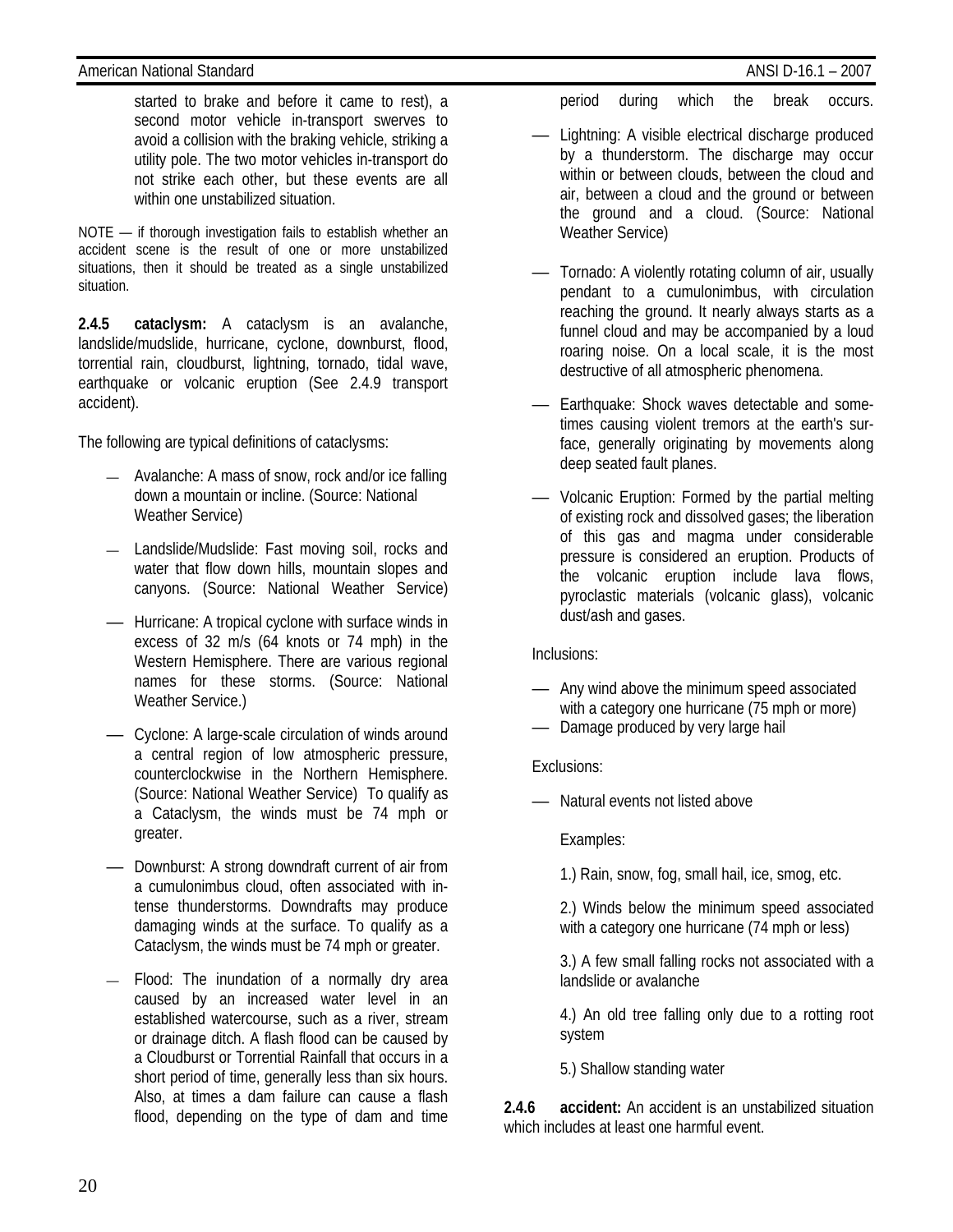### American National Standard ANSI D-16.1 - 2007

**2.4.7 contact vehicle:** A contact vehicle is any road vehicle which comes in contact with one or more road vehicles, non-motorists or property in a collision accident, or has a noncollision accident. A contact vehicle is directly involved in an accident. (See 2.6.2 Collision accident and 2.6.3 Noncollision accident.)

**2.4.8 noncontact vehicle:** A noncontact vehicle is any vehicle other than a contact vehicle. A noncontact vehicle is indirectly involved in an accident.

Examples:

1.) A vehicle changes lanes into the path of another vehicle (without making contact) causing an accident. The vehicle changing lanes is a noncontact vehicle.

2.) A school bus is stopped on the roadway picking up or discharging pupils and one of the pupils is struck without the school bus being struck. The school bus is a noncontact vehicle.

3.) A pedestrian darts into the roadway causing a motor vehicle to stop suddenly without striking the pedestrian. A following vehicle swerves to avoid the stopped vehicle and collides with a fixed object. The first vehicle is a noncontact vehicle.

**2.4.9 transport accident:** A transport accident is an accident (1) that involves a transport vehicle in-transport, (2) in which the first harmful event is not produced by the discharge of a firearm or explosive device, and (3) that does not directly result from a cataclysm where the timing is such that the cataclysm is occurring at the time of the accident. (See 2.4.5 Cataclysm)

Inclusions:

- An accident occurring as a result of natural events which is not a cataclysm.
- An accident related to a cataclysm, but occurring after the cataclysm has ended

Examples:

1.) Motor vehicle driven into water after a hurricane or flood because a bridge was washed out by the hurricane or flood (after a cataclysm has ended)

2.) Motor vehicle driven into fallen materials covering a roadway after a landslide or avalanche (after a cataclysm has ended)

3.) Motor vehicle driven into fallen tree in roadway after a tornado or hurricane (after a cataclysm has ended)

4.) After an earthquake, a motor vehicle intransport drives into a hazard created by buckled or collapsed features of the roadway left behind after the earthquake is over (after a cataclysm has ended)

5.) A tree branch from a rotted tree or a tree with a deteriorated root structure falls across several motor vehicles in the roadway from winds below 74 mph or more (less than a category one hurricane)

6.) 25 mph wind propels a trash can from a city sidewalk into a passing motor vehicle

7.) A motor vehicle is struck by loosened, deteriorated or previously damaged parts that fall from an overpass as it passes under (there is no cataclysm)

8.) The scaffolding at a building under construction collapses and falls on a motor vehicle traveling on the roadway adjacent to the building (there is no cataclysm)

9.) Power lines or overhead traffic signal falling on a motor vehicle in-transport (there is no cataclysm)

Exclusions:

— Accidents occurring as a direct result of and during a cataclysm

Examples:

1.) Motor vehicle is swept away while a bridge it was crossing is washed out during a hurricane or flood (accident directly results from a cataclysm)

2.) Motor vehicle is struck and damaged by falling materials (rock and earth or snow) of significant size or amount to be a landslide or avalanche (accident directly results from a cataclysm)

3.) Motor vehicle on roadway is struck by a windblown tree during a tornado or winds of 74 mph or more (accident directly results from a cataclysm) 4.) A motor vehicle in-transport suffers damage because of structures collapsing, buckling or shifting during an earthquake (accident directly results from a cataclysm)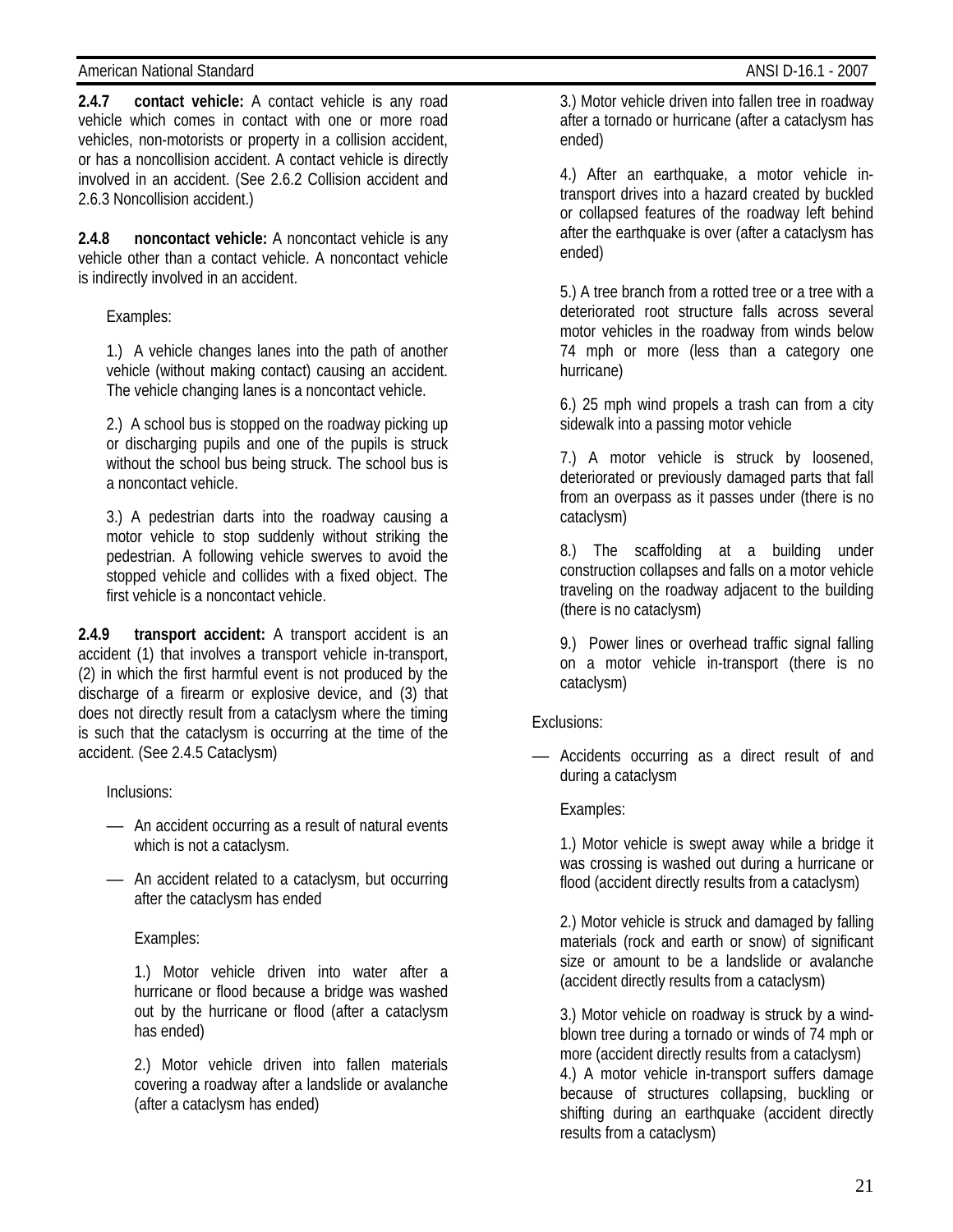5.) A motor vehicle in-transport suffers damage from golf-ball-sized hail during a tornado

6.) Motor vehicle sustains damage from very large rain drops during torrential rain

**2.4.10 aircraft accident:** An aircraft accident is a transport accident that involves an aircraft in-transport.

**2.4.11 watercraft accident:** A watercraft accident is a transport accident if it (1) involves a watercraft in-transport and (2) is not an aircraft accident.

**2.4.12 motor vehicle accident:** A motor vehicle accident is a transport accident that (1) involves a motor vehicle intransport, (2) is not an aircraft accident or watercraft accident, and (3) does not include any harmful event involving a railway train in-transport prior to involvement of a motor vehicle in-transport.

Exclusions:

— Any school bus accident in which no school bus is directly involved and which involves no other motor vehicle (See 2.8.2)

Examples:

1.) If a child approaching a school bus, stopped with its red lights flashing, is struck by a pedalcycle, but neither the pedalcycle nor the child come in contact with the school bus, then there is (1) a school bus accident that is not a motor vehicle accident and (2) an other road vehicle accident (collision involving pedestrian).

**2.4.13 railway accident:** A railway accident is a transport accident that (1) involves a railway train intransport and (2) is not an aircraft accident, watercraft accident or motor vehicle accident.

**2.4.14 other-road-vehicle accident:** An other-roadvehicle accident is a transport accident that (1) involves an other road vehicle in-transport and (2) is not an aircraft accident, watercraft accident, motor vehicle accident or railway accident.

**2.4.15 street car accident:** A street car accident is an other-road-vehicle accident that involves a street car intransport.

**2.4.16 pedalcycle accident:** A pedalcycle accident is an other-road-vehicle accident that (1) involves a pedalcycle in-transport and (2) is not a street car accident.

**2.4.17 road vehicle accident:** A road vehicle accident is a transport accident that is either a motor vehicle accident or an other-road-vehicle accident.

**2.4.18 traffic accident:** A traffic accident is a road vehicle accident in which (1) the unstabilized situation originates on a trafficway or (2) a harmful event occurs on a trafficway.

Exclusions:

— A road vehicle in-transport has both its unstabilized situation and harmful events on a private way

**2.4.19 nontraffic accident:** A nontraffic accident is a road vehicle accident which is not a traffic accident.

Inclusions:

— A road vehicle in-transport has both its unstabilized situation and harmful events on a private way

**2.4.20 road vehicle traffic accident:** A road vehicle traffic accident is a traffic accident.

**2.4.21 road vehicle nontraffic accident:** A road vehicle nontraffic accident is a nontraffic accident.

**2.4.22 motor vehicle traffic accident:** A motor vehicle traffic accident is a motor vehicle accident which is a traffic accident.

**2.4.23 motor vehicle nontraffic accident:** A motor vehicle nontraffic accident is a motor vehicle accident which is a nontraffic accident.

**2.4.24 other-road-vehicle traffic accident:** An otherroad-vehicle traffic accident is an other-road-vehicle accident which is a traffic accident.

**2.4.25 other-road-vehicle nontraffic accident:** An other-road-vehicle nontraffic accident is an other-roadvehicle accident which is a nontraffic accident.

**2.4.26 injury accident:** An injury accident is any road vehicle accident that results in one or more injuries.

**2.4.27 fatal accident:** A fatal accident is any injury accident that results in one or more fatal injuries.

**2.4.28 nonfatal injury accident:** A non-fatal injury accident is any injury accident other than a fatal accident.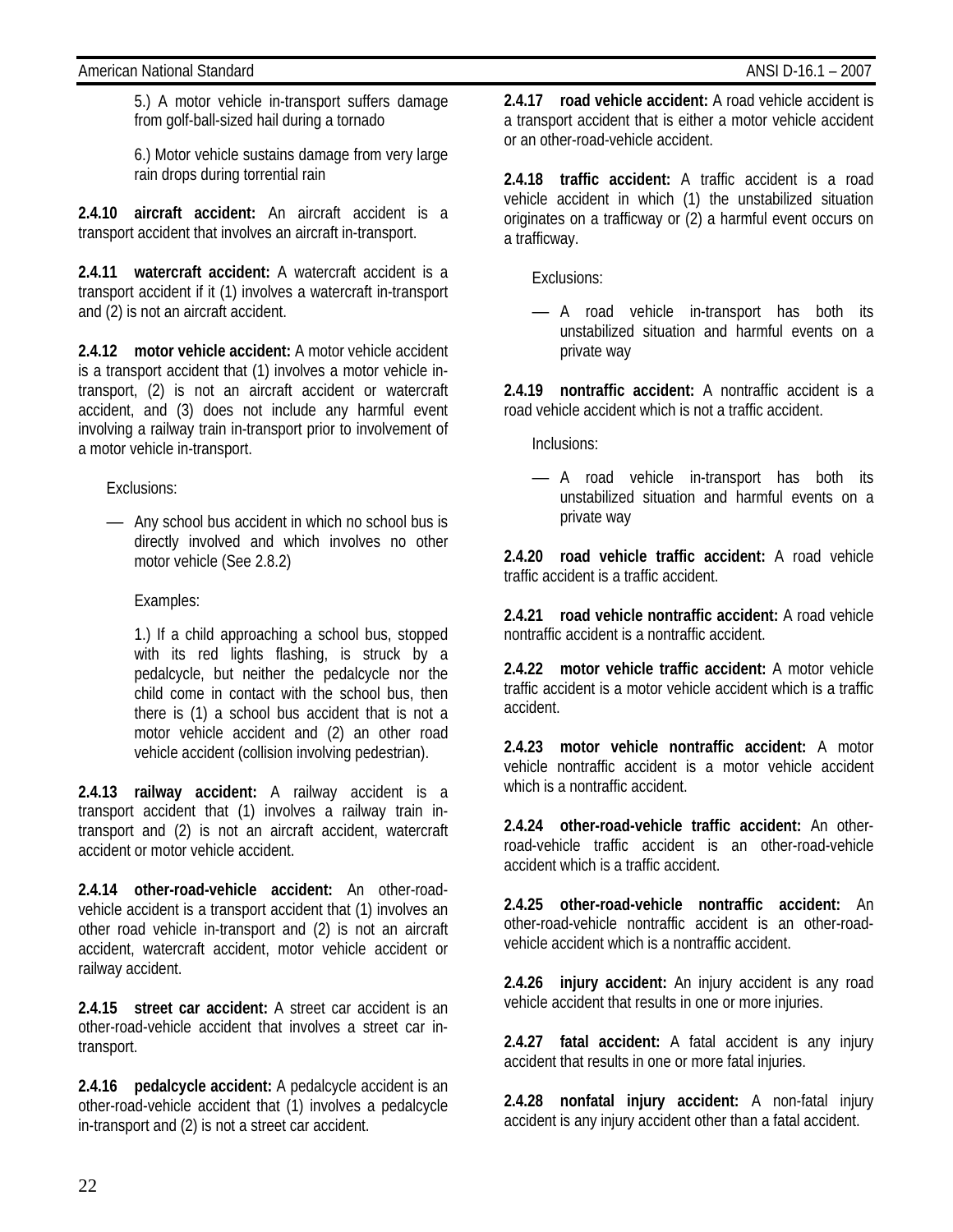#### American National Standard ANSI D-16.1 - 2007

**2.4.29 noninjury accident:** A noninjury accident is any road vehicle accident other than an injury accident. A noninjury accident is also called a property-damage-only accident. (See 2.4.30)

**2.4.30 property-damage-only accident:** A propertydamage-only accident is a noninjury accident.

### *2.5 Location*

**2.5.1 urban area:** An urban area is an area whose boundaries shall be those fixed by responsible state and local officials in cooperation with each other and approved by the Federal Highway Administration, U.S. Department of Transportation. Such boundaries are established in accordance with the provisions of Title 23 of the United States Code. Urban area boundary information is available from state highway or transportation departments. In the event that boundaries have not been fixed as above for any urban place designated by the Bureau of the Census having a population of 5000 or more, the area within boundaries fixed by the Bureau of the Census shall be an urban area.

**2.5.2 rural area:** A rural area is any area which is not within urban areas.

**2.5.3 Interstate System:** The Interstate System is the National System of Interstate and Defense Highways as defined in Section 101, Title 23, United States Code.

**2.5.4 interstate highway:** An Interstate highway is a trafficway on the Interstate System.

**2.5.5 other U.S. route numbered highway:** An other U.S. route numbered highway is a trafficway numbered by the American Association of State Highway Officials, but not an interstate highway.

**2.5.6 other state route numbered highway:** An other state route numbered highway is a trafficway within a state trafficway system, but not an interstate highway or other U.S. route numbered highway.

**2.5.7 county road:** A county road is a trafficway within a county trafficway system that is not an Interstate highway, other U.S. route numbered highway, or other state route numbered highway.



**Figure 4 – Driveway Access (See 2.5.9)**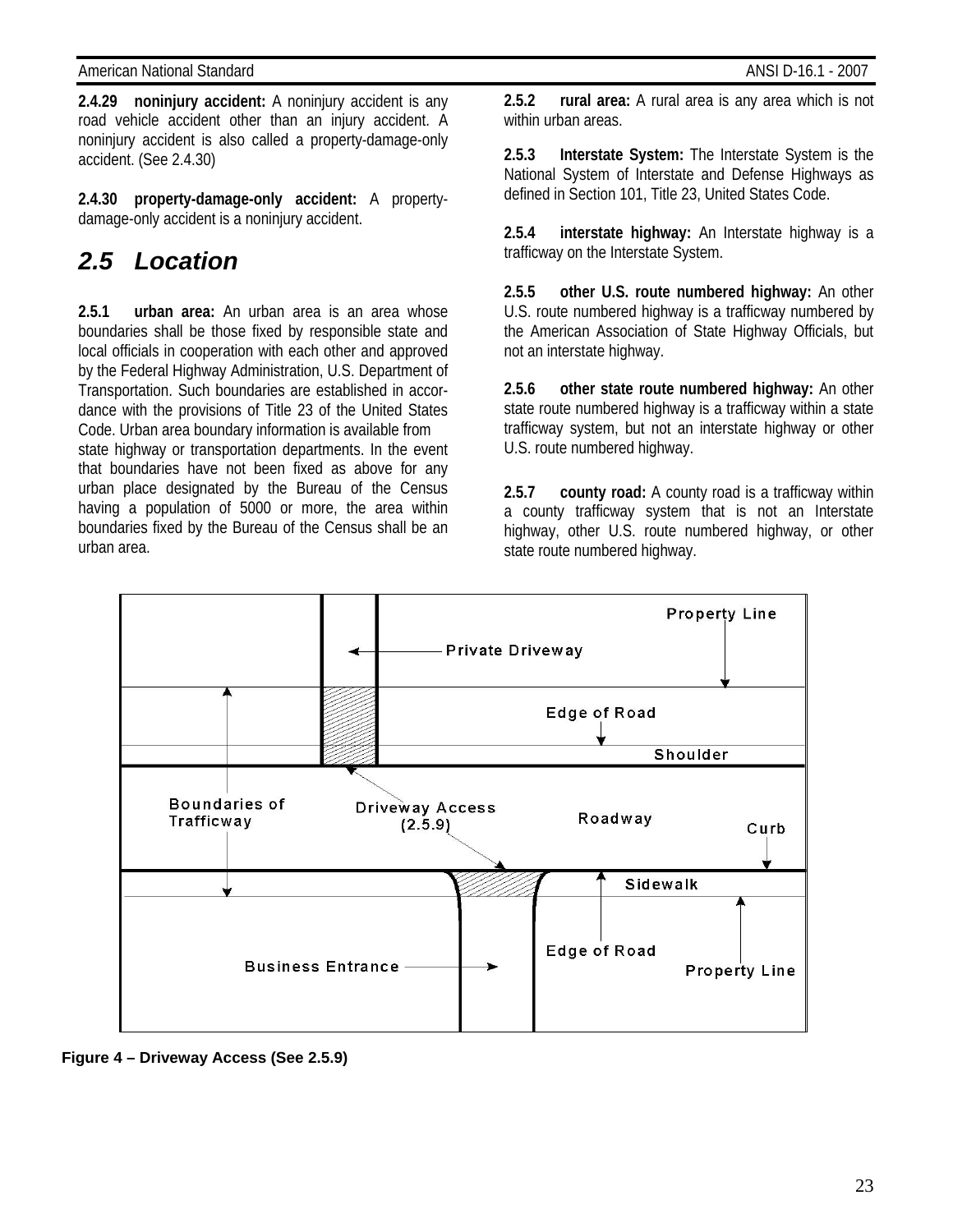**2.5.8 city street:** A city street is a trafficway within a city trafficway system that is not an Interstate highway, other U.S. route numbered highway, other state route numbered highway, or county road.

**2.5.9 driveway access:** A driveway access is a portion of the trafficway at the end of a driveway (See 2.5.9.1, providing access to property adjacent to a trafficway. (See Figure 4)

Inclusions:

- Entrance to private residence
- Entrances to gas station
- Includes sidewalks which cross over a driveway access

Exclusions:

— Any area not within a trafficway

**2.5.9.1 driveway:** A driveway is a private way which provides vehicular access to the public from a trafficway to property, parking or loading areas outside the boundaries of the trafficway, but is considered to be not open to the public for transportation purposes as a trafficway. A driveway is outside the trafficway and is typically not provided an official identification name or number.

Inclusions:

- A private drive providing access to a residence
- Entrance to business or other private entity not open to the public for transportation purposes

Exclusions:

- Privately constructed and/or maintained road open to the public for moving persons or property from one place to another
- Parking lot (See 2.5.22), which includes parking stalls, parking lot aisles and parking lot ways
- Entrance to business or other entity open to the public
- Driveway access (See 2.5.9)



**Figure 5 – Intersection (See 2.5.10)**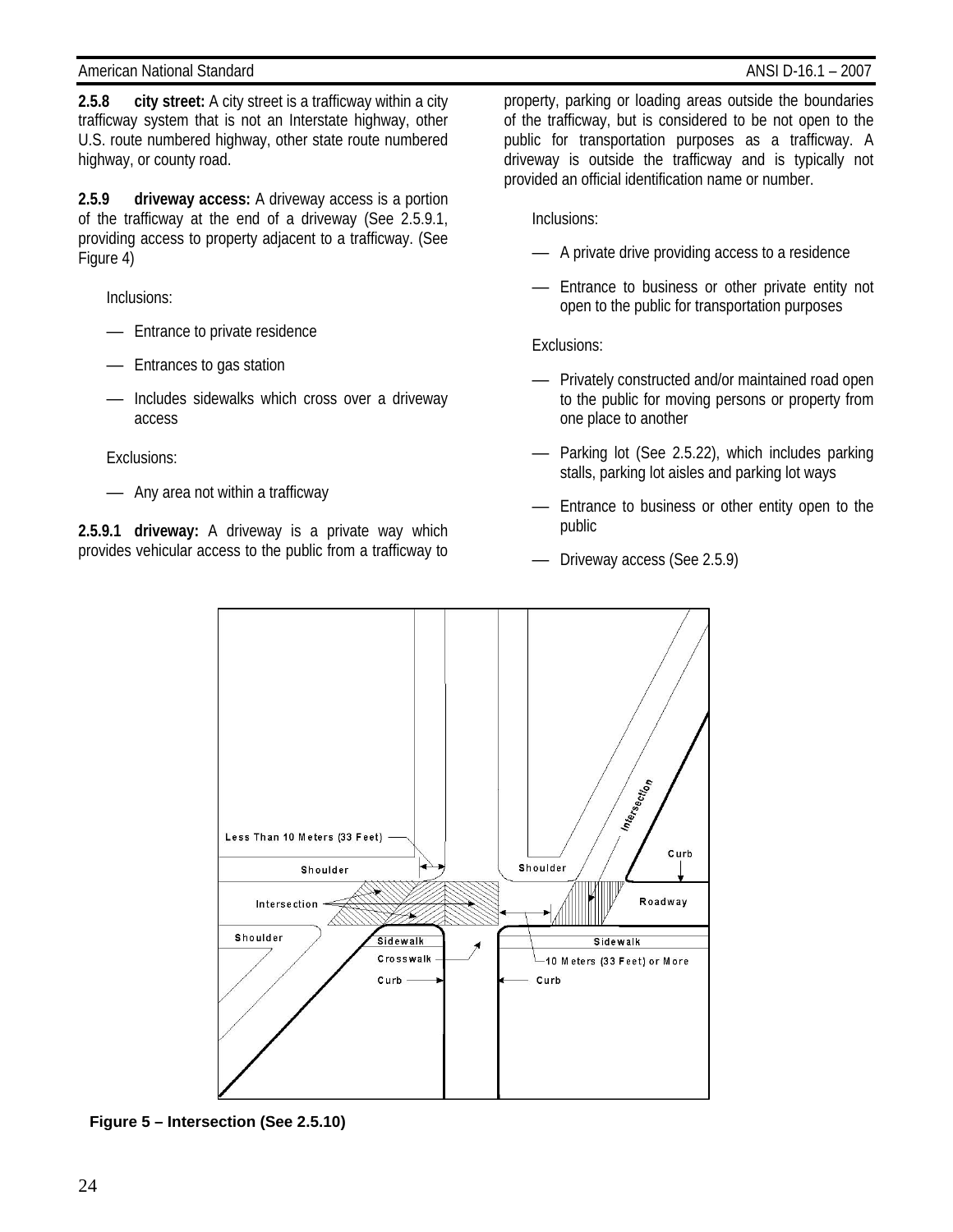#### American National Standard ANSI D-16.1 - 2007

**2.5.10 intersection:** An intersection is an area which (1) contains a crossing or connection of two or more roadways not classified as driveway access and (2) is embraced within the prolongation of the lateral curb lines or, if none, the lateral boundary lines of the roadways. Where the distance along a roadway between two areas meeting these criteria is less than 10 meters (33 feet), the two areas and the roadway connecting them are considered to be parts of a single intersection (See Figure 5).

**2.5.11 junction:** A junction is either an intersection or the connection between a driveway access and a roadway other than a driveway access.

**2.5.12 at-grade intersection:** An at-grade intersection is an intersection where all roadways cross or join at the same level.

**2.5.13 channelized intersection:** A channelized intersection is an at-grade intersection in which traffic is diverted into definite paths by raised or painted traffic islands.

**2.5.14 grade separation:** A grade separation is a crossing at different levels of two trafficways, or a trafficway and a railway.

**2.5.15 fully-controlled access highway:** A fullycontrolled access highway is a trafficway on which preference is given to through traffic by permitting access only from other trafficways and by providing grade separations at all crossing trafficways.

**2.5.16 interchange:** An interchange is a system of interconnecting roadways in conjunction with one or more grade separations, providing for the movement of traffic between two or more roadways on different levels.

**2.5.17 ramp:** A ramp is an auxiliary roadway used for entering or leaving through-traffic lanes.

**2.5.18 frontage road:** A frontage road is a roadway generally paralleling an expressway, freeway, parkway or through street so designed as to intercept, collect and distribute traffic desiring to cross, enter or leave such facility and to furnish access to property which otherwise would be isolated as a result of controlled-access features. The frontage road may be within the same trafficway as the main roadway or in a separate trafficway.

**2.5.19 gore:** A gore is an area of land where two roadways diverge or converge. The area is bounded on two sides by the edges of the roadways, which join at the point of divergence or convergence. The direction of traffic shall be the same on both sides of these roadways. The area includes shoulders or marked pavement, if any, between the roadways. The third side is 60 meters (approximately 200 feet) from the point of divergence or convergence or, if any other road is within 70 meters (230 feet) of that point, a line 10 meters (33 feet) from the nearest edge of such road (See Figure 6).



#### **Radius of 60 Meters**  $\ast$ (About 200 Feet)



**Figure 6 – Gore (See 2.5.19)**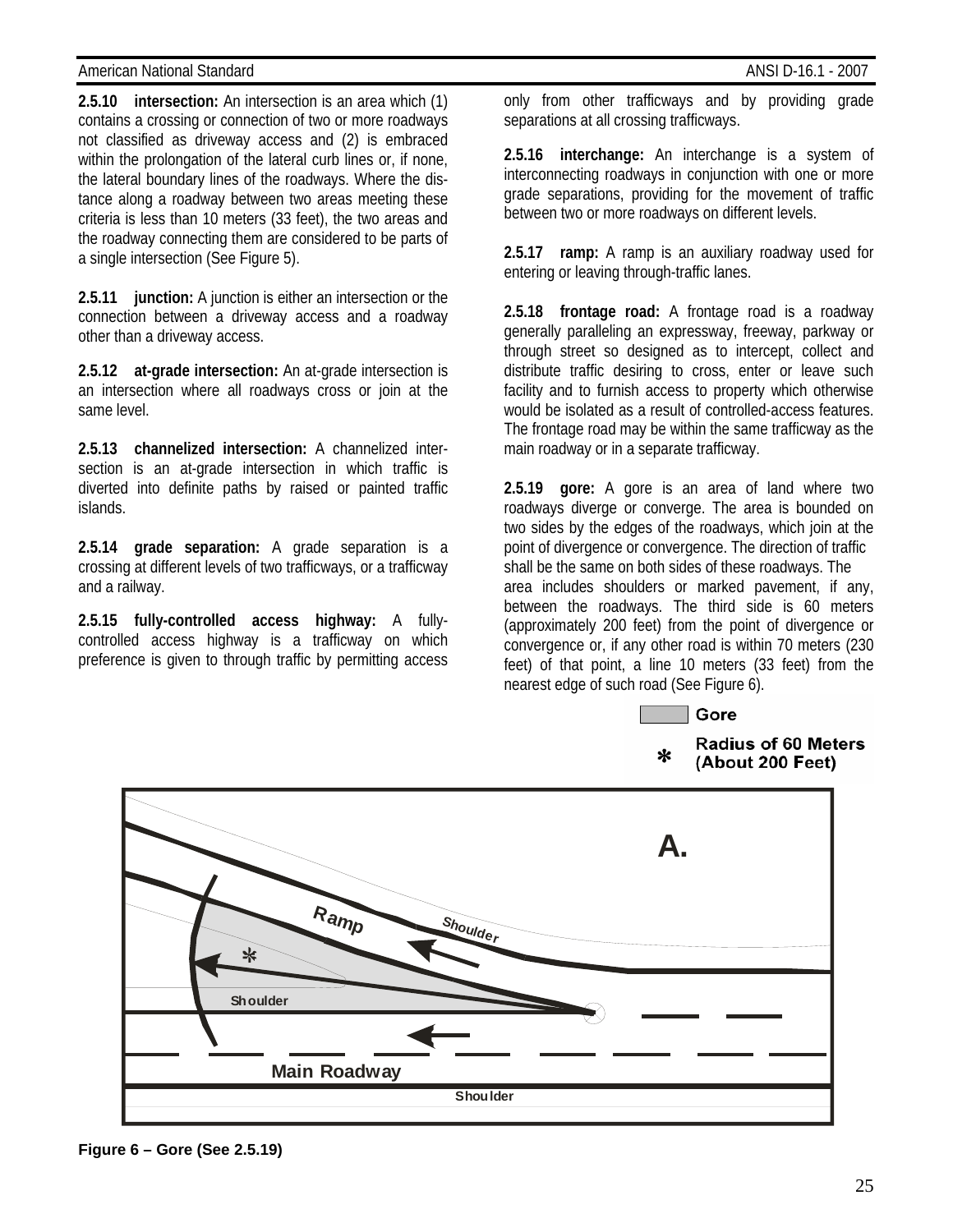

**Figure 6 – Gore (continued) (See 2.5.19)**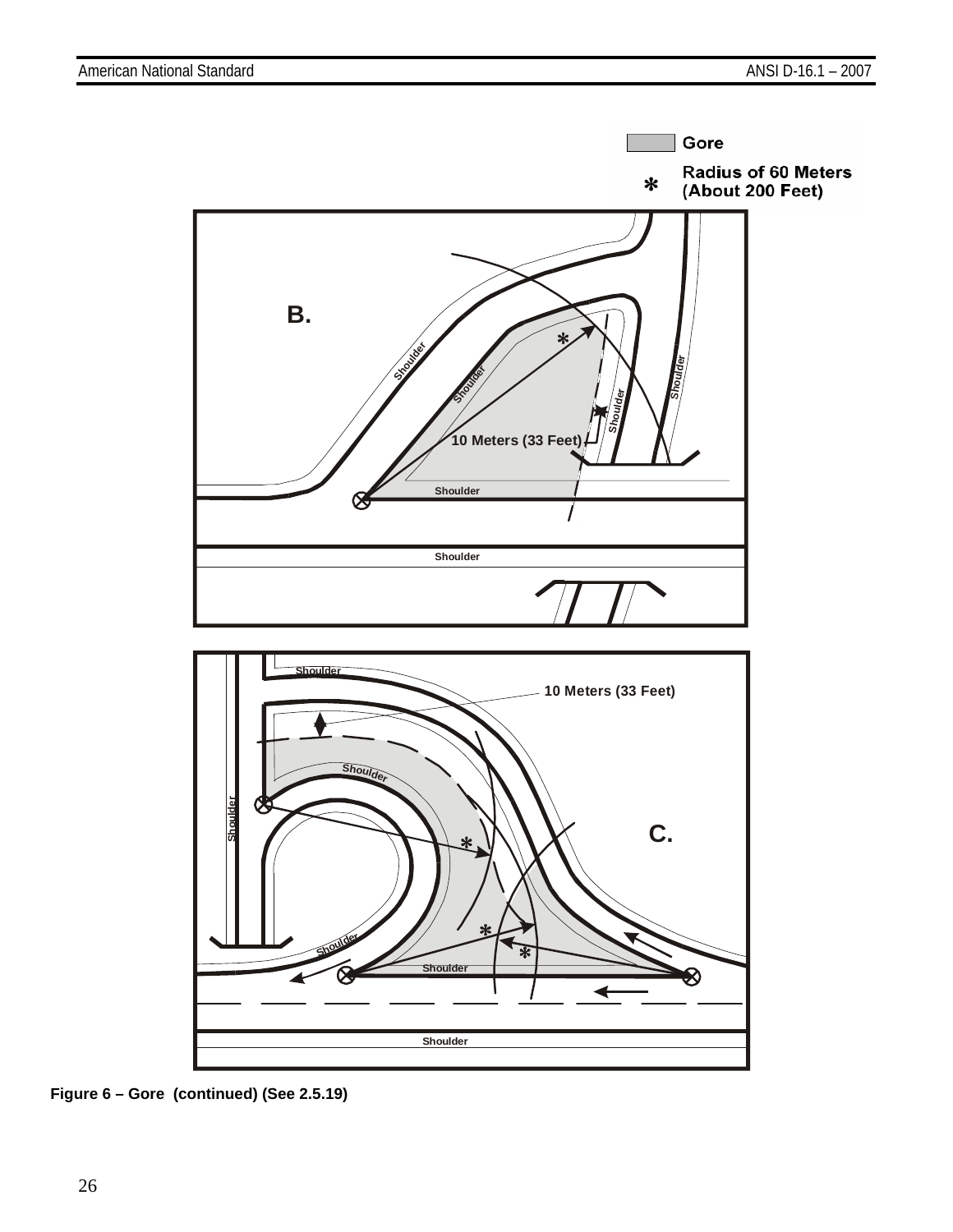Gore

#### **Radius of 60 Meters** \* (About 200 Feet)



### **Figure 6 – Gore (continued) (See 2.5.19)**

Inclusions:

- Area at rest area entry or exit ramp
- Area at truck weigh station entry or exit ramp
- Area where two main roadways diverge or converge
- Area where a ramp and another roadway, or two ramps, diverge or converge
- Area where a frontage road and another roadway, or two frontage roads, diverge or converge

Exclusions:

- Island for channelization of vehicle movements
- Island for pedestrian refuge

**2.5.20 curb return:** A curb return is the curved section of curb used at intersections in joining straight sections of curb.

**2.5.21 crosswalk:** A crosswalk is (1) that part of a roadway at an intersection included within the connections of the lateral lines of the sidewalks on opposite sides of the roadway measured from the curbs or, in the absence of curbs, from the edges of the traversable roadway, or (2) any portion of a roadway at an intersection or elsewhere distinctly indicated for pedestrian crossing by lines or other markings on the surface of the roadway.

**2.5.22 parking lot:** A parking lot is an area used primarily for parking road vehicles. When paved and marked, it commonly includes the following areas:

- 1.) Parking stalls areas reserved primarily for parked road vehicles
- 2.) Parking lot aisles areas used primarily for vehicular access to parking stalls. Parking lot aisles are not trafficways.
- 3.) Parking lot ways land ways which are used primarily for vehicular circulation within parking lots and for vehicular access to parking lot aisles. Parking lot ways in parking lots open to the public are trafficways.

**2.5.23 turn lane:** A turn lane is a lane exclusively designated for vehicles turning from one trafficway to another.

Inclusions:

— Continuous left-turn lane

Exclusions:

— Through travel lanes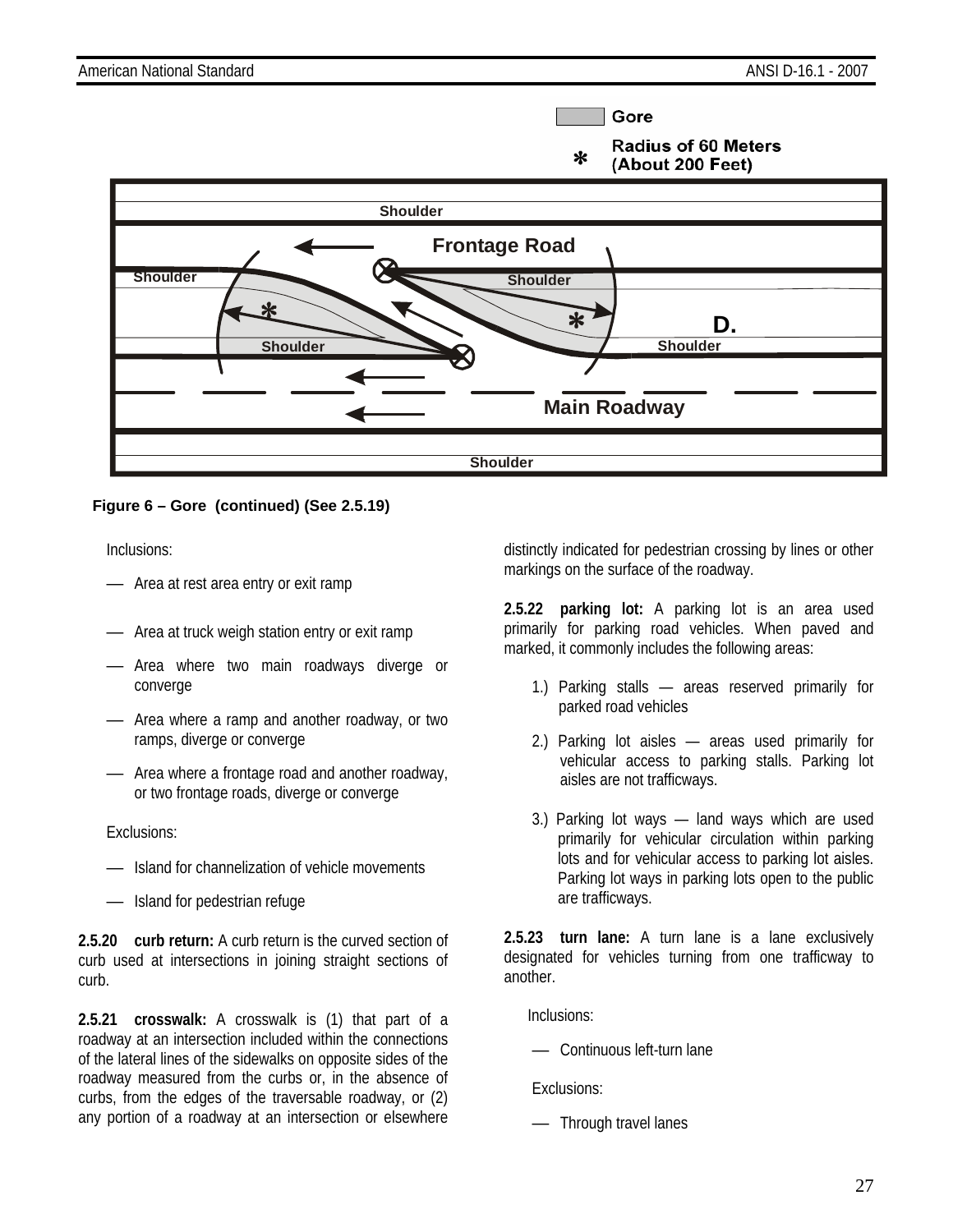**2.5.24 work zone:** A work zone is an area of a trafficway where construction, maintenance or utility work activities are identified by warning signs/signals/indicators, including those on transport devices (e.g., signs, flashing lights, channelizing devices, barriers, pavement markings, flagmen, warning signs and arrow boards mounted on the vehicles in a mobile maintenance activity) that mark the beginning and end of a construction, maintenance or utility work activity.

It extends from the first warning sign, signal or flashing lights to the END ROAD WORK sign or the last traffic control device pertinent for that work activity.

Work zones also include roadway sections where there is ongoing, moving (mobile) work activity such as lane line painting or roadside mowing only if the beginning of the ongoing, moving (mobile) work activity is designated by warning signs or signals.

Inclusions:

The following situations within the trafficway:

- Long-term stationary construction such as building a new bridge, adding travel lanes to the roadway, extending an existing trafficway, etc. (construction activity/work)
- Work involving moving activities such as striping the roadway, median and roadside grass mowing/ landscaping, pothole repair, snowplowing, lane line painting, etc., where there are warning signs or signals marking the beginning of the moving work area (Mobile maintenance activity/work)
- Short-term stationary work such as repairing/ maintaining electric, gas, water lines or traffic signals (Utility activity/work)
- Areas identified by signage as a work zone where the ongoing work activity has temporarily paused

Exclusions:

- Any private construction, maintenance or utility work outside the trafficway
- Any area of the trafficway where there is moving maintenance activity (e.g., roadside grass mowing/landscaping, pothole repair, snowplowing, lane line painting) without warning signs or signals
- Citizen removing snow from the trafficway as a neighborly gesture

— Area identified by signage, where the activity has not begun or is completed

### *2.6 Road Vehicle Accident Types*

**2.6.1 overturning accident:** An overturning accident is a road vehicle accident in which the first harmful event is the overturning of a road vehicle.

**2.6.2 collision accident:** A collision accident is a road vehicle accident other than an overturning accident in which the first harmful event is a collision of a road vehicle in-transport with another road vehicle, other property or pedestrians.

**2.6.3 noncollision accident:** A noncollision accident is any road vehicle accident other than a collision accident.

Inclusions:

- Overturning accident (See 2.6.1)
- Jackknife accident (See 2.6.4)
- Accidental poisoning from carbon monoxide generated by a road vehicle in-transport
- Breakage of any part of a road vehicle intransport, resulting in injury or in further property damage
- Explosion of any part of a road vehicle in-transport
- Fire starting in a road vehicle in-transport
- Fall or jump from a road vehicle in-transport
- Occupant hit by an object in, or thrown against some part of a road vehicle in-transport
- Injury or damage from moving part of a road vehicle in-transport
- Object falling from, or in, a road vehicle intransport
- Object falling on a road vehicle in-transport
- Toxic or corrosive chemicals leaking out of a road vehicle in-transport
- Injury or damage involving only the road vehicle that is of a noncollision nature, such as a bridge giving way under the weight of a road vehicle, striking holes or bumps on the surface of the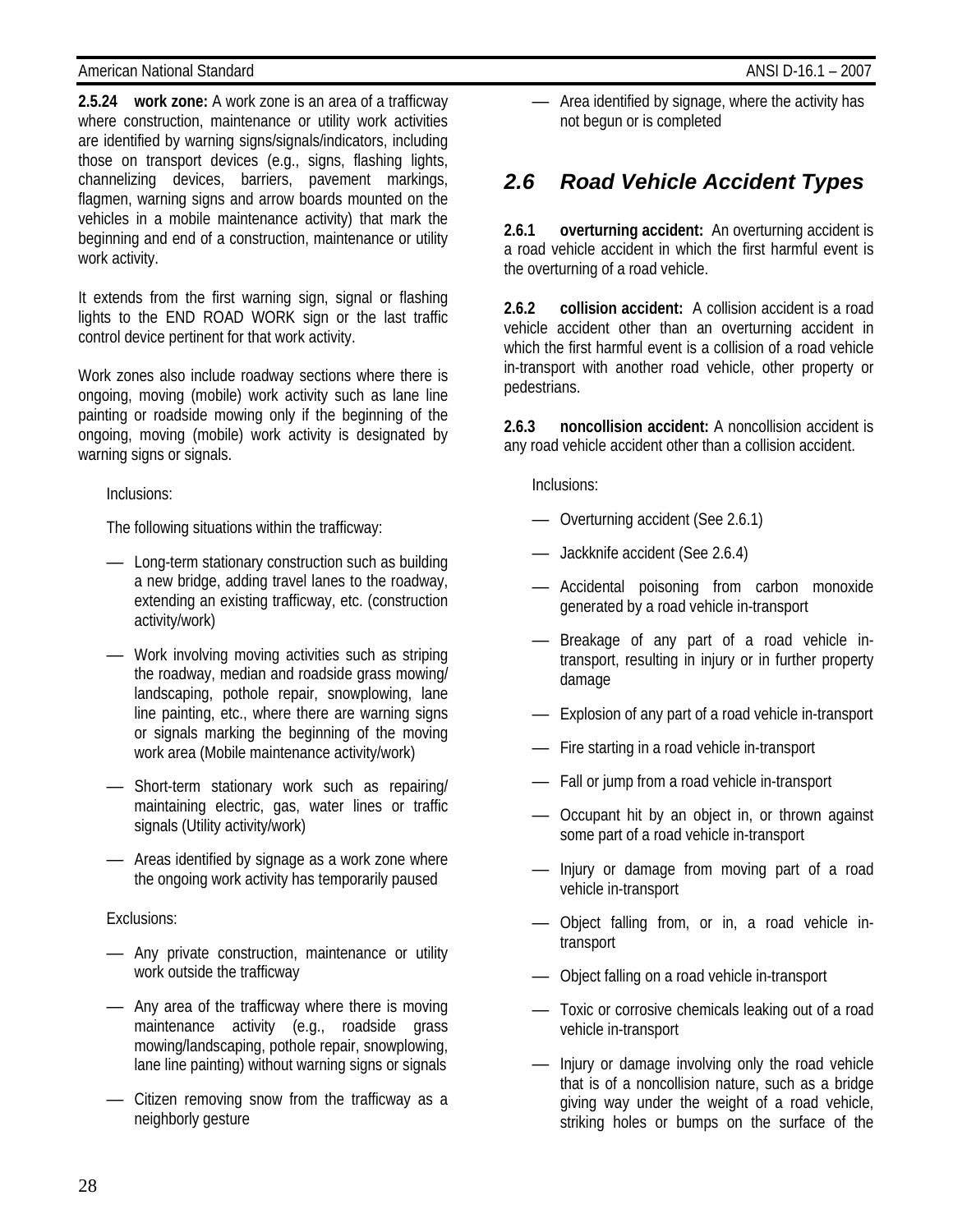trafficway, or driving into water, without overturning or collision

**2.6.4 jackknife accident:** A jackknife accident is a noncollision accident in which the first harmful event results from unintended contact between any two units of a multiunit road vehicle such as a truck combination.

**2.6.5 collision involving pedestrian:** A collision involving pedestrian is a collision accident in which the first harmful event is the collision of a pedestrian and a road vehicle in-transport.

**2.6.6 collision involving motor vehicle in-transport:**  A collision involving motor vehicle in-transport is an accident that is both a motor vehicle accident and a collision accident in which the first harmful event is the collision of two or more motor vehicles in-transport.

**2.6.7 collision involving other road vehicle in-transport:** A collision involving other road vehicle intransport is an accident that is both an other-road-vehicle accident and a collision accident in which the first harmful event is the collision of two or more other road vehicles intransport.

**2.6.8 collision involving parked motor vehicle:** A collision involving parked motor vehicle (See 2.2.34.2) is a collision accident in which the first harmful event is the striking of a motor vehicle not in-transport (See 2.2.34.1) by a road vehicle in-transport (See 2.2.34).

**2.6.9 collision involving railway vehicle:** A collision involving railway vehicle is a collision accident in which the first harmful event is the collision of a road vehicle intransport and a railway vehicle.

**2.6.10 collision involving pedalcycle**: A collision involving pedalcycle is an accident that is both a motor vehicle accident and a collision accident in which the first harmful event is the collision of a pedalcycle in-transport and a motor vehicle in-transport.

**2.6.11 collision involving animal:** A collision involving animal is a collision accident in which the first harmful event is the collision of an animal, other than an animal powering an other road vehicle, and a road vehicle intransport.

**2.6.12 collision involving fixed object:** A collision involving fixed object is a collision accident in which the first harmful event is the striking of a fixed object by a road vehicle in-transport. Fixed objects include such objects as

guardrails, bridge railings or abutments, construction barricades, impact attenuators, trees, embedded rocks, utility poles, ditches, steep earth or rock slopes, culverts, fences and buildings.

**2.6.13 collision involving other object:** A collision involving other object is any collision accident other than a (1) collision involving pedestrian, (2) collision involving motor vehicle in-transport, (3) collision involving other road vehicle in-transport, (4) collision involving parked motor vehicle, (5) collision involving railway vehicle, (6) collision involving pedalcycle, (7) collision involving animal, or (8) collision involving fixed object.

### *2.7 Location of Road Vehicle Accidents*

**2.7.1 on-roadway accident:** An on-roadway accident is (1) a collision accident in which the initial point of contact between colliding units in the first harmful event is within a roadway or (2) a noncollision accident in which the road vehicle involved was partly or entirely on the roadway at the time of the first harmful event.

**2.7.2 off-roadway accident:** An off-roadway accident is any road vehicle accident other than an on-roadway accident.

**2.7.3 at-intersection accident:** An at-intersection accident is a traffic accident in which the first harmful event occurs within the limits of an intersection (See Figure 5).

**2.7.4 driveway access accident:** A driveway access accident is a traffic accident in which the first harmful event occurs on a driveway access (See 2.5.9) or involves a road vehicle entering or leaving another roadway by way of a driveway access (See Figure 4). This requires at least one traffic unit (vehicle, pedalcyclist or pedestrian) to be physically on the driveway access within the trafficway.

Inclusions:

— Accidents occurring on sidewalks within the driveway access

Examples:

1) A car turning into a private residence driveway striking a bicyclist riding on the sidewalk that crosses over the driveway access.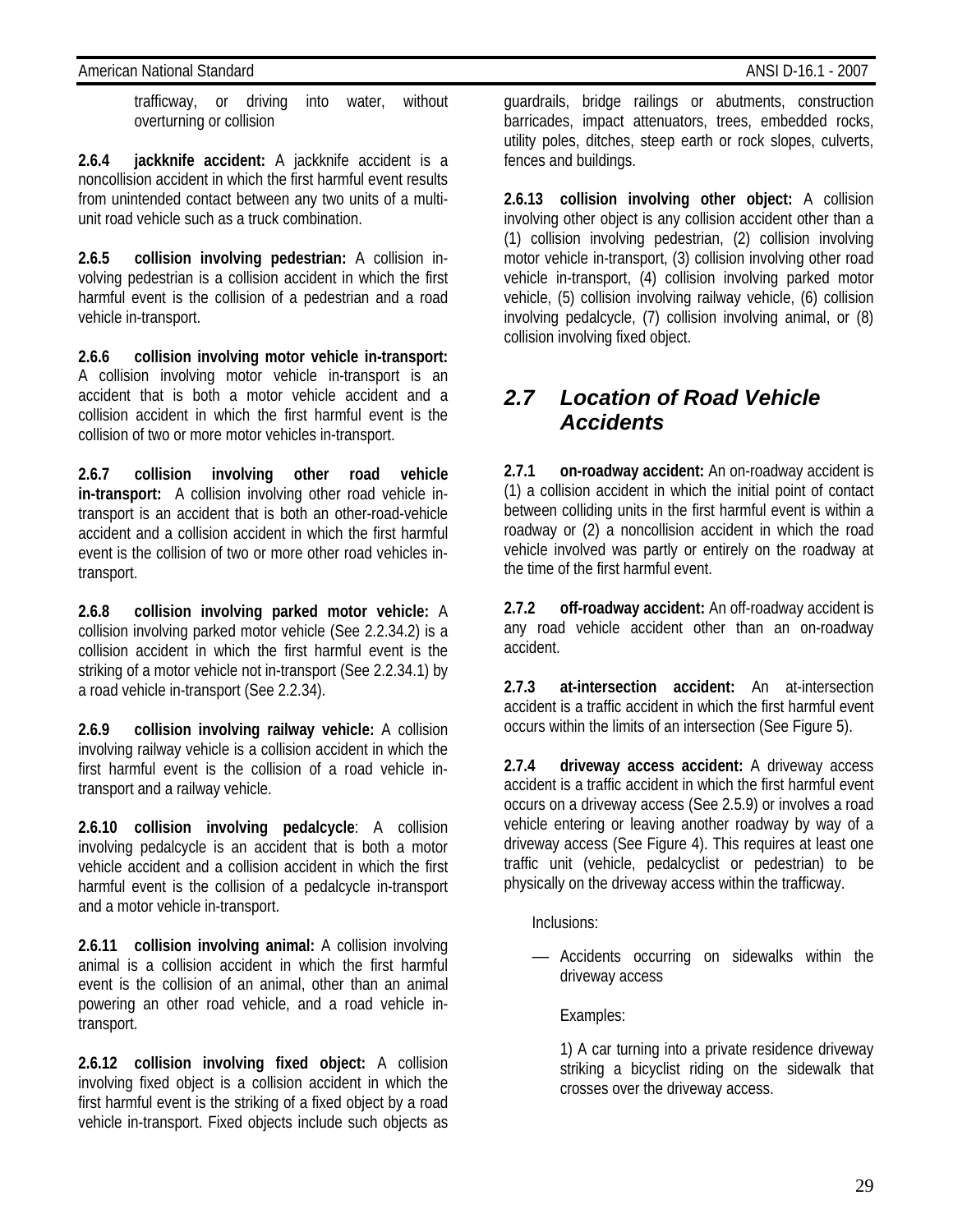2.) A tractor trailer backing out of a business entrance onto the trafficway, while partially on the driveway access, is struck by a car on the roadway.

Exclusions:

— Driveway access related accidents (See 2.7.4.1)

Examples:

1.) A car on the roadway waiting to turn into a driveway is rear-ended by another motor vehicle

2.) A truck in the process of turning out of a driveway, but is no longer on the driveway, strikes a motor vehicle (or non-motorist) on the roadway

**2.7.4.1 driveway access related accident:** A driveway access related accident is a traffic accident that (1) occurs adjacent to a driveway, (2) is not a driveway access accident and (3) results from an activity, behavior or control related to the movement of traffic units onto or out of a driveway.

Inclusions:

— A traffic accident, other than a driveway access accident, which occurs at the connection of a driveway and a roadway and is related to the driveway access



**Figure 7 – Interchange Accidents (**Accidents which occur within the shaded area are interchange accidents [See 2.7.7]).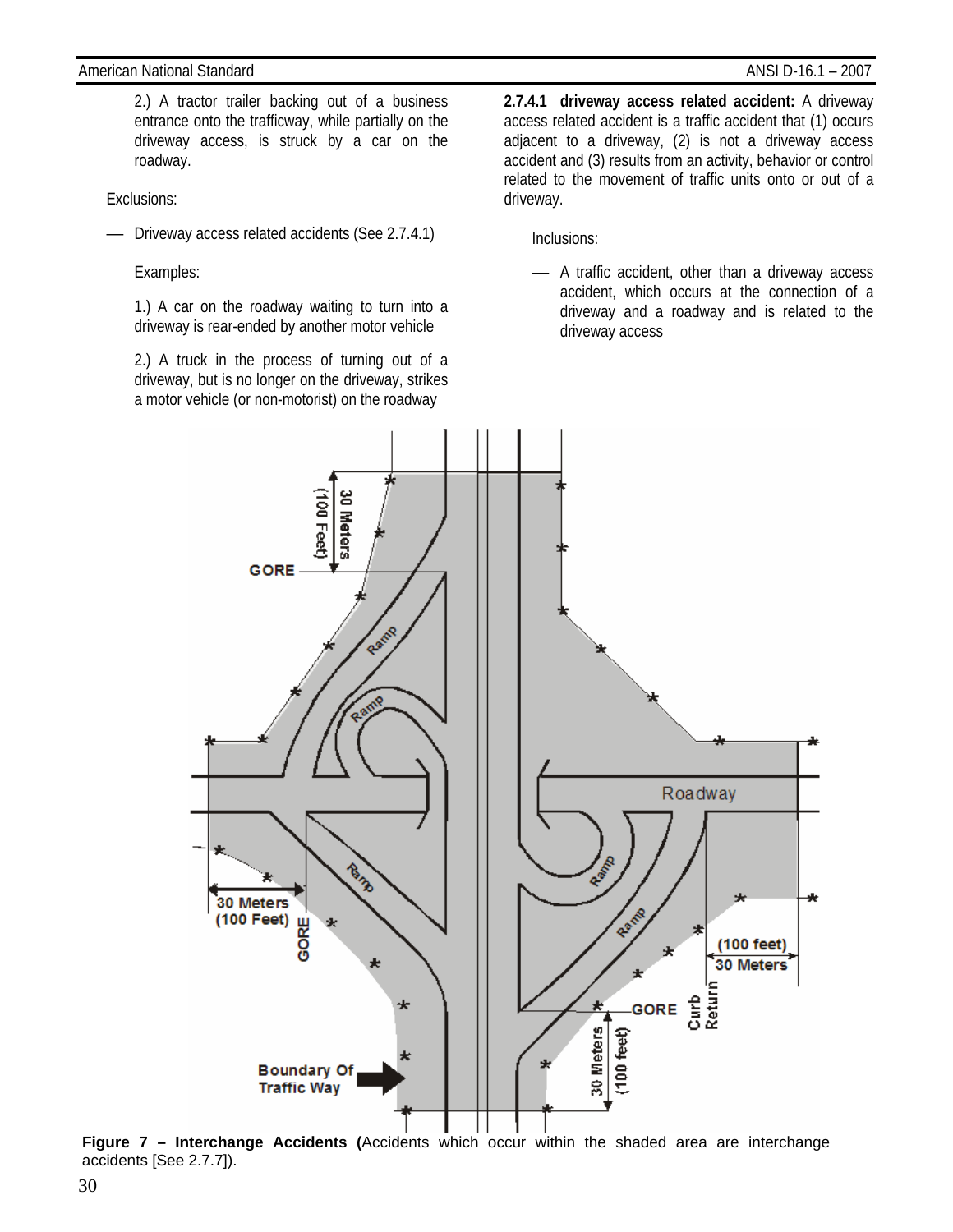### American National Standard ANSI D-16.1 - 2007

Examples:

1.) A car on the roadway waiting to turn into a driveway is rear-ended by another motor vehicle

2.) A truck in the process of turning out of a driveway, but is no longer on the driveway, strikes a motor vehicle (or non-motorist) on the roadway

Exclusions:

— Driveway access accident (See 2.7.4)

**2.7.5 intersection-related accident:** An intersectionrelated accident is a traffic accident in which the first harmful event (1) occurs on an approach to or exit from an intersection and (2) results from an activity, behavior or control related to the movement of traffic units through the intersection. (See Figure 5)

**2.7.6 nonjunction accident:** A nonjunction accident is a road vehicle accident that is not an at-intersection accident, a driveway access accident or an intersectionrelated accident.

**2.7.7 interchange accident:** An interchange accident is a traffic accident in which the first harmful event occurs within boundaries which include all ramps of auxiliary roadways and include each roadway entering or leaving the interchange to a point 30 meters (100 feet) beyond the gore or curb return at the outermost ramp connection. Interchange accidents may include at-intersection accidents, intersection-related accidents, driveway access accidents or nonjunction accidents (See Figure 7).

**2.7.8 work zone accident:** A work zone accident is a motor vehicle traffic accident in which the first harmful event occurs within the boundaries of a work zone or on an approach to or exit from a work zone, resulting from an activity, behavior or control related to the movement of the traffic units through the work zone.

Inclusions:

- Collision and noncollision accidents occurring within the signs or markings indicating a work zone
- Collision and noncollision accidents occurring on approach to, exiting from, or adjacent to work zones that are related to the work zone, regardless of distance

Examples:

1.) An automobile on the roadway loses control within a work zone due to a shift or reduction in the travel lanes and crashes into another vehicle in the work zone

2.) A van in an open travel lane strikes a highway worker in the work zone

3.) A highway construction vehicle working on the edge of the roadway is struck by a motor vehicle in-transport in a construction work zone

4.) A rear-end collision accident occurs before the signs or markings indicating a work zone caused by vehicles slowing or stopped on the roadway because of the work zone activity

5.) A pickup in-transport loses control in an open travel lane within a work zone caused by a shift or reduction in the travel lanes and crashes into another vehicle down the road that had already exited the work zone

6.) A tractor trailer approaching an intersection strikes a pedestrian outside of the work zone. The accident is caused by a lack of visibility created by work zone equipment on the intersecting roadway

7.) A sport utility loses control and overturns on a roadway within a work zone due to a severe lane shift without any collision event

Exclusions:

- Accidents involving working motor vehicles that do not involve a motor vehicle in-transport
- An accident that occurs on the opposite side of a divided highway from the work zone, if the work zone is not signed on the accident side of the highway, and the accident is clearly unrelated to the work zone

Examples:

1.) Two motor vehicles performing work in a work zone collide

2.) A highway maintenance truck strikes a highway worker. Both are within the closed portion of the work site

3.) A utility worker repairing the electrical lines over the trafficway falls from the bucket of a cherry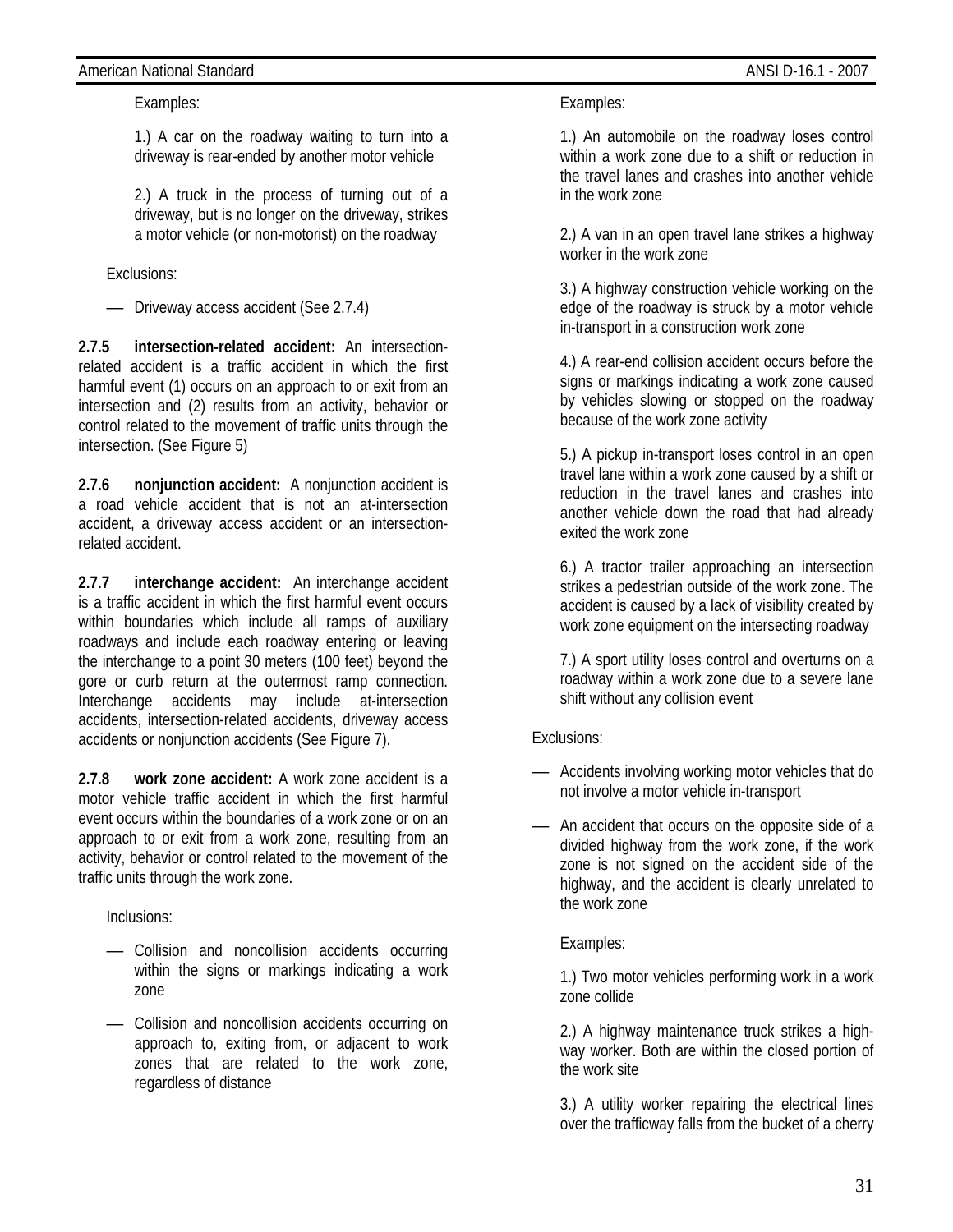picker without being struck by a motor vehicle intransport

### *2.8 School Bus*

**2.8.1 school bus:** A school bus is a motor vehicle used for the transportation of any school pupil at or below the 12th-grade level to or from a public or private school or school-related activity. A motor vehicle is not a school bus while on trips which involve the transportation exclusively of other passengers or exclusively for other purposes. A motor vehicle is a school bus only if it is externally identifiable by the following characteristics:

- 1.) Its color is yellow
- 2.) The words "school bus" appear on the front and rear
- 3.) Flashing red lights are located on the front and rear
- 4.) Lettering on both sides identifies the school or school district served, or the company operating the bus

Inclusions:

- Any automobile, bus, van, utility vehicle, truck or other vehicle which meets the above criteria
- Any such vehicle going to pick up, or returning from delivering school pupils

### Exclusions:

— Any vehicle while being used to transport nonschool pupils such as senior citizens or migrant workers

**2.8.2 school bus accident:** A school bus accident is (1) a motor vehicle accident in which a school bus, with or without a pupil on board, is involved directly as a contact vehicle, or (2) a motor vehicle accident or an other-roadvehicle accident in which a school bus, with or without a pupil on board, is involved indirectly as a noncontact vehicle.

Inclusions:

— A collision involving motor vehicle in-transport in which one or more school buses strike(s) or are (is) struck by another road vehicle (directly involved)

- A collision involving pedestrian in which a child approaching or leaving a school bus, stopped and with its red lights flashing, is struck and injured by a motor vehicle (School bus indirectly involved)
- A collision accident or noncollision accident involving a motor vehicle in-transport passing a school bus stopped and with its red lights flashing (The school bus is a noncontact vehicle indirectly involved)
- A collision accident in which a child approaching or leaving a school bus, stopped and with its red lights flashing, is struck and injured by a pedalcycle (School bus indirectly involved)

Exclusions:

— A collision accident or noncollision accident involving a motor vehicle which is normally used as a school bus, but is carrying only senior citizens when the collision occurs

### *2.9 Commerce*

**2.9.1 commerce:** Commerce is any trade, traffic or transportation of commodities or persons for financial consideration or exchange, or in the furtherance of a business enterprise.

**2.9.2 interstate commerce:** Interstate commerce is commerce in the United States where the transit between the points of origin and termination does not occur entirely within the borders of the state of origin.

Inclusions:

- Between a place in a state and place outside of such state (including a place outside of the U.S.)
- Between two places in a state through another state or a place outside of the U.S.
- Between two places in a state as part of trade, traffic or transportation originating or terminating outside the state or the U.S.

Exclusions:

— Intrastate commerce

**2.9.3 intrastate commerce:** Intrastate commerce is commerce in any state where the transit between the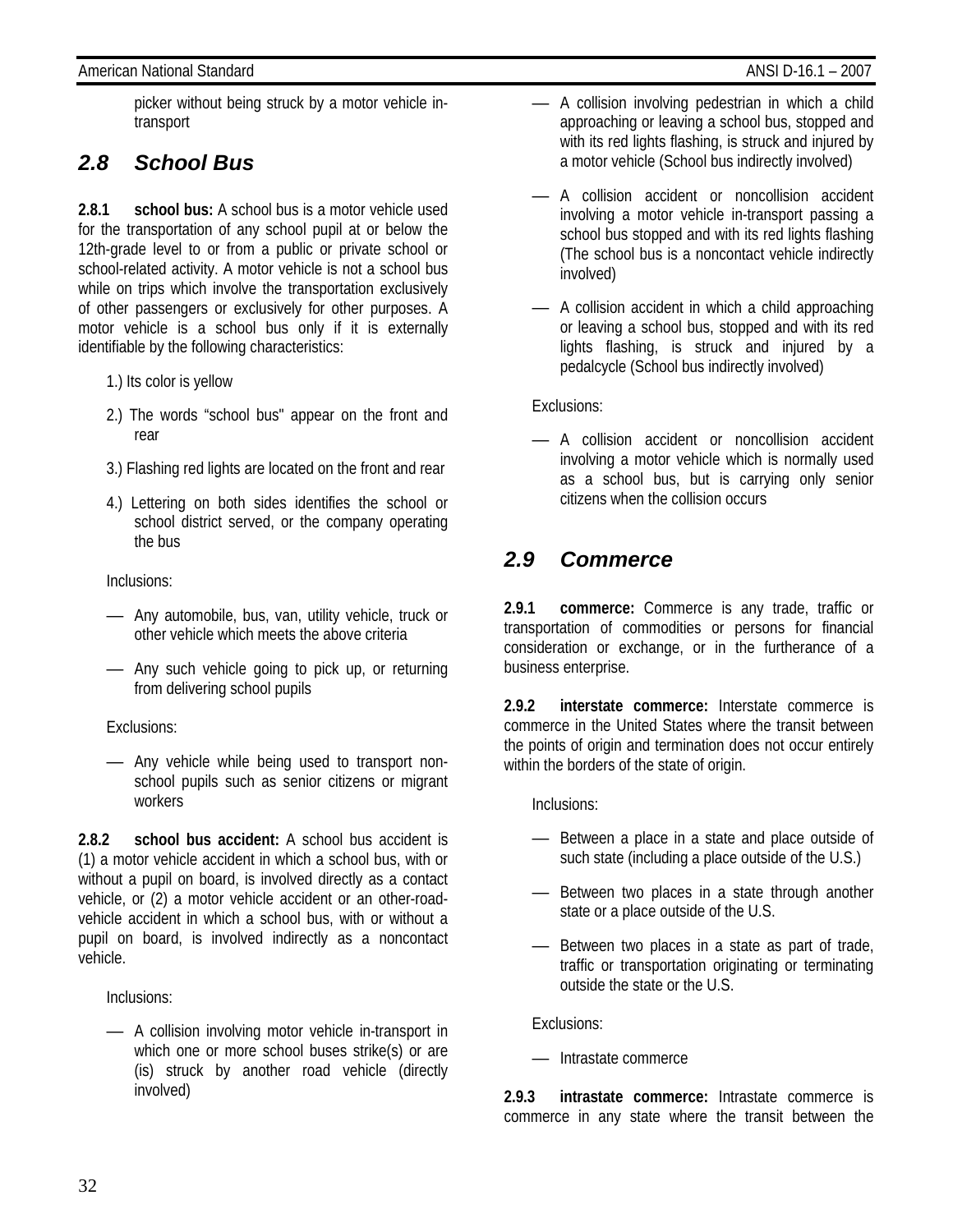points of origin and termination occurs entirely within the borders of the state of origin.

Exclusions:

— Interstate commerce

**2.9.4 motor carrier:** A motor carrier is the legal business entity, individual, partnership, corporation or organization that directs, controls and is responsible for the transportation of goods, property or people.

Inclusions:

- For-hire and private business entities engaged in commerce
- Governments
- Religious organizations; i.e., churches, temples, synagogues, mosques, etc.
- Charities
- And all other entities responsible for the transportation of goods, property or people

**2.9.5 hazardous material:** Hazardous material is a substance or material which has been designated by the U.S. Department of Transportation, or other authorizing entity, as capable of posing an unreasonable risk to health, safety and property when transported in commerce. Any motor vehicle transporting quantities of hazardous materials in quantities above the thresholds established by the U.S. Department of Transportation, or other authorized entity, is required to display a hazardous materials placard (See 2.9.5.1).

Exclusions:

— Fuel or oil carried by the vehicle for its own use

**2.9.5.1 hazardous materials placard:** A hazardous materials placard is a sign required to be affixed to any motor vehicle transporting quantities of hazardous materials in quantities above the thresholds established by the U.S. Department of Transportation, or other authorized entity. This placard identifies the hazard class division number, 4-digit hazardous material identification number, or name of the hazardous material being transported.

**2.9.6 at work:** A person is at work when engaged in duties, activities or tasks that produce a product or service; that are done in exchange for money, goods, services, profit or benefit; and that are legal activities in the United States.<sup>2</sup>

Inclusions:

— Persons who are driving or traveling as a condition of employment for a work-related activity.

Examples:

1.) Truck driver driving for pay with or without cargo

2.) Salesperson driving to a customer's office for a sales call

- 3.) Sales trainee riding with the salesperson in Example 2
- 4.) Clerk driving own personal vehicle at request of supervisor to buy office supplies

5.) Self-employed construction worker hauling materials to job site

6.) A police vehicle patrolling or responding to an emergency

7.) Any person driving a company-owned vehicle from their home in a work-related activity

Exclusions:

- Persons who are commuting to or from work
- Persons driving or traveling for reasons not required by the person's employer for a workrelated activity

Examples:

1.) Truck driver using employer's truck to do personal errands

2.) Salesperson driving home (commuting) after last sales call of the day

3.) Sales trainee driving to second job after last sales call of the day

4.) Clerk driving between home and office

 $\overline{a}$ 2 This definition is adapted from the definition used in the Census of Fatal Occupational Injuries program at the Bureau of Labor Statistics.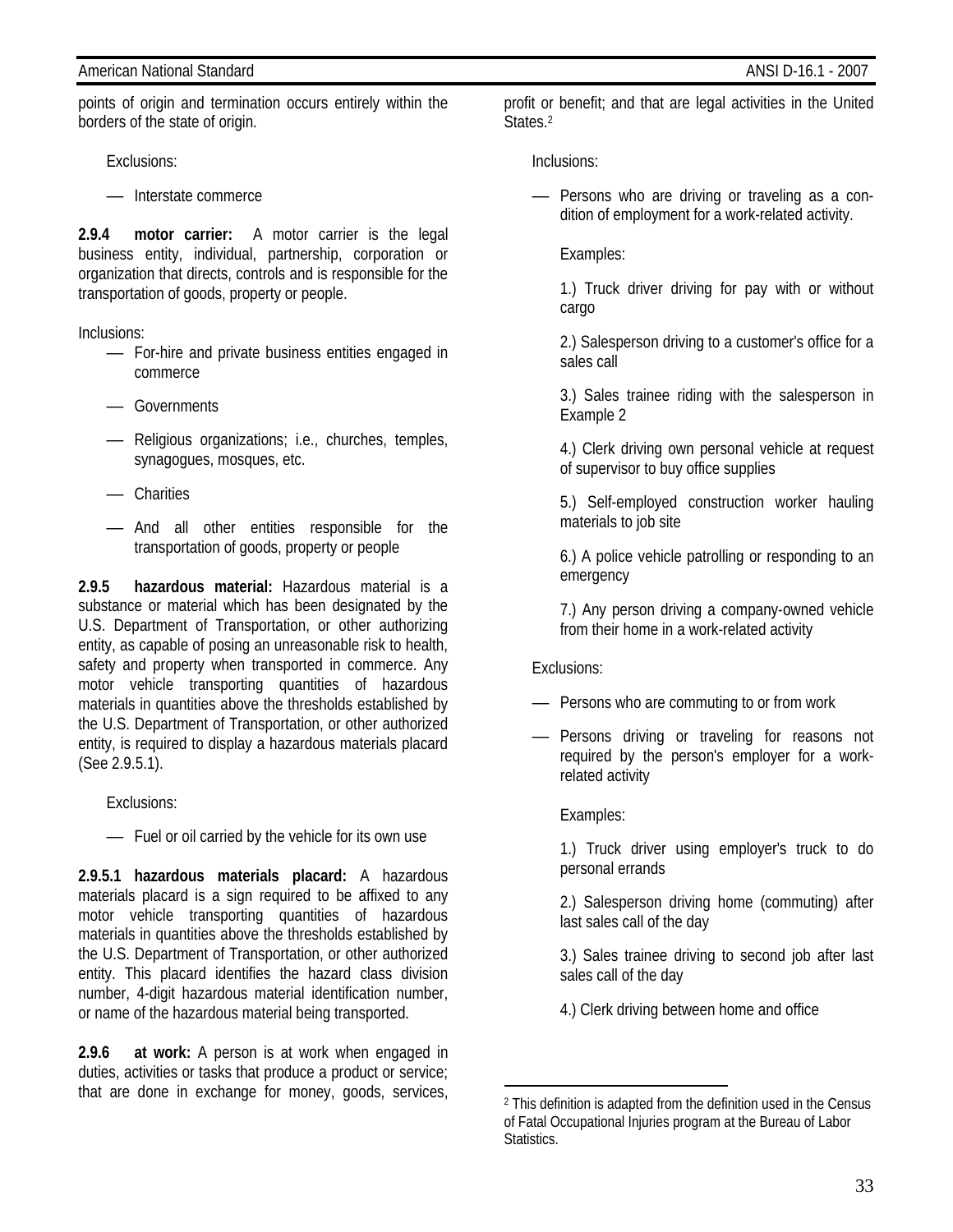5.) Self-employed construction worker hauling materials for use at his/her own home

6.) Any person driving a company-owned vehicle to or from their home in a non-work-related activity

### **3 Classification**

### *3.1 Classification of Persons by Injury Severity*

**3.1.1 Introduction.** The purpose of this classification is to describe the most severe injury to any person involved in a road vehicle accident.

**3.1.2 Categories.** There are five mutually exclusive categories for classification of injured persons. In order of precedence, these are:

- person with fatal injury
- person with incapacitating injury
- person with nonincapacitating evident injury
- person with possible injury
- person with no injury

**3.1.3 Time of classification.** Injuries should be classified on the basis of conditions at the scene of the accident. The single exception to this rule applies to fatal injuries. If any injury results in death within a specified period after the road vehicle accident in which the injury occurred, the injury classification should be changed to fatal injury. For general use in the administration of highway safety programs, the specified period is 30 days. This 30-day fatality counting rule is suitable for most applications, but other fatality counting rules are sometimes needed to meet specialized requirements. A 12-month rule for counting fatalities is used under World Health Organization procedures adopted for vital statistics reporting in the United States. Experience indicates that, of the deaths from motor vehicle accidents which occur within 12 months of those accidents, about 99.5 percent occur within 90 days and about 98.0 percent occur within 30 days.

**3.1.4 Guide to classification.** The injury classification applies to any person involved in road vehicle accidents while either in or out of a road vehicle. The categories are so defined that, for the most part, neither medical attention nor special tests are required for classification. Classification usually can be done by ordinary observation

at the time of the accident or from information submitted on the accident report.

**3.1.5 Additional guides for fatal injuries.** The underlying cause of death recorded in the medical certification part of the death certificate determines whether or not a death is classified as a fatal injury resulting from a road vehicle accident. Instructions for interpretation of information reported on death certificates are too detailed for inclusion in this manual. Normally, the medical examiner or coroner will be the final authority on matters pertaining to cause of death whether or not an autopsy is performed.

**3.1.6 Alternate injury scale.** A more detailed scale for recording injuries by type and severity is available in The Abbreviated Injury Scale (AIS), a publication of the American Association for Automotive Medicine.

### *3.2 Classification of Road Vehicles by Damage Severity*

**3.2.1 Introduction.** The purpose of this classification is to describe the most severe damage to any road vehicle involved in a road vehicle accident.

**3.2.2 Categories.** There are four mutually exclusive categories for road vehicle damage to motor vehicles (See 3.2.2.1) or other road vehicles (See 3.2.2.2).

**3.2.2.1 Motor vehicles.** In order of precedence, motor vehicle categories by severity of damage are:

- Disabling damage to motor vehicle
- Functional damage to motor vehicle
- Other motor vehicle damage
- No damage to motor vehicle

**3.2.2.2 Other road vehicles.** In order of precedence, other road vehicle categories by severity of damage are:

- Disabling damage to other road vehicle
- Functional damage to other road vehicle
- Other other-road-vehicle damage
- No damage to other road vehicle

**3.2.3 Alternate damage scale.** A more detailed scale for recording damage by severity and type of impact is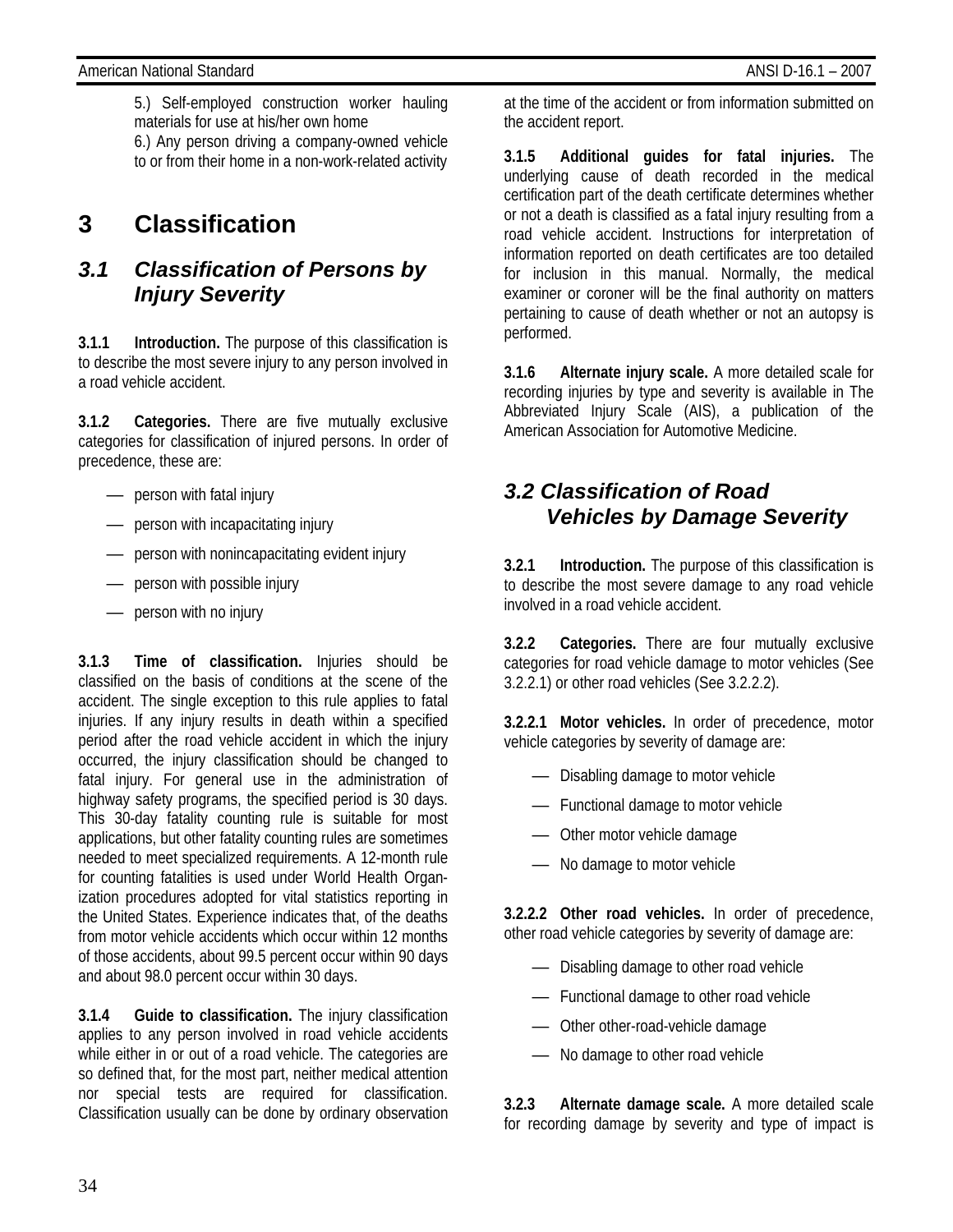available in Vehicle Damage Scale for Traffic Accident Investigators, a National Safety Council publication.

### *3.3 Accident Classification by Transport Vehicle Type*

**3.3.1 Introduction.** The purpose of this classification is to describe the type of transport accident.

**3.3.2 Categories.** There are five mutually exclusive categories for classification of transport accidents. In order of precedence, these are:

- Aircraft accident
- Watercraft accident
- Motor vehicle accident
- Railway accident
- Other-road-vehicle accident

**3.3.3 Basis for categories.** The five categories of transport accidents listed above are based upon those used for compilation of vital statistics. Current definitions for this purpose are given in the World Health Organization "Manual of the International Statistical Classification of Diseases, Injuries, and Causes of Death," Volume I, pages 547-552 (1975 Revision, published in 1977).

### *3.4 Accident Classification by Injury Severity*

**3.4.1 Introduction.** The purpose of this classification is to describe the severity of a road vehicle accident in terms of injuries received. The accident is classified according to the most serious injury to any person involved.

**3.4.2 Categories.** There are five mutually exclusive categories of injury severity for classification of road vehicle accidents (See 3.4.2.1). These may be reduced to three mutually exclusive categories by combining the nonfatal injury categories (See 3.4.2.2).

**3.4.2.1 Five category set.** Road vehicle accident categories, in order of precedence, are:

- Fatal accident
- Incapacitating injury accident
- Nonincapacitating evident injury accident
- Possible injury accident

— Noninjury accident

**3.4.2.2 Three category set.** Road vehicle accident categories, in order of precedence, are:

- Fatal accident
- Nonfatal injury accident
- Noninjury accident

**3.4.3 General.** The "noninjury accident" classification applies only to road vehicle accidents which result in damage but not injury.

### *3.5 Accident Classification by Damage Severity*

**3.5.1 Introduction.** The purpose of this classification is to describe the severity of a road vehicle accident in terms of damage to property.

**3.5.2 Categories.** There are five categories of damage severity for classification of motor vehicle accidents (See 3.5.2.1) or other-road-vehicle accidents (See 3.5.2.2).

**3.5.2.1 Motor vehicle accidents.** Motor vehicle accident categories, in order of precedence, are:

- Disabling damage accident
- Functional damage accident
- Other motor vehicle damage accident
- Other property damage accident
- No damage accident

**3.5.2.2 Other-road-vehicle accidents.** Other-road-vehicle accident categories, in order of precedence, are:

- Disabling damage accident
- Functional damage accident
- Other other-road-vehicle damage accident
- Other property damage accident
- No damage accident

**3.5.3 Interpretation.** This classification does not actually describe or measure the severity of the whole road vehicle accident, but only the most serious damage to one road vehicle. A motor vehicle accident in which one motorcycle was disabled would have the same "damage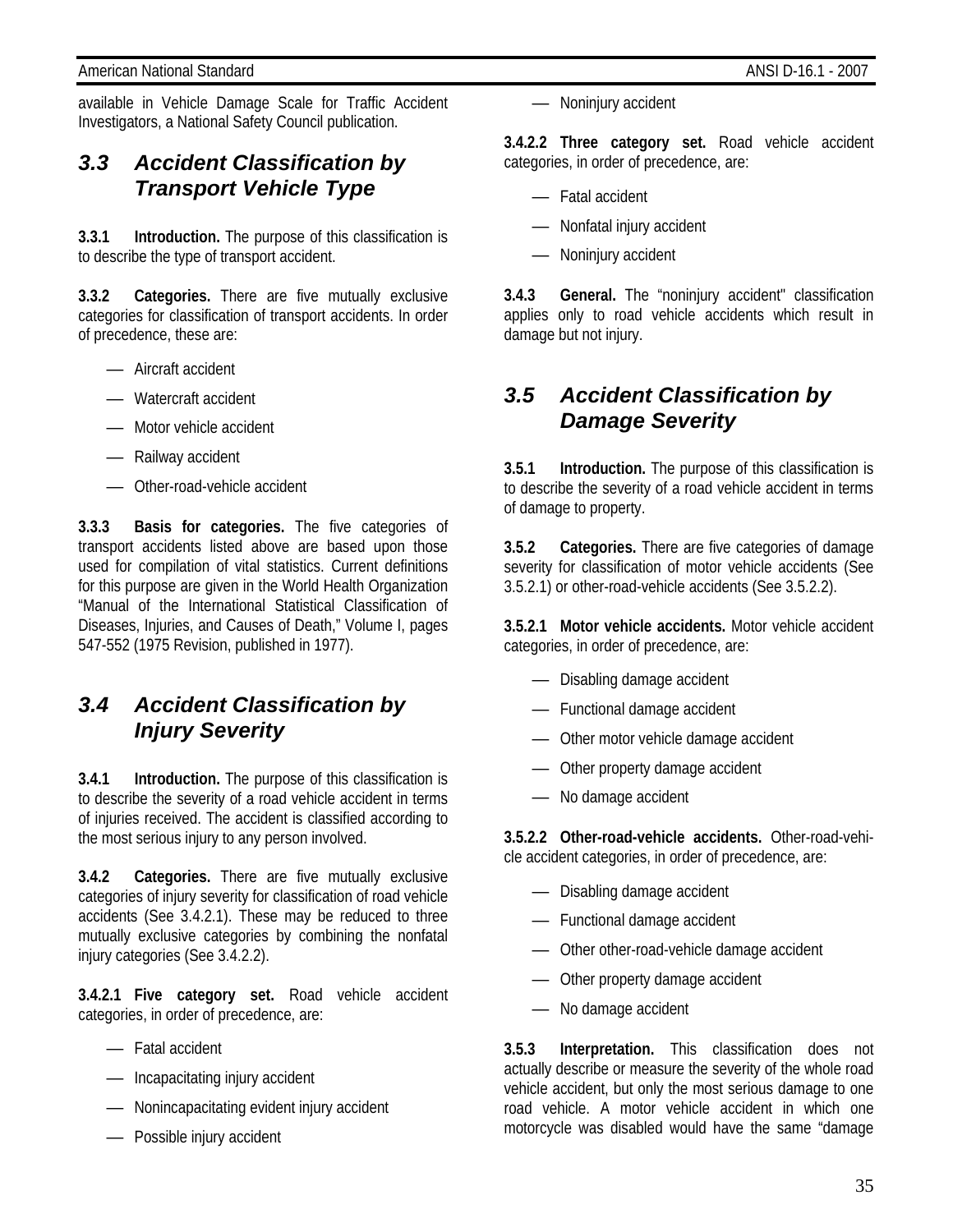severity" as one in which four trucks with trailers were demolished.

**3.5.4 General.** The "no damage" classification applies only when there is injury (See 2.3.1) but no damage in a road vehicle accident; if there were neither damage nor injury there would be no accident.

### *3.6 Accident Classification by Number of Vehicles*

**3.6.1 Introduction.** The purpose of this classification is to describe a motor vehicle accident in terms of the number of motor vehicles in-transport which are involved, or otherroad-vehicle accident in terms of the number of other road vehicles in-transport which are involved.

**3.6.2 Categories.** The categories for classification of road vehicle accidents by number of vehicles are:

- Single-vehicle accident
- Two-vehicle accident
- Three-vehicle accident
- And so on

**3.6.3 Noncontact road vehicles.** A noncontact (or "phantom") road vehicle is not counted as one of the road vehicles involved in an accident (See 2.4.8). Noncontact vehicles may or may not be recorded on accident reports but should not be counted when classifying accidents by number of vehicles involved. Information about a noncontact vehicle may be recorded for legal purposes, but such vehicles are not counted for statistical purposes.

**3.6.4 Single-vehicle accidents.** Common types of single-vehicle accidents are noncollision accidents or collisions involving pedestrians, fixed objects, wild animals or unrestrained domestic animals.

**3.6.5 School bus.** If a school bus is directly involved (as a contact vehicle) in a motor vehicle accident, the school bus is counted as any other motor vehicle would be. If a school bus is indirectly involved (e.g., as a noncontact vehicle) in a motor vehicle accident or an other-road-vehicle accident, it is not counted.

### *3.7 Accident Classification by First Harmful Event*

**3.7.1 Introduction.** The purpose of this classification is to describe a road vehicle accident in terms of the first harmful event that occurred.

**3.7.2 Categories.** Under two broad classifications, there are ten mutually exclusive categories for classification of motor vehicle accidents (See 3.7.2.1) and nine mutually exclusive categories for classification of otherroad-vehicle accidents (See 3.7.2.2).

**3.7.2.1 Motor vehicle accidents.** Motor vehicle accident categories are:

- Collision accident
	- Collision involving pedestrian
	- Collision involving motor vehicle in-transport
	- Collision involving parked motor vehicle
	- Collision involving railway vehicle
	- Collision involving pedalcycle
	- Collision involving animal
	- Collision involving fixed object
	- Collision involving other object
- Noncollision accident
	- Overturning accident
	- Jackknife accident
	- Other noncollision accident

**3.7.2.2 Other-road-vehicle accidents.** Other-roadvehicle accident categories are:

- Collision accident
	- Collision involving pedestrian
	- Collision involving other road vehicle in transport
	- Collision involving parked motor vehicle
	- Collision involving railway vehicle
	- Collision involving animal
	- Collision involving fixed object
	- Collision involving other object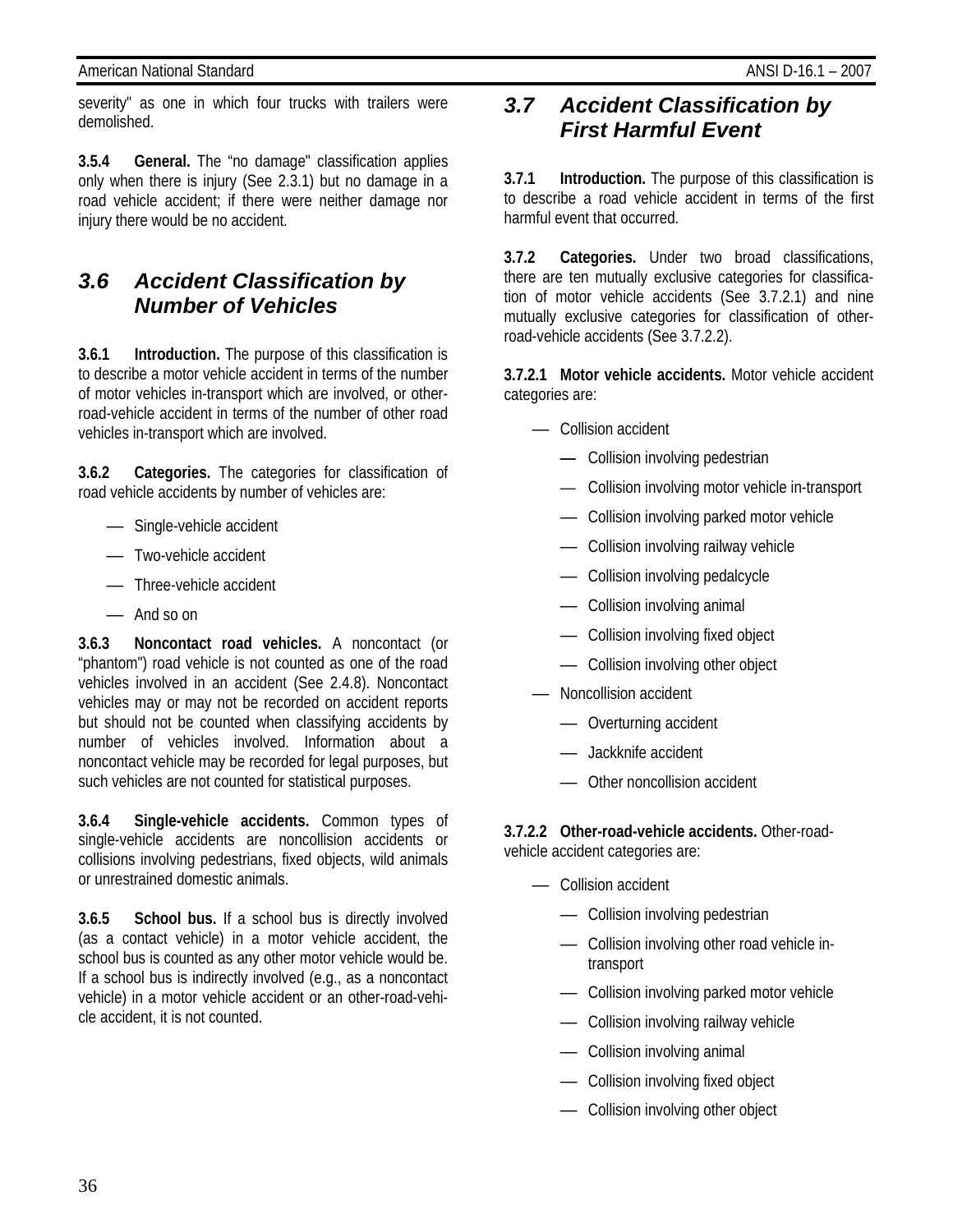- Noncollision accident
	- Overturning accident
	- Jackknife accident
	- Other noncollision accident

**3.7.3 Guide to classification.** The use of the first harmful event rather than the most severe or significant harmful event is specified for uniformity in reported road vehicle accident statistics. For analytic purposes it may be desirable to collect and use information about subsequent harmful events.

### *3.8 Accident Classification by Location*

### **3.8.1 Roadway-Related Location**

**3.8.1.1 Introduction.** The purpose of this classification is to describe a road vehicle traffic accident in terms of its location with respect to roadways.

**3.8.1.2 Categories.** There are two mutually exclusive categories for classification of road vehicle traffic accidents in terms of location with respect to roadways. These are:

- On-roadway accident
- Off-roadway accident

**3.8.1.3 Inadequate information.** If there is insufficient information to determine clearly in which category a road vehicle traffic accident belongs, classify the accident as an on-roadway accident.

### **3.8.2 Junction-Related Location**

**3.8.2.1 Introduction.** The purpose of this classification is to describe a traffic accident in terms of its location with respect to junctions.

**3.8.2.2 Categories.** There are four mutually exclusive categories for classification of traffic accidents in terms of location with respect to junctions. In order of precedence, these are:

- At-intersection accident
- Driveway access accident
- Intersection-related accident

— Nonjunction accident

### **3.8.3 Administrative Class of Trafficway**

**3.8.3.1 Introduction.** The purpose of this classification is to describe a traffic accident in terms of the administrative class of trafficway on which it occurred.

**3.8.3.2 Categories.** There are six mutually exclusive categories for classification of traffic accidents by administrative class of trafficway. In order of precedence these are:

- Interstate highway accidents
- Other U.S. route numbered highway accidents
- Other state route numbered highway accidents
- County road accidents
- City street accidents
- All other traffic accidents

**3.8.3.3 Intersections or interchanges.** For traffic accidents within intersections or interchanges, assign the administrative class of trafficway as follows:

- In an at-intersection accident, assign the accident to the highest class of trafficway at the intersection.
- In an interchange accident, assign the accident to the highest class of trafficway in the interchange unless the accident occurs on the lower class trafficway and does not occur at the connections of ramps and lower class roadways. Accidents which occur at the connections of ramps and the lower class roadways, including those in merge /diverge lanes, should be assigned to the highest class trafficway in the interchange (See Figure 6) (See also 3.8.3.4 Ramps or Frontage Roads).

**3.8.3.4 Ramps or frontage roads.** A ramp or connecting road at an intersection or interchange is presumed to be part of the highest class of trafficway with which it connects. A frontage road is not considered to be a ramp or connecting road.

**3.8.3.5 First harmful event.** The location of the first harmful event determines the trafficway classification for the traffic accident. When the first harmful event does not occur on a trafficway the traffic accident should be attributed to the class of trafficway on which the unstabilized situation originated.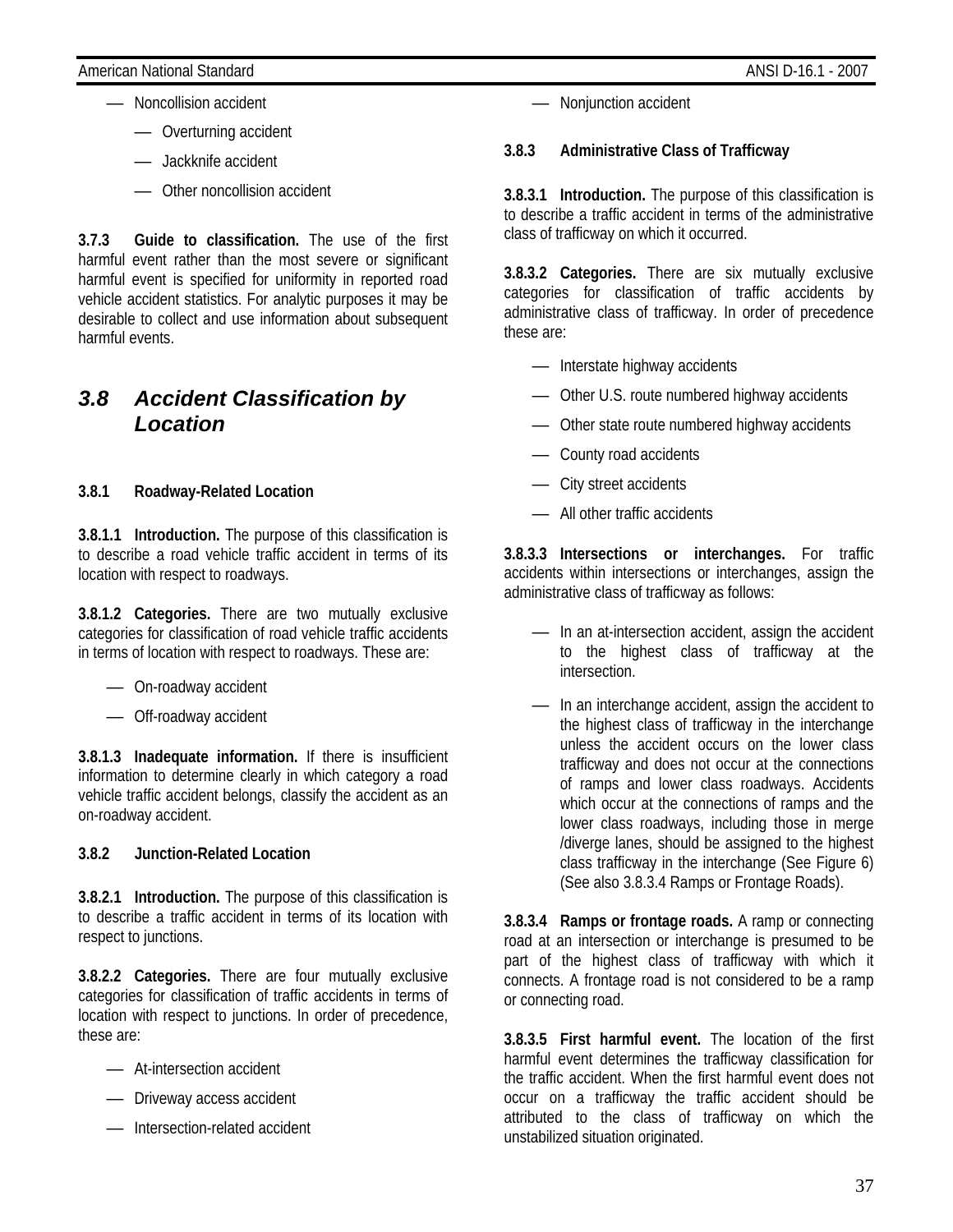### American National Standard ANSI D-16.1 – 2007

**3.8.3.6 Overlapping systems.** Some sections of trafficways are on more than one administrative system. For example, a highway may have both a U.S. route number and a state route number. In such a case, a traffic accident should be assigned to the highest administrative system at the accident location.

**3.8.3.7 Inadequate information.** In any case where there is a question as to which administrative class of trafficway a traffic accident should be assigned, it should be assigned to the higher class.

### **3.8.4 Access Class of Trafficway**

**3.8.4.1 Introduction.** The purpose of this classification is to describe a traffic accident in terms of the access class of trafficway on which it occurred.

**3.8.4.2 Categories.** There are two mutually exclusive categories for classification of traffic accidents by access class of trafficway. These are:

- Fully-controlled access highway accidents
- Other traffic accidents

**3.8.4.3 Guide to classification.** Classification of traffic accidents by access class of traffficway should be compatible with classification of accidents by administrative class of trafficway (See 3.8.3).

### **3.8.5 Land Use Character**

**3.8.5.1 Introduction.** The purpose of this classification is to describe the location of a road vehicle accident in terms of the general area in which it occurred.

**3.8.5.2 Categories.** There are two mutually exclusive categories for classifying road vehicle accidents with respect to location by land use character. These categories are:

- Urban area accident
- Rural area accident

### **3.8.6 Political Subdivision**

**3.8.6.1 Introduction.** The purpose of this classification is to describe the location of a road vehicle accident in terms of the political subdivision in which it occurred.

**3.8.6.2 Categories.** Any city, county, state or other political jurisdiction is a possible category for classification of road vehicle accident by political jurisdiction. Such categories are not necessarily mutually exclusive.

**3.8.6.3 Guide to classification.** The location of the first harmful event is presumed to be the accident location for purposes of classification of road vehicle accidents by political jurisdiction.

### **3.8.7 Bikeway-Related Location**

**3.8.7.1 Introduction.** The purpose of this classification is to describe a road vehicle traffic accident involving one or more pedalcycles in terms of its location with respect to bikeways.

**3.8.7.2 Categories.** There are four mutually exclusive categories for classification of road vehicle traffic accidents in terms of location with respect to bikeways. These are:

- Bicycle trail accidents
- Bicycle lane accidents
- Shared road accidents
- Non-bikeway accidents

**3.8.7.3 Inadequate information.** If there is insufficient information to determine clearly in which category a road vehicle traffic accident belongs, classify the accident as a non-bikeway accident.

### *3.9 Type of Motor Vehicle Classification*

**3.9.1 Introduction.** The purpose of this classification is to describe the type of motor vehicle involved in a motor vehicle accident.

**3.9.2 Categories.** Categories for classification of motor vehicles by type include:

- Automobile (See 3.10 and 3.11)
	- Van
		- Cargo Van
		- Passenger Van
	- Other automobile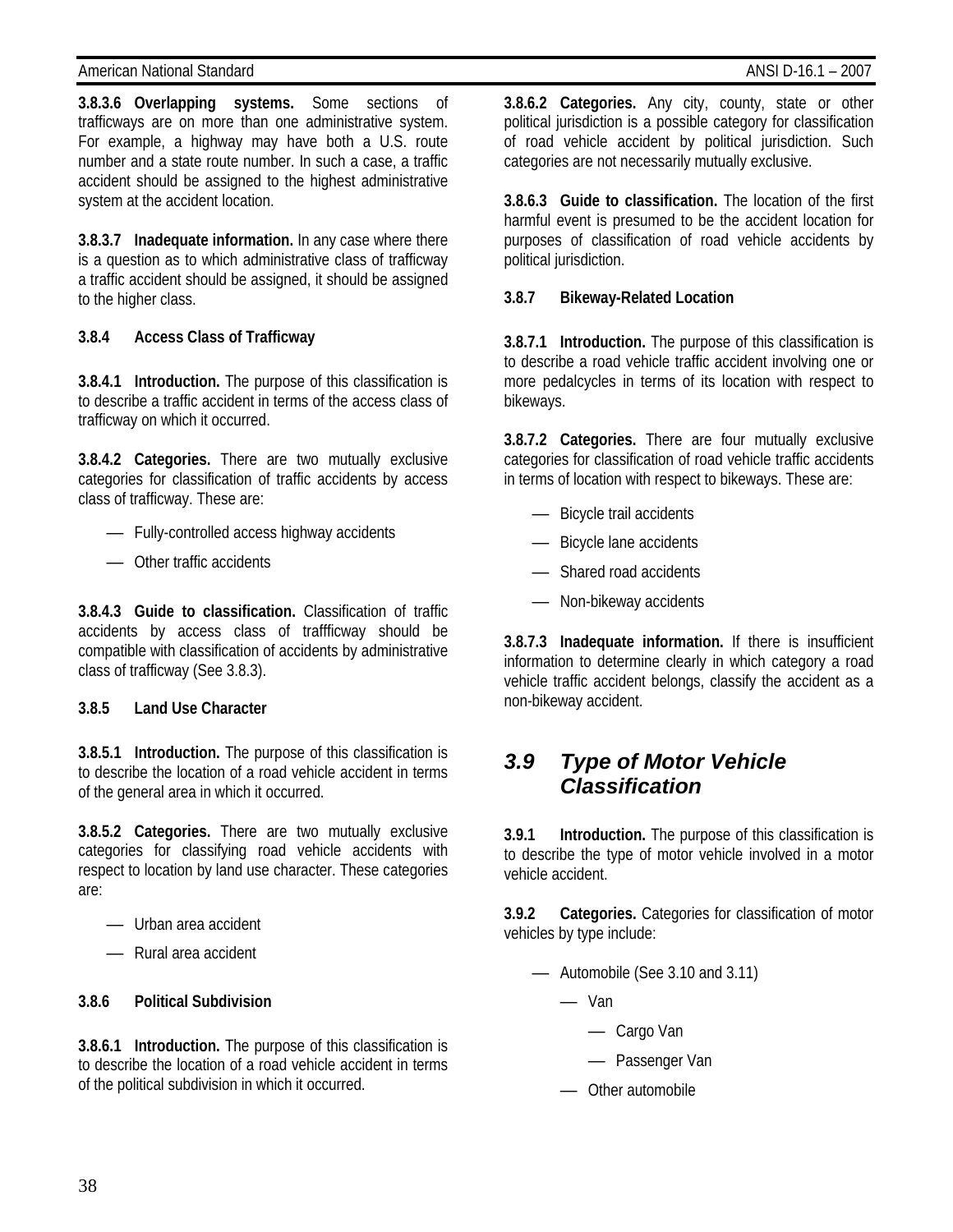- Utility vehicle
	- Mini
	- Small
	- Midsize
	- Full-size
	- Large
- Bus
	- Van-based bus
	- Small bus
	- Large bus
	- School bus
	- Other bus
- Motorcycle (See 3.12)
	- Moped
- Truck tractor
- Truck (See 3.13)
	- Light truck
	- Medium truck
	- Heavy truck
	- Single-unit truck
	- Truck combination
		- Single-unit truck and full trailer
		- Single-unit truck and semitrailer
		- Truck tractor and semitrailer
		- Truck tractor, semitrailer and full trailer(s)
- Other motor vehicle
	- Low Speed Vehicle

**3.9.3 Categories.** Categories for classification of trucks by configuration include:

- Truck tractor
- Truck (See 3.13)
	- Single-unit
		- Van
		- Other single-unit
		- Truck
- Truck combination
	- Single-unit truck and full trailer
	- Single-unit truck and semitrailer
	- Truck tractor and semitrailer
	- Truck tractor, semitrailer and full trailer(s)

**3.9.4 Categories.** Categories for classification of buses by configuration include:

- Bus
	- Van-based bus
	- Small bus
	- Large bus
	- School bus

**3.9.4.1 Categories.** Categories for classification of buses by use include:

- School bus
- Transit bus
- Inter-city bus
- Charter bus
- Other bus

### *3.10 Automobile Classification by Size*

**3.10.1 Introduction.** The purpose of this classification is to describe the sizes of automobiles involved in motor vehicle accidents.

**3.10.2 Categories.** There are three mutually exclusive categories of automobile size, based on wheelbase expressed to the nearest inch. Where a finer breakdown is desired, the three-category set may be expanded to a seven-category set.

**3.10.2.1 Three-category set.** Primary automobile size categories are:

Small — wheelbase 99 inches (2.51 meters) or less

Midsize — wheelbase 100 to 109 inches (2.54 to 2.77 meters)

Large — wheelbase 110 inches (2.79 meters) or more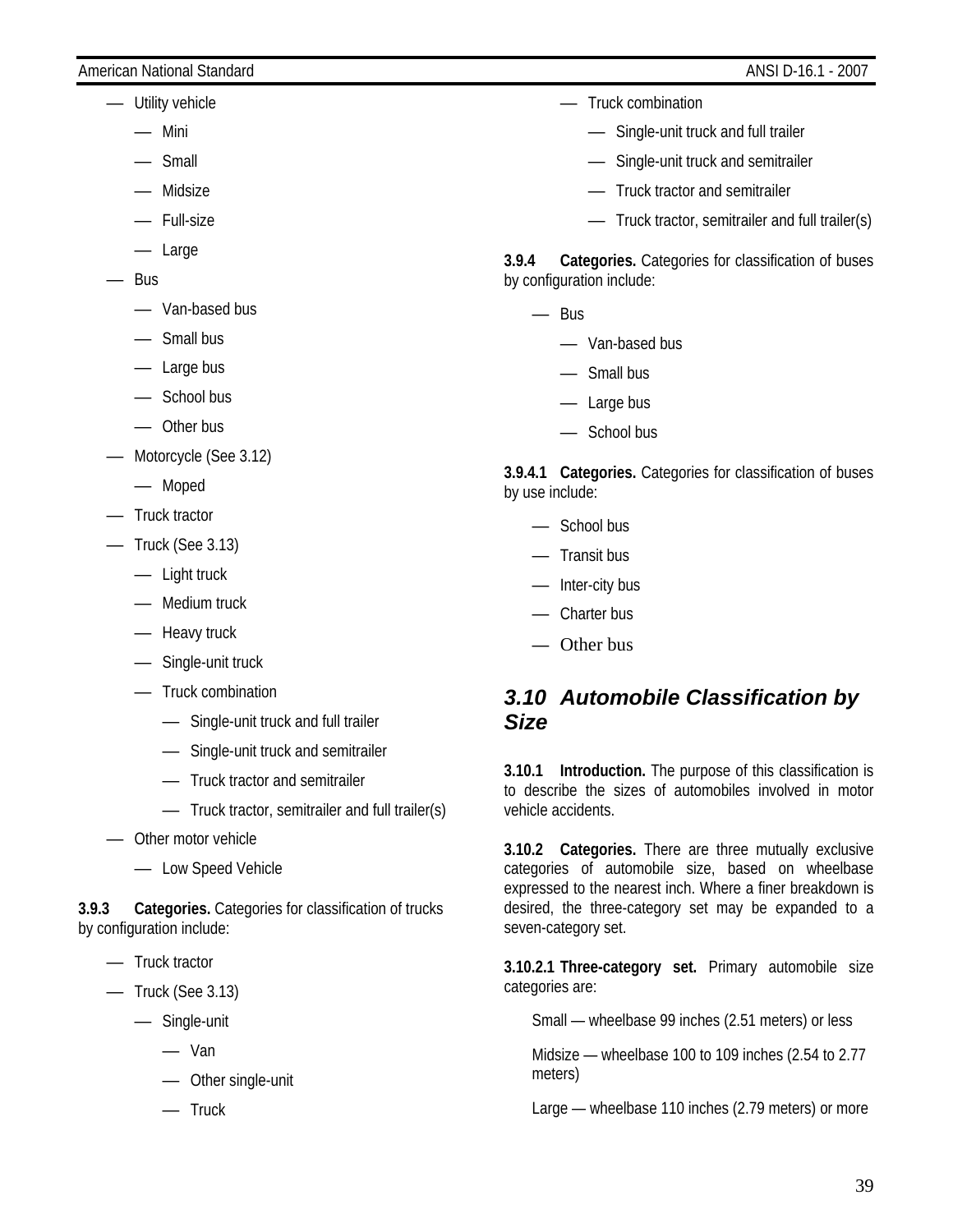40

**3.10.2.2 Seven-category set.** Secondary automobile size categories are:

Ultrasmall — wheelbase 89 inches (2.26 meters) or less

Minicompact — wheelbase 90 to 94 inches (2.29 to 2.39 meters)

Subcompact — wheelbase 95 to 99 inches (2.41 to 2.51 meters)

Compact — wheelbase 100 to 104 inches (2.54 to 2.64 meters)

Intermediate — wheelbase 105 to 109 inches (2.67 to 2.77 meters)

Full-size — wheelbase 110 to 114 inches (2.79 to 2.90 meters)

Largest — wheelbase 115 inches (2.92 meters) or more

**3.10.3 Guide to classification.** It is not expected that automobile size categories will generally be determined by investigating officers or entered on accident report forms. These data ordinarily may be obtained more economically and accurately by computer interpretation of vehicle identification numbers (VlN's), from tables of size by year, make and model, or by other means.

### *3.11 Automobile Classification by Weight*

**3.11.1 Introduction.** The purpose of this classification is to describe the weights of automobiles involved in motor vehicle accidents.

**3.11.2 Categories.** There are three mutually exclusive categories of automobile weight, based on curb weight expressed to the nearest 100 pounds. Curb weight is the weight of an automobile with standard equipment and a full complement of fuel and other fluids, but with no occupants or other load. Where a finer breakdown is desired, the three-category set may be expanded to a seven-category set.

**3.11.2.1 Three-category set.** Primary automobile weight categories are:

Light — curb weight 2400 pounds (1089 kilograms) or less

Midweight — curb weight 2500 to 3400 pounds (1134 to 1542 kilograms) Heavy — curb weight 3500 pounds (1588 kilograms) or more

**3.11.2.2 Seven-category set.** Secondary automobile weight categories are:

A — curb weight 1400 pounds (635 kilograms) or less

B — curb weight 1500 to 1900 pounds (680 to 862 kilograms)

C — curb weight 2000 to 2400 pounds (907 to 1089 kilograms)

D — curb weight 2500 to 2900 pounds (1134 to 1315 kilograms)

 $E$  — curb weight 3000 to 3400 pounds (1361 to 1542 kilograms)

F — curb weight 3500 to 3900 pounds (1588 to 1769 kilograms)

G — curb weight 4000 pounds (1814 kilograms) or more

**3.11.3 Guide to classification.** It is not expected that automobile weight categories will generally be determined by investigating officers or entered on accident report forms. These data ordinarily may be obtained more economically and accurately by computer interpretation of vehicle identification numbers (VlNs), from tables of weight by year, make and model, or by other means.

### *3.12 Motorcycle Classification by Type*

**3.12.1 Introduction.** The purpose of this classification is to describe the type of motorcycle involved in a motor vehicle accident.

**3.12.2 Categories.** Categories of motorcycle include:

- Large motorcycle
- Motor-driven cycle
- Speed-limited motor-driven cycle
- Moped
- Other speed-limited motor-driven cycle
- Other motor-driven cycle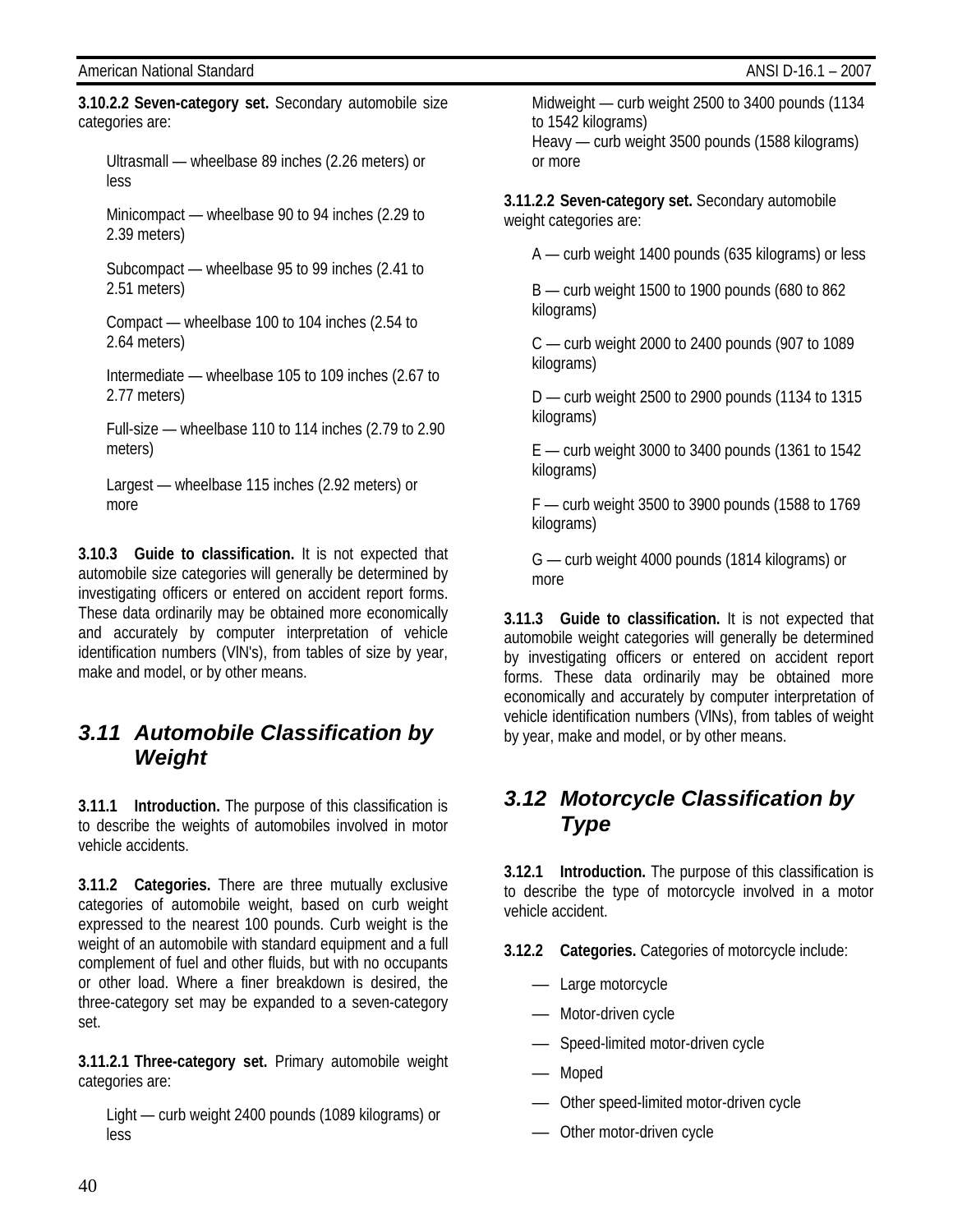**3.12.3 General.** Motorcycles include a broad range of transport devices. To support traffic safety programs, it is desirable that motor vehicle accident records permit distinction at least between large motorcycles and motordriven cycles. Where distinctive license plates are used for motor-driven cycles, speed-limited motor-driven cycles or mopeds, they facilitate accurate identification of these vehicles.

### *3.13 Truck Classification by Weight*

**3.13.1 Introduction.** The purpose of this classification is to describe the weights of trucks involved in motor vehicle accidents.

**3.13.2 Categories.** There are three mutually exclusive categories of trucks based on gross vehicle weight rating (GVWR). The categories are:

Light truck — gross vehicle weight rating under 10,000 pounds (4,536 kilograms)

Medium truck — gross vehicle weight rating 10,000 to 26,000 pounds (4,536 to 11,793 kilograms)

Heavy truck — gross vehicle weight rating over 26,000 pounds (11,793 kilograms)

**3.13.3 Guide to classification.** A gross vehicle weight rating (GVWR) appears on a label or tag affixed to singleunit trucks, truck tractors and trailers manufactured for use in the United States. Such a label is required by federal regulations issued by the National Highway Traffic Safety Administration (49CFR567). The required label is generally placed on the door or door frame next to the driver's seating position or, for trailers, on the forward half of the left side.

Gross vehicle weight ratings for trucks are also encoded in vehicle identification numbers and may be included in computerized motor vehicle records maintained by the states.

Substitution of an estimate for a gross vehicle weight rating should take place only when the rating is not available from the above sources.

### *3.14 Classification of Persons by Work Status*

**3.14.1 Introduction.** The purpose of this classification is to indicate, for each person involved in the motor vehicle accident, whether or not the person was at work or not at work.

**3.14.2 Categories.** There are two mutually exclusive categories for classification of work status of a person involved in a motor vehicle accident. The categories are:

- At work (See 2.9.4)
- Not at work

### *3.15 Classification of Accidents by Work Status*

**3.15.1 Introduction.** The purpose of this classification is to indicate whether or not a motor vehicle accident is work related.

**3.15.2 Categories.** There are two mutually exclusive categories for classification of work status of a motor vehicle accident. The categories are:

- Work related
- Not work related

**3.15.3 Guide to classification.** A motor vehicle accident is work related if any person involved in the accident is at work (See 3.14).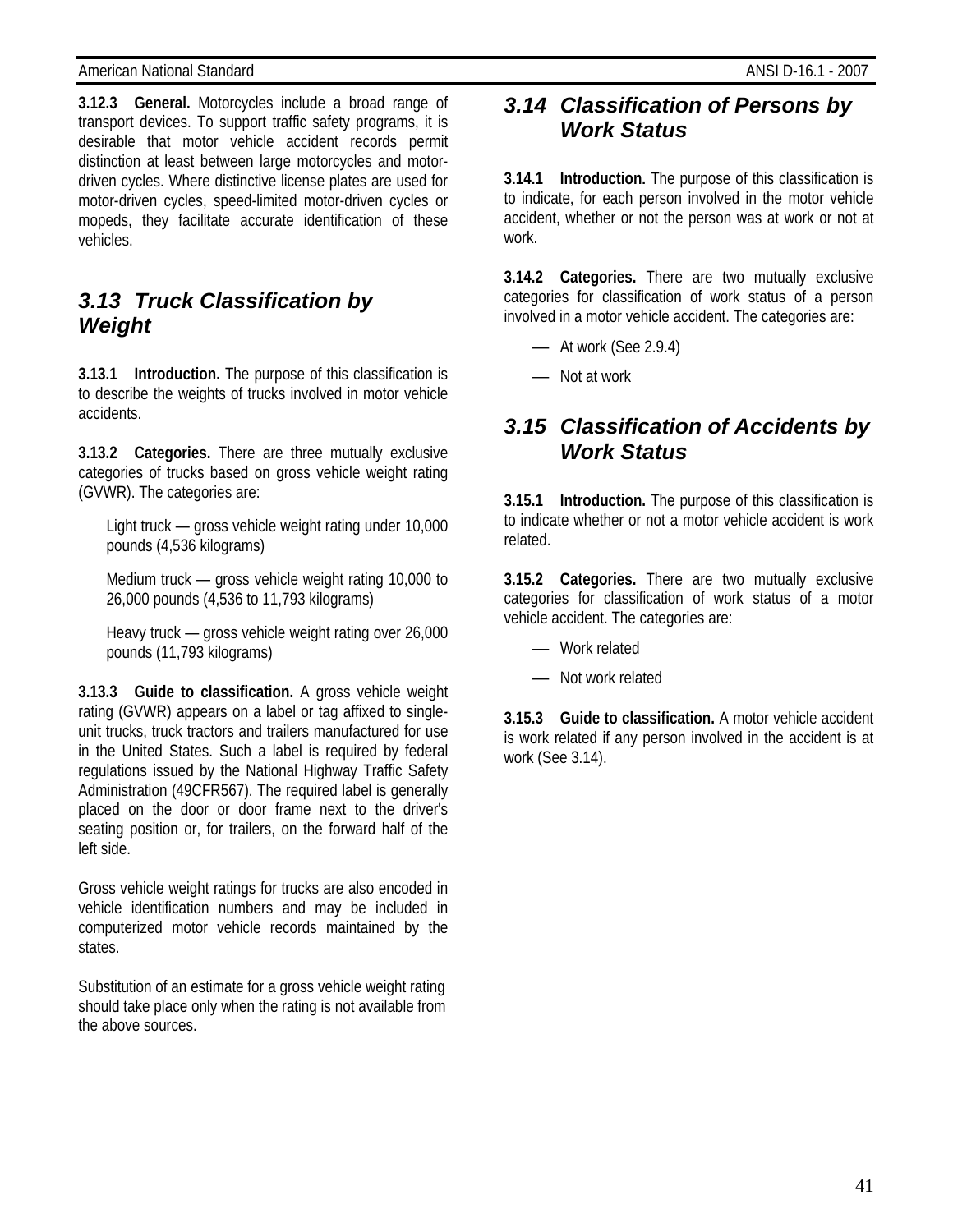### **References**

National Safety Council. Manual on Classification of Motor Vehicle Traffic Accidents, Sixth Edition (ANSI D16.1-1996). Chicago: Author.

World Health Organization. Manual of the International Statistical Classification of Diseases, Injuries and Causes of Death, 1975 Revision. Geneva: Author, 1977.

American Association of State Highway Officials. AASHO Highway Definitions. June 1968.

United States Code, Title 23. Highways. Washington: U.S. Government Printing Office.

U.S. Department of Transportation, Federal Highway Administration. Manual on Uniform Traffic Control Devices (ANSI D6.1e-1989).

National Committee on Uniform Traffic Laws and Ordinances. Traffic Laws Annotated.1972.

National Committee on Uniform Traffic Laws and Ordinances. Uniform Vehicle Code and Model Traffic Ordinance. 1992.

### **Characteristics of Motor Vehicle Traffic Accidents**

Motor vehicle traffic accidents have a number of characteristics that are used to distinguish between motor vehicle traffic accidents and other events such as non-accidents, aircraft or railway accidents and other motor vehicles, cataclysms and nontraffic accidents. The questions below address all of the distinguishing characteristics of motor vehicle traffic accidents. If the answer to each of the questions below is "yes," then the incident is a motor vehicle traffic accident.

1) Did the incident include one or more occurrences of injury (2.3.1) or damage (2.3.7)?

2) Was there at least one occurrence of injury or damage which was not a direct result of a cataclysm (2.4.5 Cataclysm and 2.4. 9 Transport accident)?

3) Did the incident involve one or more motor vehicles (2.2.7)?

4) Of the motor vehicles involved, was at least one in-transport (2.2.34)?

- 5) Was the incident an unstabilized situation (2.4.4)?
- 6) Did the unstabilized situation originate on a trafficway (2.2.1) or did injury or damage occur on a trafficway?

7) If the incident involved a railway train (2.2.5) in-transport, did a motor vehicle in-transport become involved prior to any injury or damage involving the train?

8) Is it true that neither an aircraft (2.1.5) in-transport nor a watercraft (2.1.6) in-transport was involved in the incident?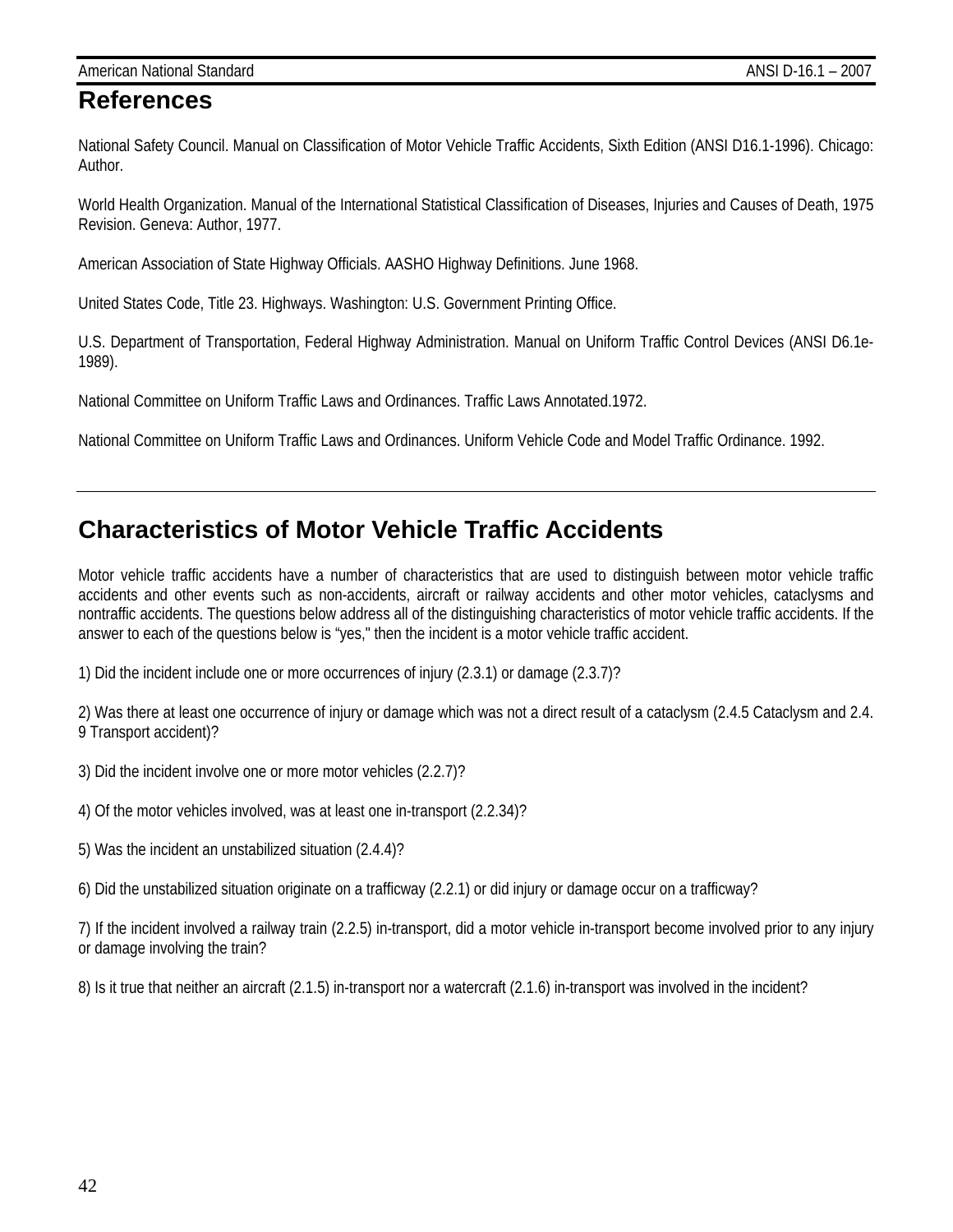#### **A**

- Abbreviated injury scale, 3.1.6 Accident, 2.2.34, 2.3.4, 2.3.5, 2.3.11, 2.4, 2.4.4, 2.4.6 (definition), 2.4.7, 2.4.8, 2.4.9, 2.6, 2.7.4, 3.1.3, 3.1.4, 3.3-3.15 Aircraft, 2.1.5 (definition), 2.1.7, 2.1.9, 2.4.10 Aircraft accident, 2.4.10 (definition), 2.4.11-2.4.14, 3.3.2 Airway, 2.1.9 (definition), 2.1.11 Animal, 2.1.2, 2.1.4, 2.2.8, 2.3.7, 2.6.11 At-grade intersection, 2.5.12 (definition), 2.5.13 At-intersection accident, 2.7.3 (definition), 2.7.6, 2.7.7, 3.8.2.2, 3.8.3.3 At Work, 2.9.6 (definition), 3.14.1, 3.14.2, 3.15.3 Automobile, 2.1.3, 2.1.4, 2.2.7.1, 2.2.10, 2.2.11, 2.2.12 (definition), 2.2.14.1,
- 2.2.28, 2.2.34, 2.7.8, 2.8.1, 3.9-3.11 Avalanche, (2.4.5 – Cataclysm), 2.4.9

#### **B**

- Bicycle lane, 2.2.45 (definition), 2.2.46, 3.8.7.2
- Bicycle trail, 2.2.44 (definition), 3.8.7.2 Bikeway, 2.2.43 (definition), 2.2.44 - 2.2.46, 3.8.7
- Bus, 2.1.3, 2.2.7, 2.2.7.3, 2.2.10 (definition), 2.2.10.1-2.2.10.6, 2.2.11, 2.2.14.1, 2.8.1, 3.9, 3.9.2, 3.9.4, 3.9.4.1

#### **C**

- Cargo van, 2.2.14, 2.2.14.1, 2.2.14.2 (definition), 2.2.19, 3.9.2 Cataclysm, 2.4.5 (definition), 2.4.9 Channelized intersection, 2.5.13 (definition) Charter bus, 2.2.10, 2.2.10.5 (definition), 2.2.10.6, 3.9.4.1 City street, 2.2.34.2, 2.5.8 (definition), 3.8.3.2 Cloudburst, (2.4.5 – Cataclysm) Collision accident, 2.4.7, 2.6, 2.6.2 (definition), 2.7.1, 2.7.8, 2.8.2, 3.6.4, 3.7.2 (see noncollision accident) Collision involving animal, 2.6.11 (definition), 2.6.13, 3.6.4, 3.7.2 Collision involving fixed object, 2.6.12 (definition), 2.6.13, 3.6.4, 3.7.2 Collision involving motor vehicle in-transport, 2.6.6 (definition), 2.6.13, 3.7.2.1, 2.8.2 Collision involving other object, 2.6.13 (definition), 3.7.2 Collision involving other road vehicle in-transport, 2.6.7 (definition), 2.6.13, 3.7.2.2 Collision involving parked motor vehicle, 2.6.8 (definition), 2.6.13, 3.7.2 Collision involving pedalcycle, 2.6.10 (definition), 2.6.13, 3.7.2.1 Collision involving pedestrian, 2.4.12, 2.6.5 (definition), 2.6.13, 2.8.2, 3.6.4,
- 3.7.2 Collision involving railway vehicle, 2.6.9 (definition), 2.6.13, 3.7.2

Commerce, 2.9, 2.9.1 (definition), 2.9.2 - 2.9.5 Commercial motor vehicle, 2.2.7.3 (definition) Contact vehicle, 2.4.7 (definition), 2.4.8, 2.6.5, 2.8.2, 3.6.5 (See noncontact vehicle) County road, 2.5.7 (definition), 2.5.8, 3.8.3.2 Crosswalk, 2.5.21 (definition) Curb return, 2.5.20 (definition), 2.7.7 Cyclone, (2.4.5 – Cataclysm) **D** 

Damage, 2.3.7 (definition), 2.3.8-2.3.12, 2.4.1, 2.4.2, 2.4.4, 2.4.9, 2.4.29, 2.6.3, 3.2, 3.4.3, 3.5, 3.6.3 Damage severity, 3.2, 3.5 Deliberate intent, 2.4.2 (definition), 2.4.3, 2.4.4 Disabling damage, 2.3.11 (definition), 2.3.12, 3.2, 3.4.2, 3.5 Downburst, (2.4.5 – Cataclysm) Driver, 2.2.7.3, 2.2.10, 2.2.10.1, 2.2.10.2, 2.2.10.5, 2.2.14.1-2.2.14.4, 2.2.34.2, 2.2.37 (definition), 2.2.38, 2.4.1-2.4.3, 2.9.6, 3.13.3 Driveway, 2.2.1, 2.2.34, 2.2.34.1, 2.2.34.2, 2.5.9, 2.5.9.1 (definition), 2.7.4, 2.7.4.1 Driveway access, 2.5.9 (definition), 2.5.9.1, 2.7.4.1, 2.5.10, 2.5.11, 2.7.4 Driveway access accident, 2.5.9, 2.7.4 (definition), 2.7.4.1, 2.7.6, 2.7.7, 3.8.2.2 Driveway access related accident, 2.5.9, 2.5.9.1, 2.7.4, 2.7.4.1 (definition)

#### **E**

Earthquake, (2.4.5 – Cataclysm), 2.4.8, 2.4.9

#### **F**

Fatal accident, 2.4.27 (definition), 2.4.28, 3.4.2 Fatal injury, 2.3.2 (definition), 2.3.3-2.3.6, 2.4.27, 3.1.2, 3.1.3, 3.1.5, 3.4.2 Fatality, 2.3.3 (definition), 3.1.3 Fetus, 2.1.1 First harmful event, 2.4.9, 2.6, 2.7.1, 2.7.3-2.7.5, 2.7.7, 2.7.8, 3.7, 3.8.3.5, 3.8.6.3 Fixed object, 2.4.2, 2.4.8, 2.6.12, 3.6.4 Flood, (2.4.5 – Cataclysm) Frontage road, 2.2.30, 2.5.18 (definition), 2.5.19, 3.8.3.3, 3.8.3.4 Full trailer, 2.2.15, 2.2.18 (definition), 2.2.21, 3.9.2, 3.9.3 Fully-controlled access highway, 2.5.15 (definition), 3.8.4.2 Functional damage, 2.3.12 (definition), 3.2.2, 3.5

### **G**

Gore, 2.5.19 (definition), 2.7.7 Grade separation, 2.5.14 (definition), 2.5.15, 2.5.16

2.2.23.1 (definition) Gross vehicle weight rating, 2.2.11, 2.2.14, 2.2.23 (definition), 2.2.23.1, 2.2.24-2.2.26, 3.13 Gross vehicle weight, 2.2.22 (definition), 2.2.23 **H**  Harmful event, 2.4.1 (definition), 2.4.3, 2.4.6, 2.4.12, 2.4.18, 2.4.19, 2.6, 2.7, 3.7, 3.8.3.5, 3.8.6.3 Hazardous material, 2.9.5 (definition), 2.5.9.1 Hazardous material placard, 2.9.5, 2.9.5.1 (definition)

Gross Combination Weight Rating,

- Heavy truck, 2.2.26 (definition), 3.9.2, 3.13.2
- Hurricane, (2.4.5 Cataclysm), 2.4.9

#### **I**

Incapacitating injury, 2.3.4 (definition), 2.3.5, 2.3.6, 3.1.2, 3.4.2.1 Injury, 2.3.1 (definition), 2.3.2- 2.3.6, 2.3.8, 2.4.1, 2.4.2, 2.4.4, 2.4.26, 2.6.3, 3.1, 3.4, 3.5.4 Injury accident, 2.4.26 (definition), 2.4.27-2.4.29 Injury severity, 3.1, 3.4 Interchange, 2.5.16 (definition), 2.7.7, 3.8.3.3, 3.8.3.4 Interchange accident, 2.7.7 (definition), 3.8.3.3 Intercity bus, 2.2.10, 2.2.10.4 (definition), 2.2.10.6, 3.9.4.1 Intersection, 2.5.10 (definition), 2.5.11, 2.5.12, 2.5.20, 2.5.21, 2.7.3, 2.7.5, 2.7.8, 3.8.3.3, 3.8.3.4 Intersection-related accident, 2.7.5 (definition), 2.7.6, 2.7.7, 3.8.2.2 Interstate commerce, 2.2.7.3, 2.9.2 (definition), 2.9.3 Interstate highway, 2.5.4 (definition), 2.5.5-2.5.8, 3.8.3.2 Interstate System, 2.5.3 (definition), 2.5.4 In-transport, 2.2.34 (definition), 2.2.34.1, 2.2.34.2, 2.2.39-2.2.40, 2.2.42, 2.4.4, 2.4.9-2.4.16, 2.4.19, 2.6, 3.6.1 Intrastate commerce, 2.2.7.3, 2.9.2, 2.9.3 (definition) **J** 

Jackknife accident, 2.6.3, 2.6.4 (definition), 3.7.2 Junction, 2.5.11 (definition), 3.8.2

#### **L**

- Land vehicle, 2.1.7 (definition), 2.2, 2.2.3, 2.2.4, 2.2.6, 2.2.42 Land way, 2.1.11 (definition), 2.2, 2.5.22 Landslide, (2.4.5 – Cataclysm), 2.4.9 Large bus, 2.2.10, 2.2.10.2 (definition), 2.2.11, 3.9.2, 3.9.4 Large motorcycle, 2.2.9, 2.2.9.2 (definition), 3.12
- Legal intervention, 2.4.3 (definition), 2.4.4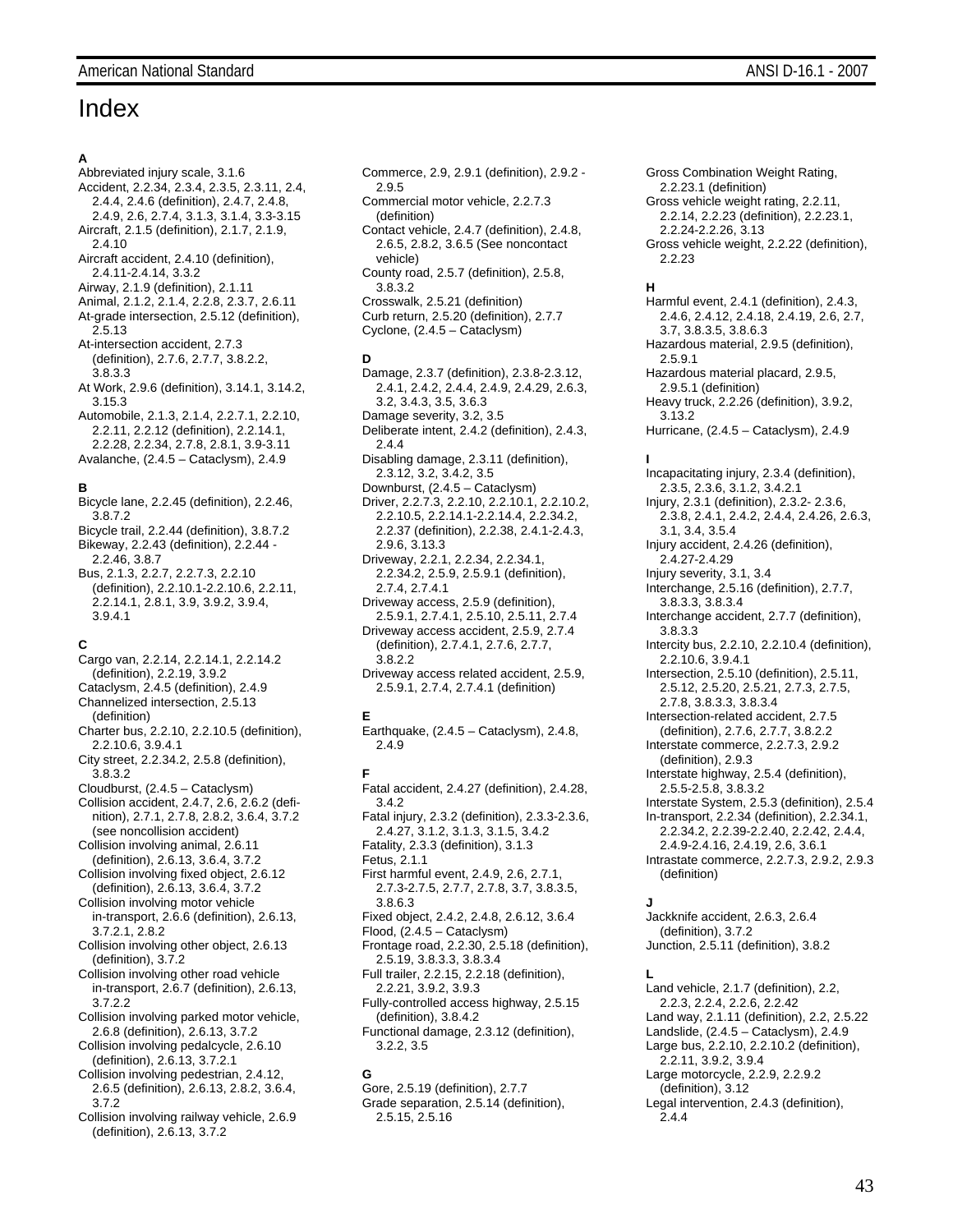#### American National Standard ANSI D-16.1 – 2007

Light truck, 2.2.24 (definition), 3.9.2, 3.13.2 Lightning, (2.4.5 – Cataclysm) Load, 2.1.4, 2.2.12, 2.2.22, 2.2.23, 2.2.34.2 Low speed vehicle, 2.2.6.1, 2.2.7, 2.2.7.1 (definition), 2.2.12, 3.9.2

#### **M**

- Median, 2.2.7.2, 2.2.29 (definition), 2.2.30, 2.2.31, 2.2.34, 2.2.34.2, 2.5.24 Medium truck, 2.2.25 (definition), 2.2.7.3, 3.9.2, 3.13.2 Moped, 2.1.3, 2.2.6.1, 2.2.9, 2.2.9.1, 2.2.9.4 (definition), 3.9.2, 3.12.2 Motor carrier, 2.9.4 (definition) Motorcycle, 2.1.3, 2.2.6.1, 2.2.9 (definition), 2.2.9.1, 2.2.9.2, 2.2.11, 2.2.12, 3.5.3, 3.9.2, 3.12 Motor-driven cycle, 2.2.7, 2.2.9, 2.2.9.1 (definition), 2.2.9.2, 2.2.9.3, 3.12 Motorist, 2.2.40 (definition), 2.2.41, 2.4.3.1 Motor vehicle, 2.2.7 (definition), 2.2.7.1- 2.2.7.3, 2.2.8-2.2.34, 2.2.40, 2.2.41, 2.2.42, 2.3.9, 2.3.12, 2.4.2, 2.4.4, 2.4.8, 2.4.9, 2.4.12, 2.6.6, 2.6.8, 2.6.10, 2.8.1, 2.8.2, 2.9.5, 2.9.5.1, 3.2, 3.6.1, 3.6.5, 3.9, 3.9.2 Motor vehicle accident, 2.2.7.1, 2.4.12 (definition), 2.4.13, 2.4.14, 2.4.17, 2.4.22, 2.4.23, 2.6.6, 2.6.10, 2.8.2, 3.1.3, 3.3.2, 3.5-3.7, 3.6.5, 3.9, 3.12, 3.14, 3.15 Motor vehicle damage, 2.3.9 (definition), 3.2.2.1, 3.5.2.1 Motor vehicle nontraffic accident, 2.4.23 (definition) Motor vehicle traffic accident, 2.4.22 (definition), 2.7.8
- Mudslide, (2.4.5 Cataclysm)

#### **N**

- Noncollision accident, 2.4.7, 2.6.3 (definition), 2.6.4, 2.7.1, 2.7.8, 2.8.2, 3.6.4, 3.7.2
- Noncontact vehicle, 2.4.8 (definition), 2.8.2, 3.6.3, 3.6.5 (See Contact vehicle)
- Nonfatal injury accident, 2.4.28 (definition), 3.4.2.2
- Nonincapacitating evident injury, 2.3.5 (definition), 2.3.6, 3.1.2, 3.4.2.1 Noninjury accident, 2.4.29 (definition),
- 2.4.30, 3.4.2, 3.4.3 Nonjunction accident, 2.7.6 (definition),
- 2.7.7, 3.8.2.2
- Non-motorist, 2.2.41 (definition), 2.2.42, 2.4.3, 2.4.7, 2.7.4, 2.7.4.1 Nontraffic accident, 2.4.19 (definition),
- 2.4.21, 2.4.23, 2.4.25 Not in-transport, 2.2.34.1 (definition),
- 2.2.34.2, 2.2.41, 2.2.42, 2.6.8 (See In-transport)

#### **O**

- Occupant, 2.2.35 (definition), 2.2.36- 2.2.41, 2.4.4, 2.6.3, 3.11.2
- Off-roadway accident, 2.7.2 (definition), 3.8.1.2
- On-roadway accident, 2.7.1 (definition), 2.7.2, 3.8.1

Other bus, 2.2.10, 2.2.10.6 (definition), 3.9.2, 3.9.14.1 Other road vehicle, 2.2.8 (definition), 2.2.27, 2.3.10, 2.4.12, 2.4.14, 2.6.7, 2.6.11, 2.6.13, 3.2.2, 3.2.2.2, 3.6.1, 3.7.2.2 Other-road-vehicle accident, 2.4.12, 2.4.14 (definition), 2.4.15-2.4.17, 2.4.24, 2.4.25, 2.6.7, 2.8.2, 3.3.2, 3.5, 3.5.2.2, 3.6.1, 3.6.5, 3.6.5, 3.7.2, 3.7.2.2 Other-road-vehicle damage, 2.3.10 (definition), 3.2.2.2, 3.5.2.2 Other-road-vehicle nontraffic accident, 2.4.25 (definition) Other-road-vehicle traffic accident, 2.4.24 (definition) Other state route numbered high-way, 2.5.6 (definition), 2.5.7, 2.5.8, 3.8.3.2 Other U. S. route numbered high-way, 2.5.5 (definition), 2.5.6-2.5.8, 3.8.3.2 Overturning accident, 2.6.1 (definition), 2.6.2, 2.6.3, 3.7.2.1, 3.7.2.2

#### **P**

Parked motor vehicle, 2.2.34, 2.2.34.2 (definition), 2.6.8, 2.6.13, 3.7.2 Parking lot, 2.2.1, 2.5.9.1, 2.5.22 (definition) Passenger, 2.2.7.3, 2.2.10.3, 2.2.10.4, 2.2.14, 2.2.14.1, 2.2.23, 2.2.34, 2.2.38 (definition), 2.8.1 Passenger van, 2.2.14, 2.2.14.1 (definition), 2.2.14.4, 3.9.2 Pedalcycle, 2.2.8, 2.2.27 (definition), 2.2.8, 2.2.39, 2.2.43-2.2.45, 2.4.12, 2.4.16, 2.6.10, 2.8.2, 3.8.7.1 Pedalcycle accident, 2.4.16 (definition) Pedalcyclist, 2.2.39 (definition), 2.2.42, 2.7.4 Pedestrian, 2.2.6.1, 2.2.36 (definition), 2.2.41, 2.2.42, 2.4.2, 2.4.4, 2.4.8, 2.5.19, 2.5.21, 2.6.2, 2.6.5, 2.7.4, 2.7.8, 2.8.2 Person, 2.1.1 (definition), 2.1.2-2.1.6, 2.2.1, 2.2.3, 2.2.4, 2.2.7.1, 2.2.7.3, 2.2.8, 2.2.10-2.2.12, 2.2.14.4, 2.2.22, 2.2.34- 2.2.36, 2.2.41, 2.3.1, 2.3.4, 2.3.8, 2.4.2-2.4.4, 2.5.9.1, 2.9.1, 2.9.6, 3.1, 3.4.1, 3.14, 3.15.3 Personal conveyance, 2.1.3, 2.2.6.1 (definition), 2.2.7, 2.2.7.1, 2.2.36 Pole trailer, 2.2.15, 2.2.16 (definition), 2.2.17, 2.2.1 Police pursuit, 2.4.3.1 (definition) Possible injury, 2.3.6 (definition), 3.1.2, 3.4.2.1 Private way, 2.2.2 (definition), 2.2.3, 2.2.4, 2.4.18, 2.4.19, 2.5.9.1 Property, 2.1.2 (definition), 2.1.3-2.1.6, 2.1.11, 2.2.1, 2.2.3, 2.2.4, 2.2.7.3, 2.2.12, 2.2.13, 2.2.16-2.2.19, 2.2.22, 2.3.7, 2.4.3, 2.4.4, 2.4.7, 2.4.30, 2.5.9, 2.5.9.1, 2.5.18, 2.6.2, 2.6.3, 2.9.4, 2.9.5, 3.5 Property-damage-only accident, 2.4.29, 2.4.30 (definition), 3.5

#### **R**

Railway, 2.2.3 (definition), 2.2.4, 2.5.14 Railway accident, 2.4.13 (definition), 2.4.14, 3.3.2

Railway train, 2.2.5 (definition), 2.2.14, 2.2.42, 2.4.12, 2.4.13 Railway vehicle, 2.2.4 (definition), 2.2.5, 2.2.6, 2.6.9 Ramp, 2.5.17 (definition), 2.5.19, 2.7.7, 3.8.3.3, 3.8.3.4 Road, 2.2.1, 2.2.7.3, 2.2.28, 2.2.29- 2.2.31, 2.2.33 (definition), 2.2.34.1, 2.2.34.2, 2.5.9.1, 2.5.19, 2.7.8, 3.8.3.4 Road vehicle, 2.2.6 (definition), 2.2.7, 2.2.8, 2.2.15-2.2.18, 2.2.22, 2.2.32, 2.2.38, 2.3.8, 2.3.12, 2.4.3, 2.4.7, 2.4.18, 2.4.19, 2.5.22, 2.6, 2.7.1, 2.7.4, 2.8.2, 3.1.4, 3.2, 3.5.3, 3.6.3 Road vehicle accident, 2.4.17 (definition), 2.4.18, 2.4.19, 2.4.26, 2.4.29, 2.6, 2.7, 3.1, 3.2.1, 3.4-3.8 Road vehicle damage, 2.3.8 (definition), 2.3.9-2.3.12, 3.2.2 Road vehicle nontraffic accident, 2.4.21 (definition) Road vehicle traffic accident, 2.4.20 (definition), 3.8.1.1, 3.8.7 Roadside, 2.2.7.2, 2.2.31 (definition), 2.2.34, 2.2.34.1, 2.2.34.2, 2.5.24 Roadway, 2.2.1, 2.2.7, 2.2.7.2, 2.2.28 (definition), 2.2.29, 2.2.31-2.2.34, 2.2.34.1, 2.2.34.2, 2.2.44-2.2.46, 2.4.4, 2.4.8, 2.4.9, 2.5.9-2.5.12, 2.5.16-2.5.19, 2.5.21, 2.5.24, 2.7.1, 2.7.4, 2.7.4.1, 2.7.7, 2.7.8, 3.8.1, 3.8.3.3 Rural area, 2.5.2 (definition), 3.8.5.2 **S**  School bus, 2.2.10, 2.2.10.6, 2.2.3.4, 2.4.8, 2.4.12, 2.8, 2.8.1 (definition), 2.8.2, 3.6.5, 3.9.2, 3.9.4, 3.9.4.1 School bus accident, 2.4.12, 2.8.1, 2.8.2 (definition) Semitrailer, 2.1.3, 2.1.4, 2.2.15, 2.2.17 (definition), 2.2.18, 2.2.21, 3.9.2, 3.9.3 Separator, 2.2.29, 2.2.30 (definition), 2.2.31 Shared road, 2.2.46 (definition), 3.8.7.2 Shoulder, 2.2.7.2, 2.2.28, 2.2.29-2.2.31, 2.2.32 (definition), 2.2.33, 2.2.34, 2.2.34.1, 2.2.34.2, 2.5.19 Single-unit truck, 2.2.13, 2.2.14.2, 2.2.19 (definition), 2.2.21, 2.2.23, 2.2.23.1, 3.2.13, 3.9, 3.13.3 Small bus, 2.2.10, 2.2.10.1 (definition), 2.2.11, 3.9 Speed-limited motor-driven cycle, 2.2.9, 2.2.9.3 (definition), 2.2.9.4, 3.12 Stabilized situation, (see unstabilized situation) Street car, 2.2.4, 2.2.8, 2.4.15 Street car accident, 2.4.15 (definition), 2.4.16 **T**  Tidal wave, (2.4.5 – Cataclysm)

Tornado, (2.4.5 – Cataclysm), 2.4.9 Torrential rain, (2.4.5 – Cataclysm), 2.4.9 Traffic accident, 2.4.18 (definition), 2.4.19, 2.4.20, 2.4.22, 2.4.24, 2.7, 3.8.2, 3.8.3, 3.8.4 Traffic unit, 2.2.42 (definition), 2.7.4, 2.7.4.1, 2.7.5, 2.7.8